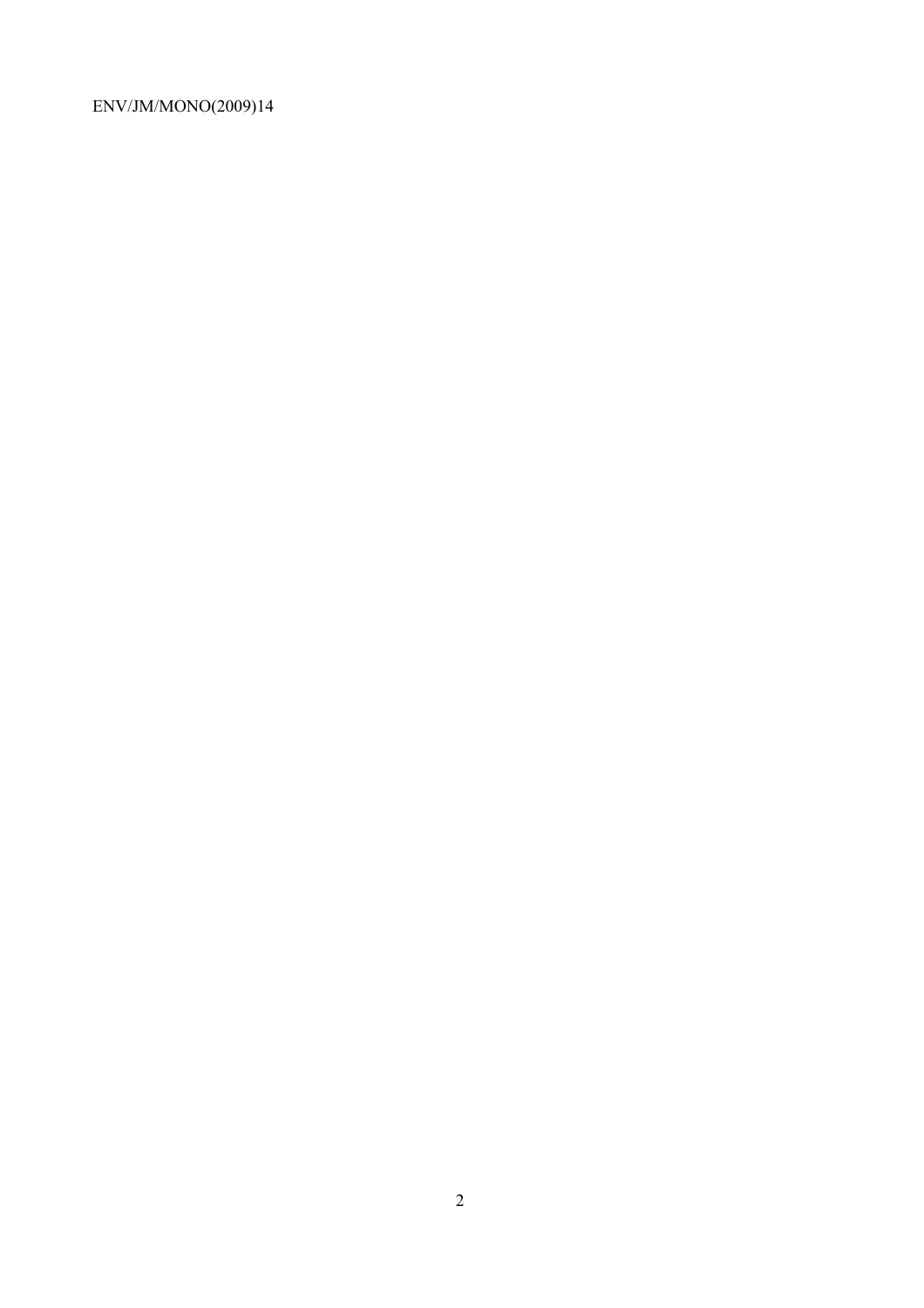#### **OECD Environment, Health and Safety Publications**

**Series on Testing and Assessment** 

**No. 109** 

#### **LITERATURE REVIEW ON THE 21-DAY FISH ASSAY AND THE FISH SHORT-TERM REPRODUCTION ASSAY**



INTER-ORGANIZATION PROGRAMME FOR THE SOUND MANAGEMENT OF CHEMICALS

A cooperative agreement among FAO, ILO, UNEP, UNIDO, UNITAR, WHO and OECD

**Environment Directorate ORGANISATION FOR ECONOMIC CO-OPERATION AND DEVELOPMENT Paris 2009**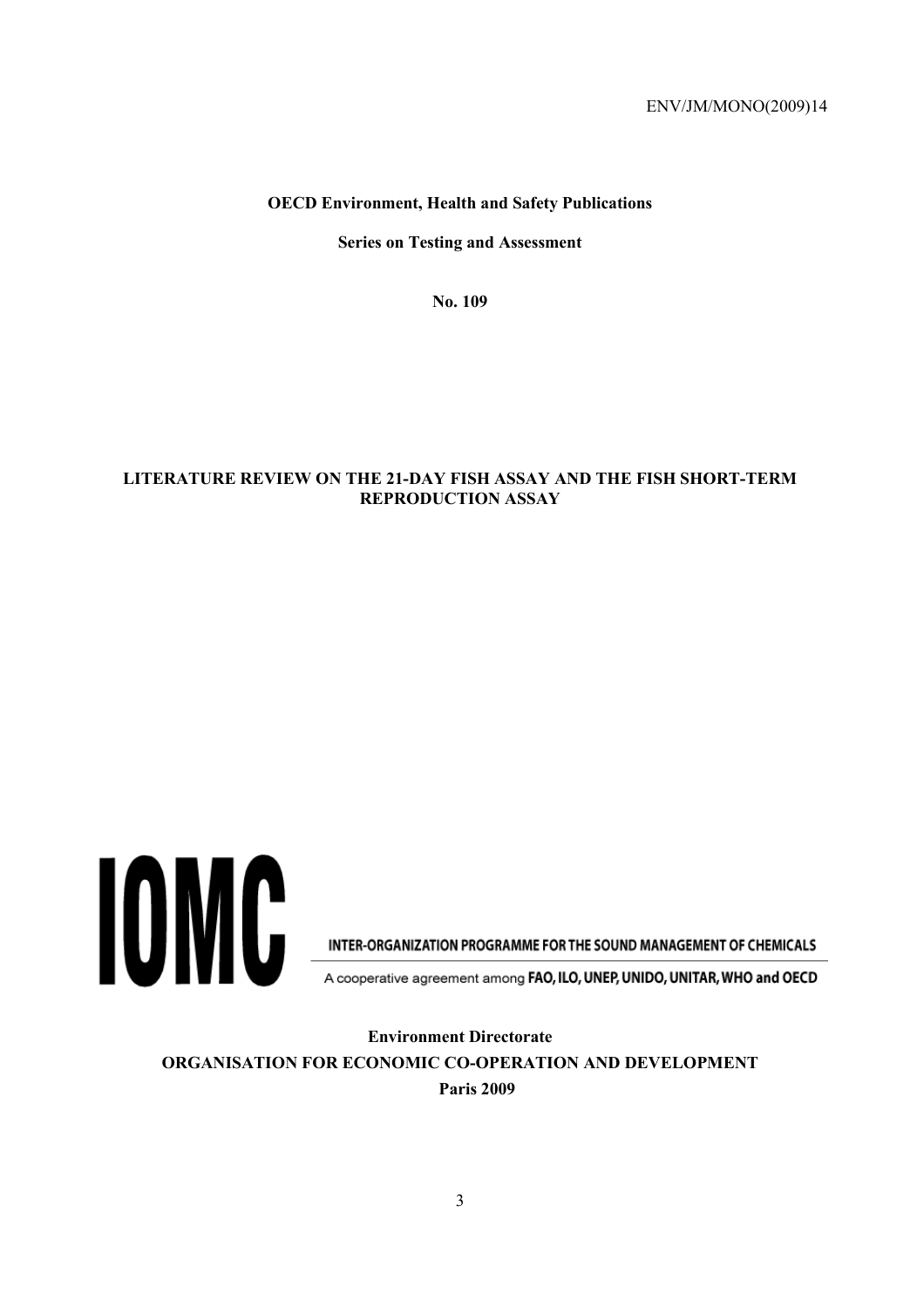#### **Also published in the Series on Testing and Assessment:**

No. 1, *Guidance Document for the Development of OECD Guidelines for Testing of Chemicals (1993; reformatted 1995, revised 2006)*

No. 2, *Detailed Review Paper on Biodegradability Testing (1995)*

No. 3, *Guidance Document for Aquatic Effects Assessment (1995)* 

No. 4, *Report of the OECD Workshop on Environmental Hazard/Risk Assessment (1995)*

No. 5, *Report of the SETAC/OECD Workshop on Avian Toxicity Testing (1996)*

No. 6, *Report of the Final Ring-test of the Daphnia magna Reproduction Test (1997)*

No. 7, *Guidance Document on Direct Phototransformation of Chemicals in Water (1997)* 

No. 8, *Report of the OECD Workshop on Sharing Information about New Industrial Chemicals Assessment (1997)*

No. 9, *Guidance Document for the Conduct of Studies of Occupational Exposure to Pesticides during Agricultural Application (1997)*

No. 10, *Report of the OECD Workshop on Statistical Analysis of Aquatic Toxicity Data (1998)*

No. 11, *Detailed Review Paper on Aquatic Testing Methods for Pesticides and industrial Chemicals (1998)*

No. 12, *Detailed Review Document on Classification Systems for Germ Cell Mutagenicity in OECD Member Countries (1998)*

No. 13, *Detailed Review Document on Classification Systems for Sensitising Substances in OECD Member Countries 1998)*

No. 14, *Detailed Review Document on Classification Systems for Eye Irritation/Corrosion in OECD Member Countries (1998)*

No. 15, *Detailed Review Document on Classification Systems for Reproductive Toxicity in OECD Member Countries (1998)*

No. 16, *Detailed Review Document on Classification Systems for Skin Irritation/Corrosion in OECD Member Countries (1998)*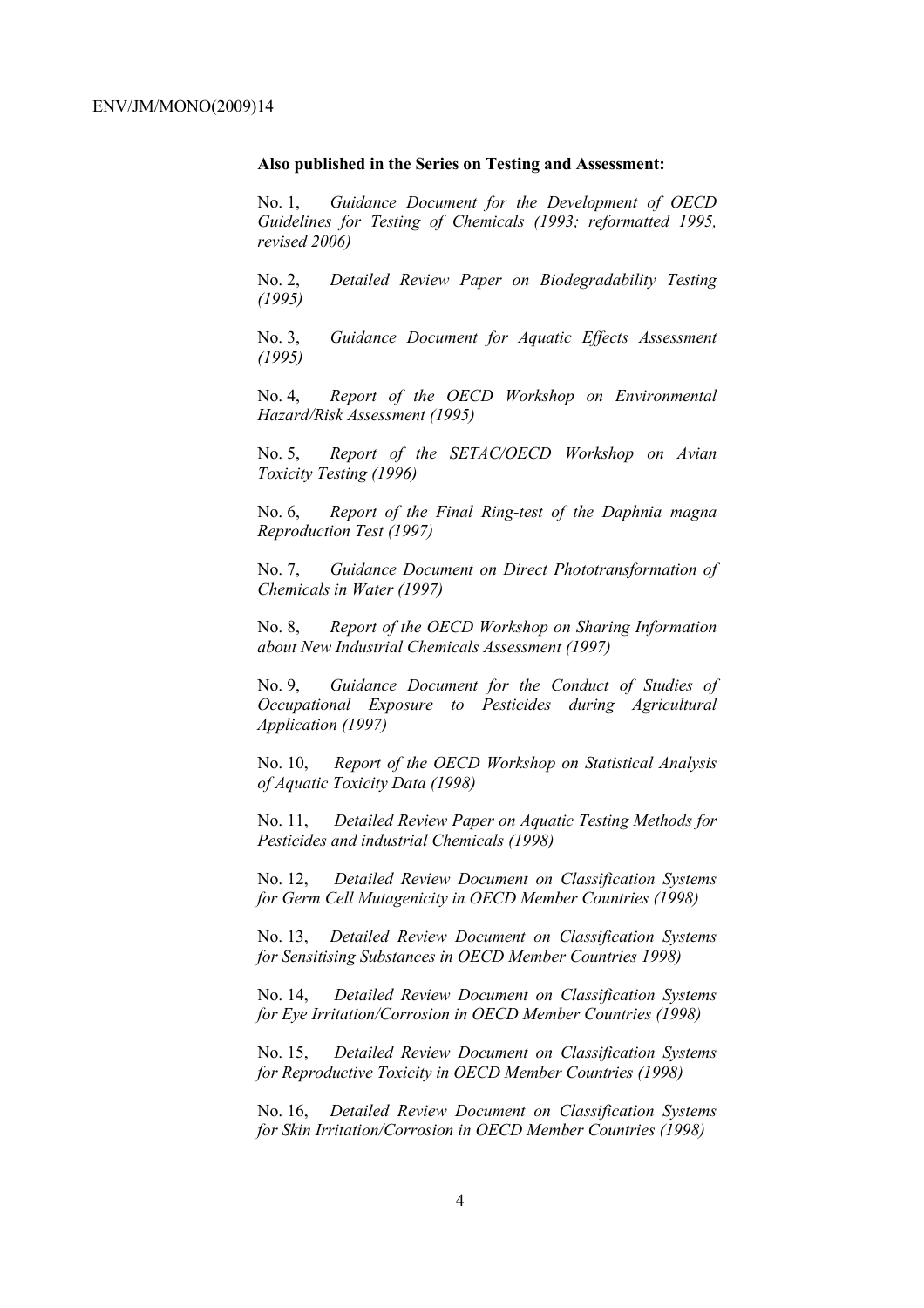No.17, *Environmental Exposure Assessment Strategies for Existing Industrial Chemicals in OECD Member Countries (1999)*

No. 18, *Report of the OECD Workshop on Improving the Use of Monitoring Data in the Exposure Assessment of Industrial Chemicals (2000)*

No. 19, *Guidance Document on the Recognition, Assessment and Use of Clinical Signs as Humane Endpoints for Experimental Animals used in Safety Evaluation (1999)*

No. 20, *Revised Draft Guidance Document for Neurotoxicity Testing (2004)*

No. 21, *Detailed Review Paper: Appraisal of Test Methods for Sex Hormone Disrupting Chemicals (2000)*

No. 22, *Guidance Document for the Performance of Out-door Monolith Lysimeter Studies (2000)*

No. 23, *Guidance Document on Aquatic Toxicity Testing of Difficult Substances and Mixtures (2000)*

No. 24, *Guidance Document on Acute Oral Toxicity Testing (2001)*

No. 25, *Detailed Review Document on Hazard Classification Systems for Specifics Target Organ Systemic Toxicity Repeated Exposure in OECD Member Countries (2001)*

No. 26, *Revised Analysis of Responses Received from Member Countries to the Questionnaire on Regulatory Acute Toxicity Data Needs (2001)*

No 27, *Guidance Document on the Use of the Harmonised System for the Classification of Chemicals which are Hazardous for the Aquatic Environment (2001)*

No 28, *Guidance Document for the Conduct of Skin Absorption Studies (2004)*

No 29, *Guidance Document on Transformation/Dissolution of Metals and Metal Compounds in Aqueous Media (2001)*

No 30, *Detailed Review Document on Hazard Classification Systems for Mixtures (2001)*

No 31, *Detailed Review Paper on Non-Genotoxic Carcinogens Detection: The Performance of In-Vitro Cell Transformation Assays (2007)*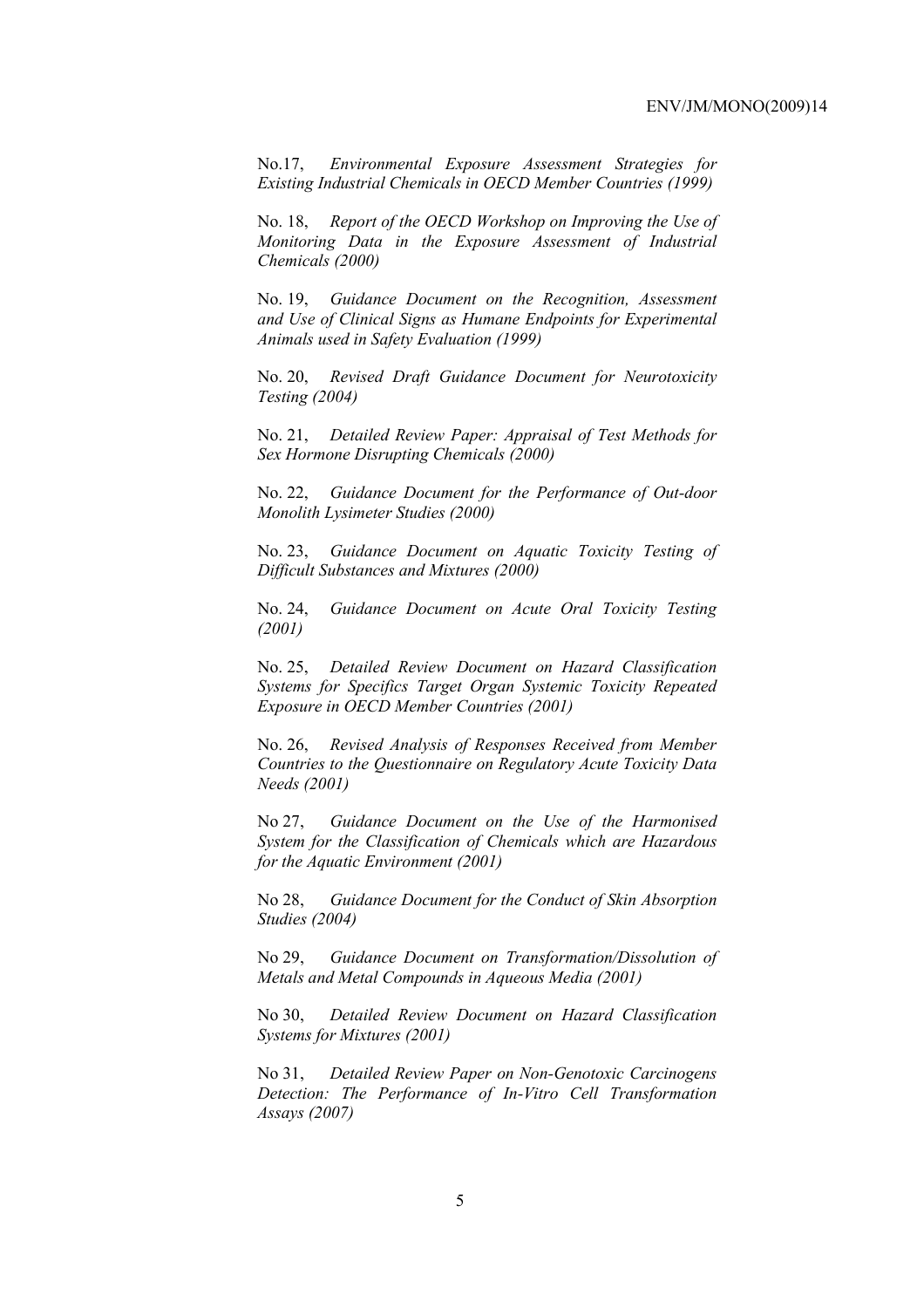No. 32, *Guidance Notes for Analysis and Evaluation of Repeat-Dose Toxicity Studies (2000)*

No. 33, *Harmonised Integrated Classification System for Human Health and Environmental Hazards of Chemical Substances and Mixtures (2001)*

No. 34, *Guidance Document on the Development, Validation and Regulatory Acceptance of New and Updated Internationally Acceptable Test Methods in Hazard Assessment (2005)*

No. 35, *Guidance notes for analysis and evaluation of chronic toxicity and carcinogenicity studies (2002)*

No. 36, *Report of the OECD/UNEP Workshop on the use of Multimedia Models for estimating overall Environmental Persistence and long range Transport in the context of PBTS/POPS Assessment (2002)*

No. 37, *Detailed Review Document on Classification Systems for Substances Which Pose an Aspiration Hazard (2002)*

No. 38, *Detailed Background Review of the Uterotrophic Assay Summary of the Available Literature in Support of the Project of the OECD Task Force on Endocrine Disrupters Testing and Assessment (EDTA) to Standardise and Validate the Uterotrophic Assay (2003)*

No. 39, *Guidance Document on Acute Inhalation Toxicity Testing (2009)* 

No. 40, *Detailed Review Document on Classification in OECD Member Countries of Substances and Mixtures Which Cause Respiratory Tract Irritation and Corrosion (2003)*

No. 41, *Detailed Review Document on Classification in OECD Member Countries of Substances and Mixtures which in Contact with Water Release Toxic Gases (2003)*

No. 42, *Guidance Document on Reporting Summary Information on Environmental, Occupational and Consumer Exposure (2003)*

No. 43, *Guidance Document on Mammalian Reproductive Toxicity Testing and Assessment (2008)*

No. 44, *Description of Selected Key Generic Terms Used in Chemical Hazard/Risk Assessment (2003)* 

No. 45, *Guidance Document on the Use of Multimedia Models for Estimating Overall Environmental Persistence and Long-range Transport (2004)*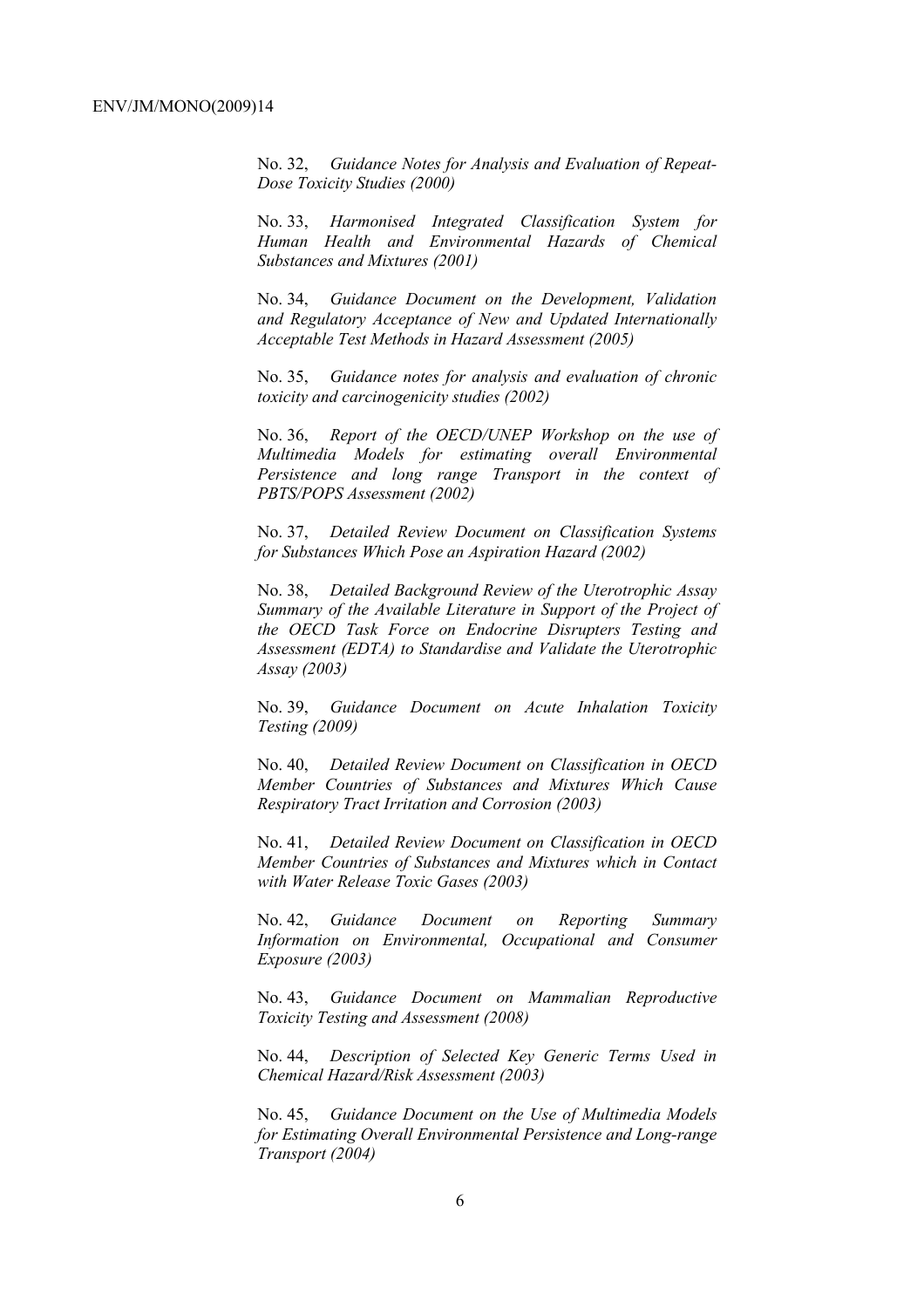No. 46*, Detailed Review Paper on Amphibian Metamorphosis Assay for the Detection of Thyroid Active Substances (2004)* 

No. 47, *Detailed Review Paper on Fish Screening Assays for the Detection of Endocrine Active Substances (2004)* 

No. 48, *New Chemical Assessment Comparisons and Implications for Work Sharing (2004)* 

No. 49, *Report from the Expert Group on (Quantitative) Structure-Activity Relationships [(Q)SARs] on the Principles for the Validation of (Q)SARs (2004)* 

No. 50, *Report of the OECD/IPCS Workshop on Toxicogenomics (2005)* 

No. 51, *Approaches to Exposure Assessment in OECD Member Countries: Report from the Policy Dialogue on Exposure Assessment in June 2005 (2006)* 

No. 52, *Comparison of emission estimation methods used in Pollutant Release and Transfer Registers (PRTRs) and Emission Scenario Documents (ESDs): Case study of pulp and paper and textile sectors (2006)* 

No. 53, *Guidance Document on Simulated Freshwater Lentic Field Tests (Outdoor Microcosms and Mesocosms) (2006)* 

No. 54*, Current Approaches in the Statistical Analysis of Ecotoxicity Data: A Guidance to Application (2006)* 

No. 55, *Detailed Review Paper on Aquatic Arthropods in Life Cycle Toxicity Tests with an Emphasis on Developmental, Reproductive and Endocrine Disruptive Effects (2006)* 

No. 56, *Guidance Document on the Breakdown of Organic Matter in Litter Bags (2006)* 

No. 57, *Detailed Review Paper on Thyroid Hormone Disruption Assays (2006)* 

No. 58, *Report on the Regulatory Uses and Applications in OECD Member Countries of (Quantitative) Structure-Activity Relationship [(Q)SAR] Models in the Assessment of New and Existing Chemicals (2006)* 

No. 59, *Report of the Validation of the Updated Test Guideline 407: Repeat Dose 28-Day Oral Toxicity Study in Laboratory Rats (2006)*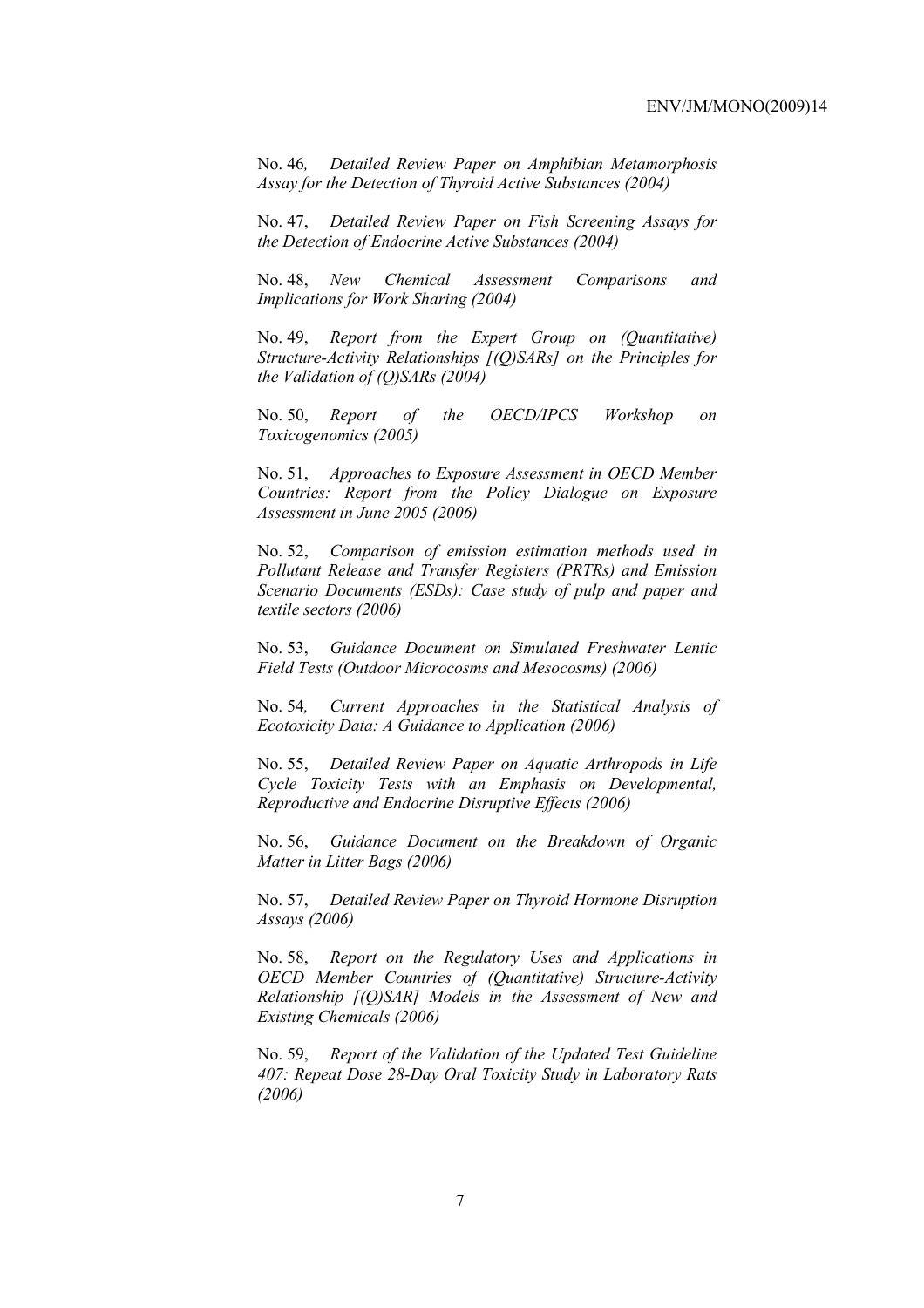No. 60, *Report of the Initial Work Towards the Validation of the 21-Day Fish Screening Assay for the Detection of Endocrine Active Substances (Phase 1A) (2006)* 

No. 61, *Report of the Validation of the 21-Day Fish Screening Assay for the Detection of Endocrine Active Substances (Phase 1B) (2006)* 

No. 62, *Final OECD Report of the Initial Work Towards the Validation of the Rat Hershberger Assay: Phase-1, Androgenic Response to Testosterone Propionate, and Anti-Androgenic Effects of Flutamide (2006)* 

No. 63, *Guidance Document on the Definition of Residue (2006)* 

No. 64, *Guidance Document on Overview of Residue Chemistry Studies (2006)* 

No. 65, *OECD Report of the Initial Work Towards the Validation of the Rodent Utertrophic Assay - Phase 1 (2006)* 

No. 66, *OECD Report of the Validation of the Rodent Uterotrophic Bioassay: Phase 2. Testing of Potent and Weak Oestrogen Agonists by Multiple Laboratories (2006)* 

No. 67, *Additional data supporting the Test Guideline on the Uterotrophic Bioassay in rodents (2007)* 

No. 68, *Summary Report of the Uterotrophic Bioassay Peer Review Panel, including Agreement of the Working Group of the National Coordinators of the Test Guidelines Programme on the follow up of this report (2006)* 

No. 69, *Guidance Document on the Validation of (Quantitative) Structure-Activity Relationship [(Q)SAR] Models (2007)* 

No. 70, *Report on the Preparation of GHS Implementation by the OECD Countries (2007)*

No. 71, *Guidance Document on the Uterotrophic Bioassay - Procedure to Test for Antioestrogenicity (2007)*

No. 72, *Guidance Document on Pesticide Residue Analytical Methods (2007)* 

No. 73, *Report of the Validation of the Rat Hershberger Assay: Phase 3: Coded Testing of Androgen Agonists, Androgen Antagonists and Negative Reference Chemicals by Multiple Laboratories. Surgical Castrate Model Protocol (2007)* 

No. 74, *Detailed Review Paper for Avian Two-generation Toxicity Testing (2007)*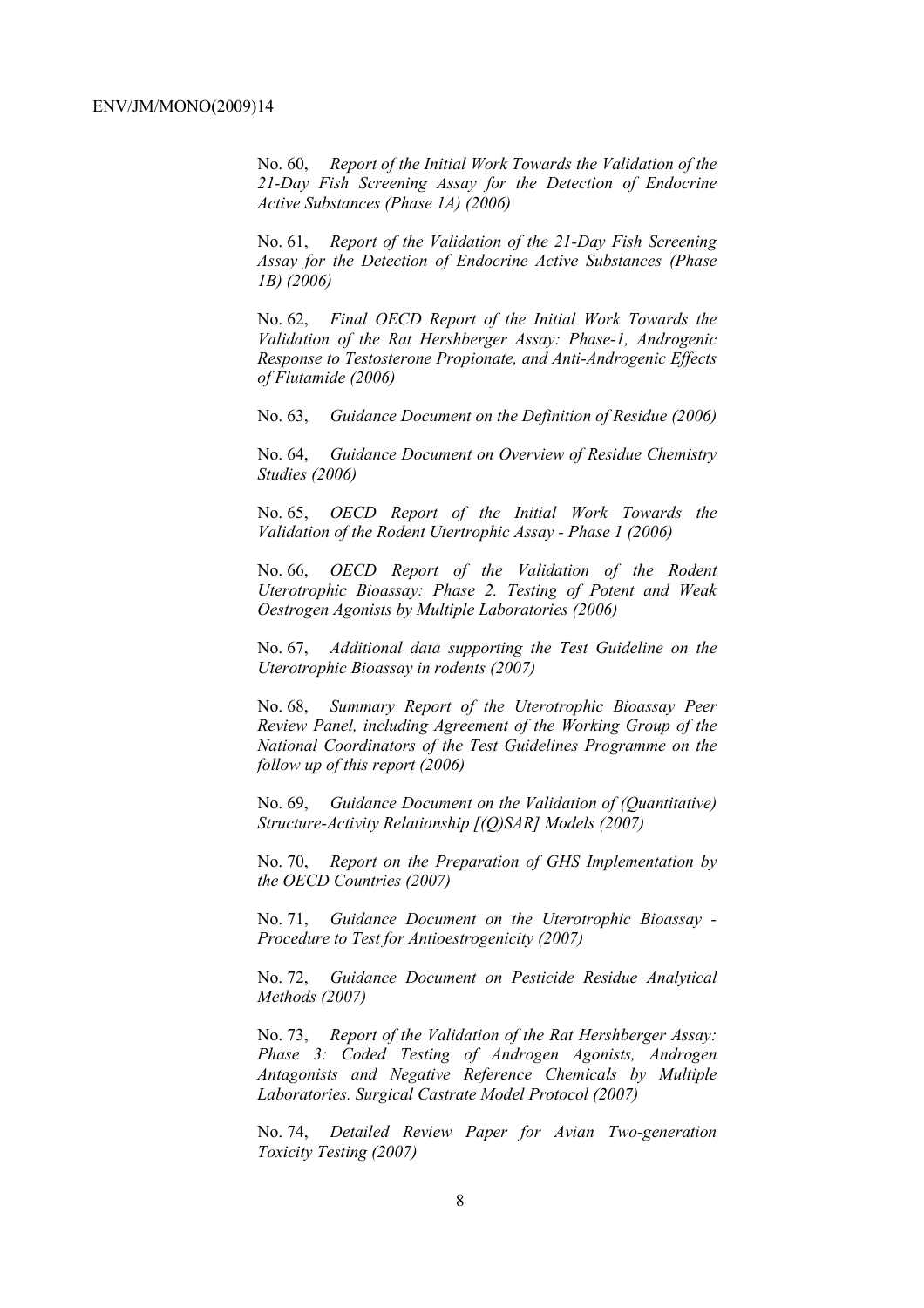No. 75, *Guidance Document on the Honey Bee (Apis Mellifera L.) Brood test Under Semi-field Conditions (2007)* 

No. 76, *Final Report of the Validation of the Amphibian Metamorphosis Assay for the Detection of Thyroid Active Substances: Phase 1 - Optimisation of the Test Protocol (2007)* 

No. 77, *Final Report of the Validation of the Amphibian Metamorphosis Assay: Phase 2 - Multi-chemical Interlaboratory Study (2007)* 

No. 78, *Final Report of the Validation of the 21-day Fish Screening Assay for the Detection of Endocrine Active Substances. Phase 2: Testing Negative Substances (2007)* 

No. 79, *Validation Report of the Full Life-cycle Test with the Harpacticoid Copepods Nitocra Spinipes and Amphiascus Tenuiremis and the Calanoid Copepod Acartia Tonsa - Phase 1 (2007)* 

No. 80, *Guidance on Grouping of Chemicals (2007)* 

No. 81, *Summary Report of the Validation Peer Review for the Updated Test Guideline 407, and Agreement of the Working Group of National Coordinators of the Test Guidelines Programme on the follow-up of this report (2007)* 

No. 82, *Guidance Document on Amphibian Thyroid Histology (2007)* 

No. 83, *Summary Report of the Peer Review Panel on the Stably Transfected Transcriptional Activation Assay for Detecting Estrogenic Activity of Chemicals, and Agreement of the Working Group of the National Coordinators of the Test Guidelines Programme on the Follow-up of this Report (2007)* 

No. 84, *Report on the Workshop on the Application of the GHS Classification Criteria to HPV Chemicals, 5-6 July Bern Switzerland (2007)* 

No. 85, *Report of the Validation Peer Review for the Hershberger Bioassay, and Agreement of the Working Group of the National Coordinators of the Test Guidelines Programme on the Follow-up of this Report (2007)* 

No. 86, *Report of the OECD Validation of the Rodent Hershberger Bioassay: Phase 2: Testing of Androgen Agonists, Androgen Antagonists and a 5 α-Reductase Inhibitor in Dose Response Studies by Multiple Laboratories (2008)*

No. 87, *Report of the Ring Test and Statistical Analysis of Performance of the Guidance on Transformation/Dissolution of*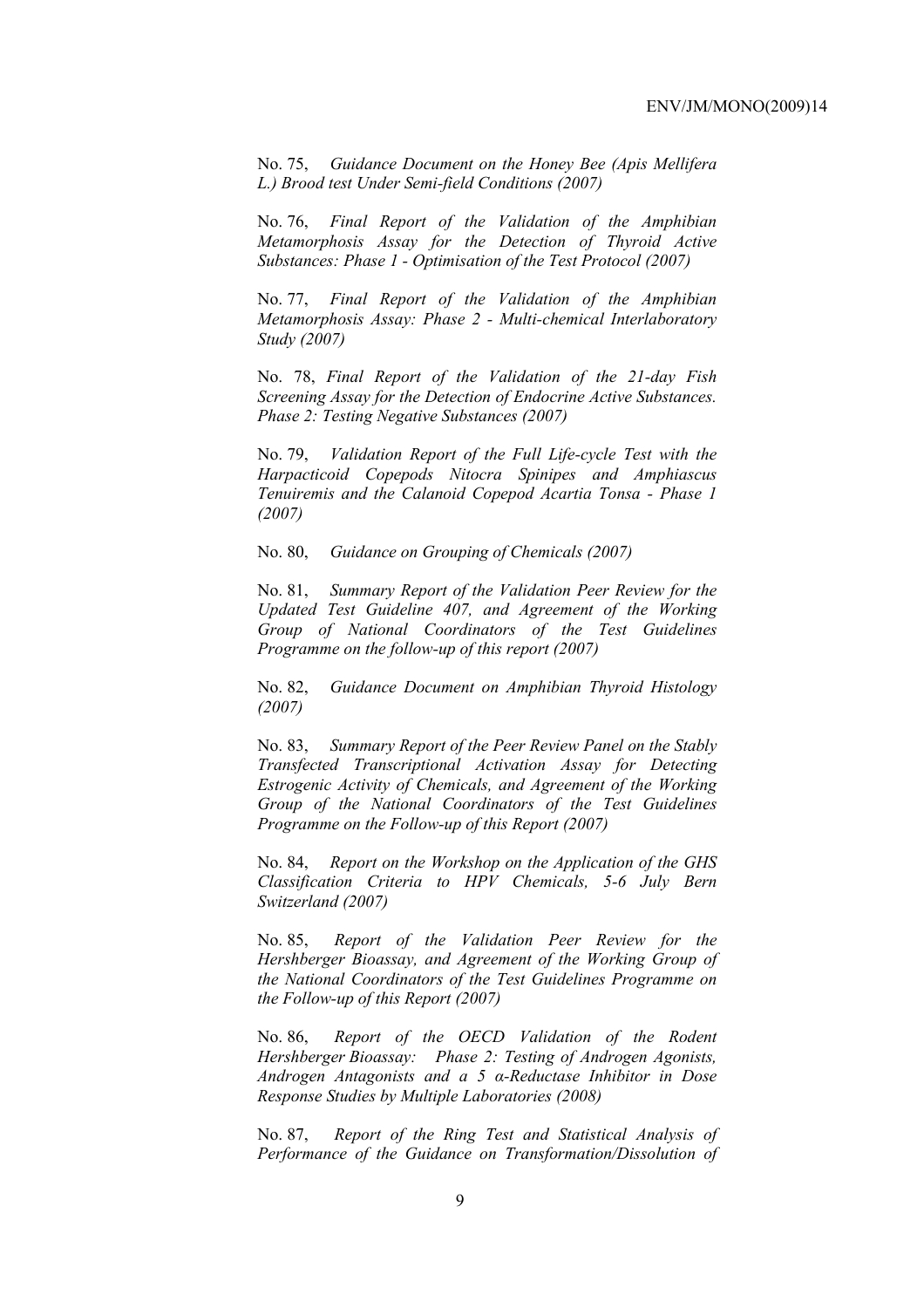*Metals and Metal Compounds in Aqueous Media (Transformation/ Dissolution Protocol) (2008)*

No.88, *Workshop on Integrated Approaches to Testing and Assessment (2008)* 

No.89, *Retrospective Performance Assessment of the Test Guideline 426 on Developmental Neurotoxicity (2008)* 

No.90, *Background Review Document on the Rodent Hershberger Bioassay (2008)* 

No.91, *Report of the Validation of the Amphibian Metamorphosis Assay (Phase 3) (2008)* 

No.92, *Report of the Validation Peer Review for the Amphibian Metamorphosis Assay and Agreement of the Working Group of the National Coordinators of the Test Guidelines Programme on the Follow-Up of this Report (2008)* 

No.93, *Report of the Validation of an Enhancement of OECD TG 211: Daphnia Magna Reproduction Test (2008)* 

No.94, *Report of the Validation Peer Review for the 21-Day Fish Endocrine Screening Assay and Agreement of the Working Group of the National Coordinators of the Test Guidelines Programme on the Follow-up of this Report (2008)* 

No.95, *Detailed Review Paper on Fish Life-Cycle Tests (2008)* 

No.96, *Guidance Document on Magnitude of Pesticide Residues in Processed Commodities (2008)* 

No.97, *Detailed Review Paper on the use of Metabolising Systems for In Vitro Testing of Endocrine Disruptors (2008)* 

No. 98, *Considerations Regarding Applicability of the Guidance on Transformation/Dissolution of Metals Compounds in Aqueous Media (Transformation/Dissolution Protocol) (2008)*

No. 99, *Comparison between OECD Test Guidelines and ISO Standards in the Areas of Ecotoxicology and Health Effects (2008)* 

No.100, *Report of the Second Survey on Available Omics Tools (2009)* 

No.101, *Report on the Workshop on Structural Alerts for the OECD (Q)SAR Application Toolbox (2009)*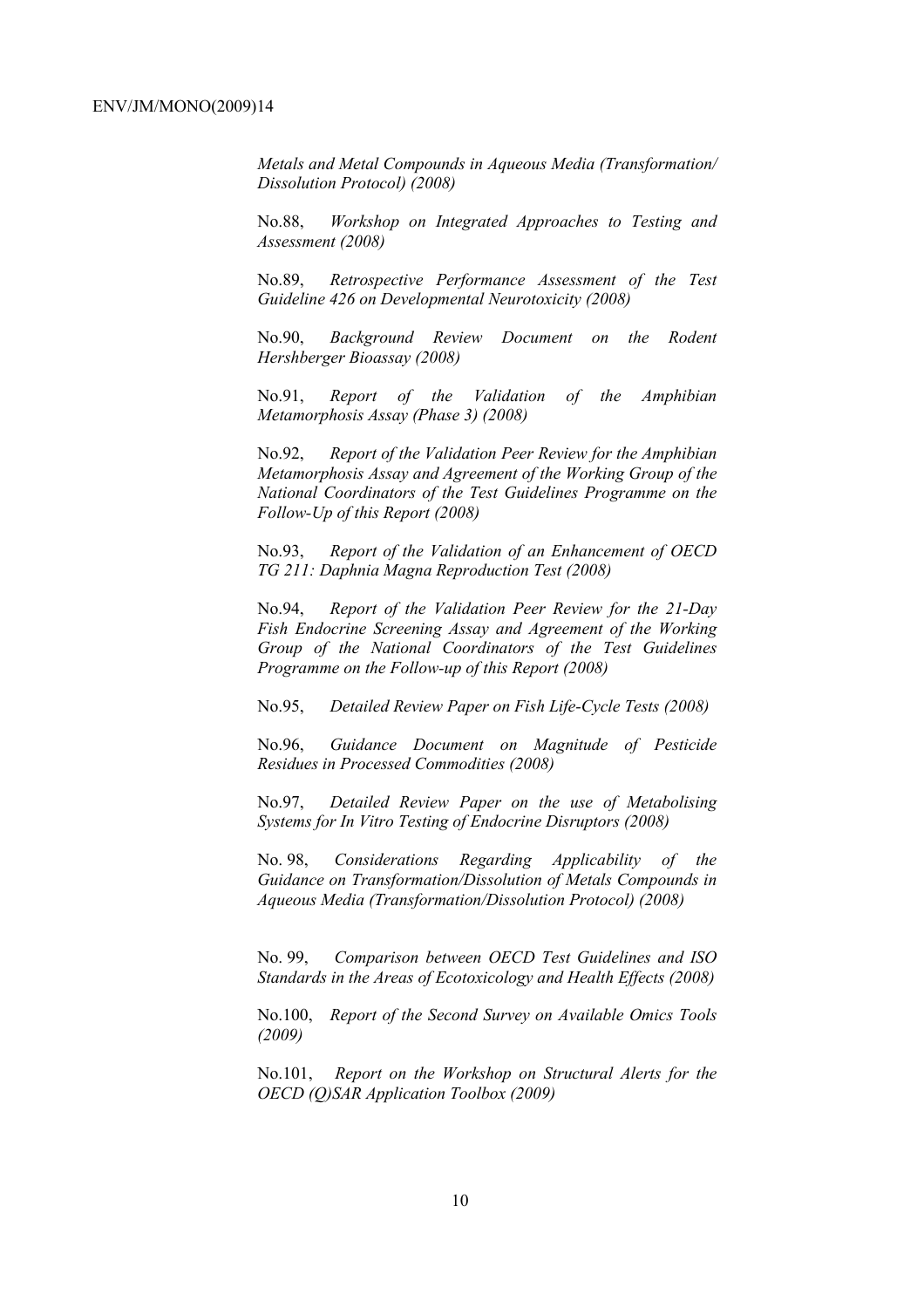No.102, *Guidance Document for using the OECD (Q)SAR Application Toolbox to Develop Chemical Categories According to the OECD Guidance on Grouping of Chemicals (2009)* 

No.103, *Detailed Review Paper on Transgenic Rodent Mutation Assays (2009)* 

No.104, *Performance Assessment: Conparsion of 403 and CxT Protocols via Simulation and for Selected Real Data Sets (2009)* 

No. 105, *Report on Biostatistical Performance Assessment of the draft TG 436 Acute Toxic Class Testing Method for Acute Inhalation Toxicity (2009)* 

*No.106, Guidence Document for Histologic Evalution of Endorcine and Reproductive Test in Rodents* 

*No.107, Preservative treated wood to the environment for wood held in storage after treatment and for wooden commodities that are not cover and are not in contact with ground.* 

*No.108, Intact, Stimulated, Weanling Male Rat Version of the Hershberger Bioassay* 

*No.109, Literature Review on the 21-Day Fish Assay and the Fish Short-Term Reproduction Assay* 

#### **© OECD 2009**

Applications for permission to reproduce or translate all or part of this material should be made to: Head of Publications Service, OECD, 2 rue André-Pascal, 75775 Paris Cedex 16, France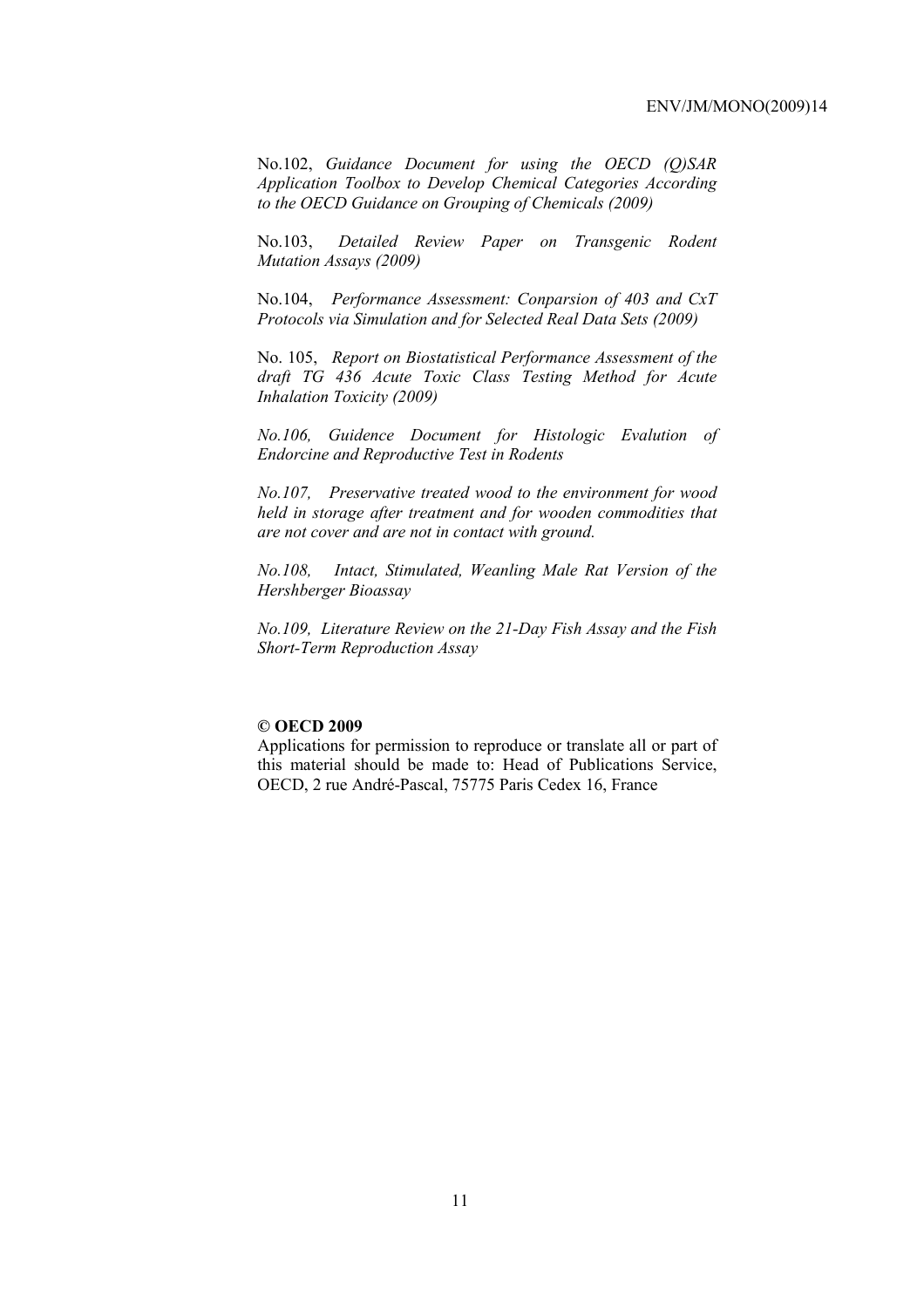#### **ABOUT THE OECD**

The Organisation for Economic Co-operation and Development (OECD) is an intergovernmental organisation in which representatives of 30 industrialised countries in North America, Europe and the Asia and Pacific region, as well as the European Commission, meet to co-ordinate and harmonise policies, discuss issues of mutual concern, and work together to respond to international problems. Most of the OECD's work is carried out by more than 200 specialised committees and working groups composed of member country delegates. Observers from several countries with special status at the OECD, and from interested international organisations, attend many of the OECD's workshops and other meetings. Committees and working groups are served by the OECD Secretariat, located in Paris, France, which is organised into directorates and divisions.

The Environment, Health and Safety Division publishes free-of-charge documents in ten different series: **Testing and Assessment**; **Good Laboratory Practice and Compliance Monitoring**; **Pesticides and Biocides**; **Risk Management**; **Harmonisation of Regulatory Oversight in Biotechnology**; **Safety of Novel Foods and Feeds; Chemical Accidents; Pollutant Release and Transfer Registers; Emission Scenario Documents; and the Safety of Manufactured Nanomaterials.** More information about the Environment, Health and Safety Programme and EHS publications is available on the OECD's World Wide Web site (http://www.oecd.org/ehs/).

**This publication was developed in the IOMC context. The contents do not necessarily reflect the views or stated policies of individual IOMC Participating Organizations.** 

**The Inter-Organisation Programme for the Sound Management of Chemicals (IOMC) was established in 1995 following recommendations made by the 1992 UN Conference on Environment and Development to strengthen co-operation and increase international coordination in the field of chemical safety. The participating organisations are FAO, ILO, OECD, UNEP, UNIDO, UNITAR and WHO. The World Bank and UNDP are observers. The purpose of the IOMC is to promote co-ordination of the policies and activities pursued by the Participating Organisations, jointly or separately, to achieve the sound management of chemicals in relation to human health and the environment.**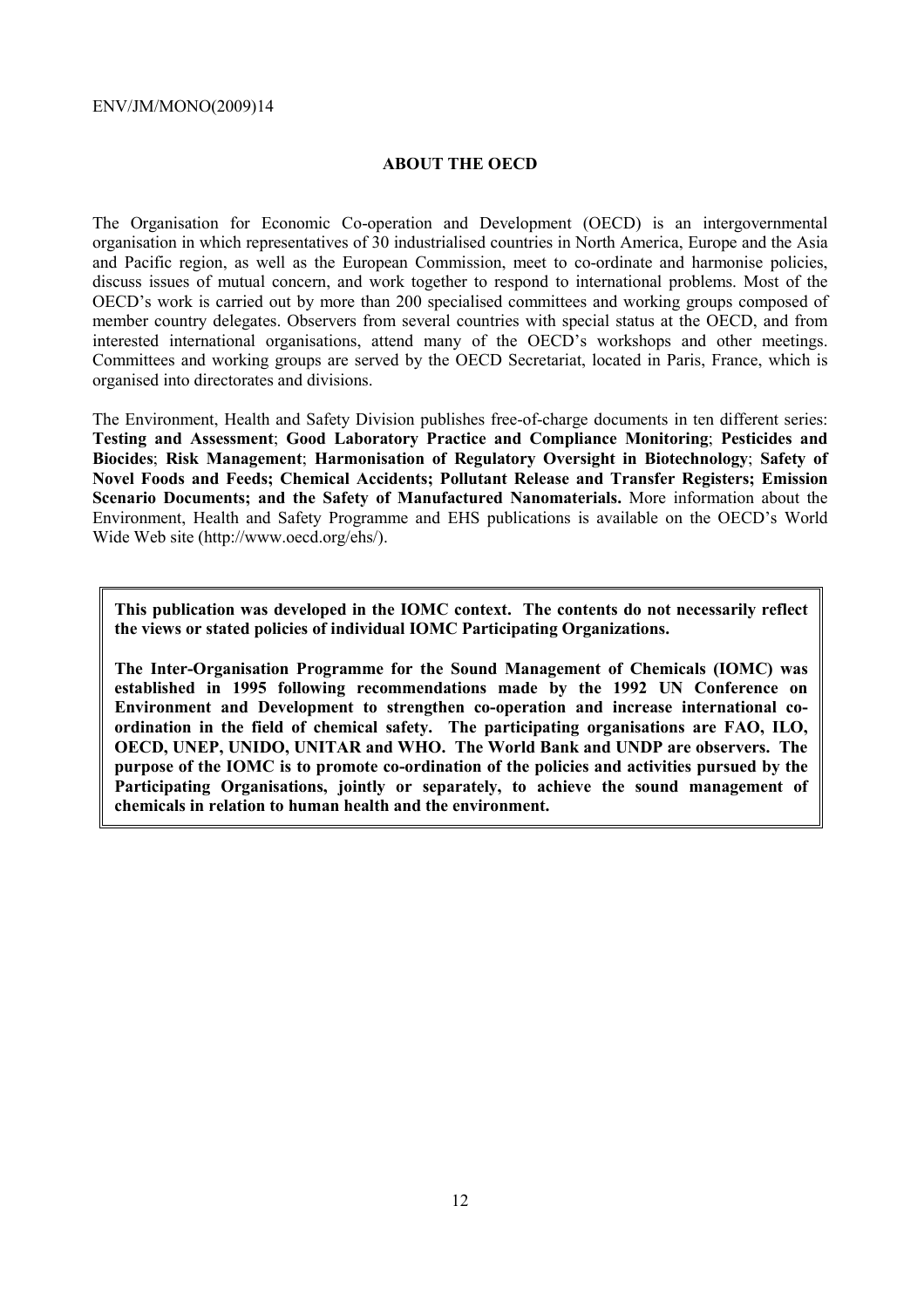| This publication is available electronically, at no charge. |
|-------------------------------------------------------------|
| For this and many other Environment,                        |
| <b>Health and Safety publications, consult the OECD's</b>   |
| World Wide Web site (www.oecd.org/ehs/)                     |
| or contact:                                                 |
| <b>OECD Environment Directorate,</b>                        |
| <b>Environment, Health and Safety Division</b>              |
| 2 rue André-Pascal                                          |
| <b>75775 Paris Cedex 16</b>                                 |
| <b>France</b>                                               |
| Fax: (33-1) 44 30 61 80                                     |

**E-mail: ehscont@oecd.org**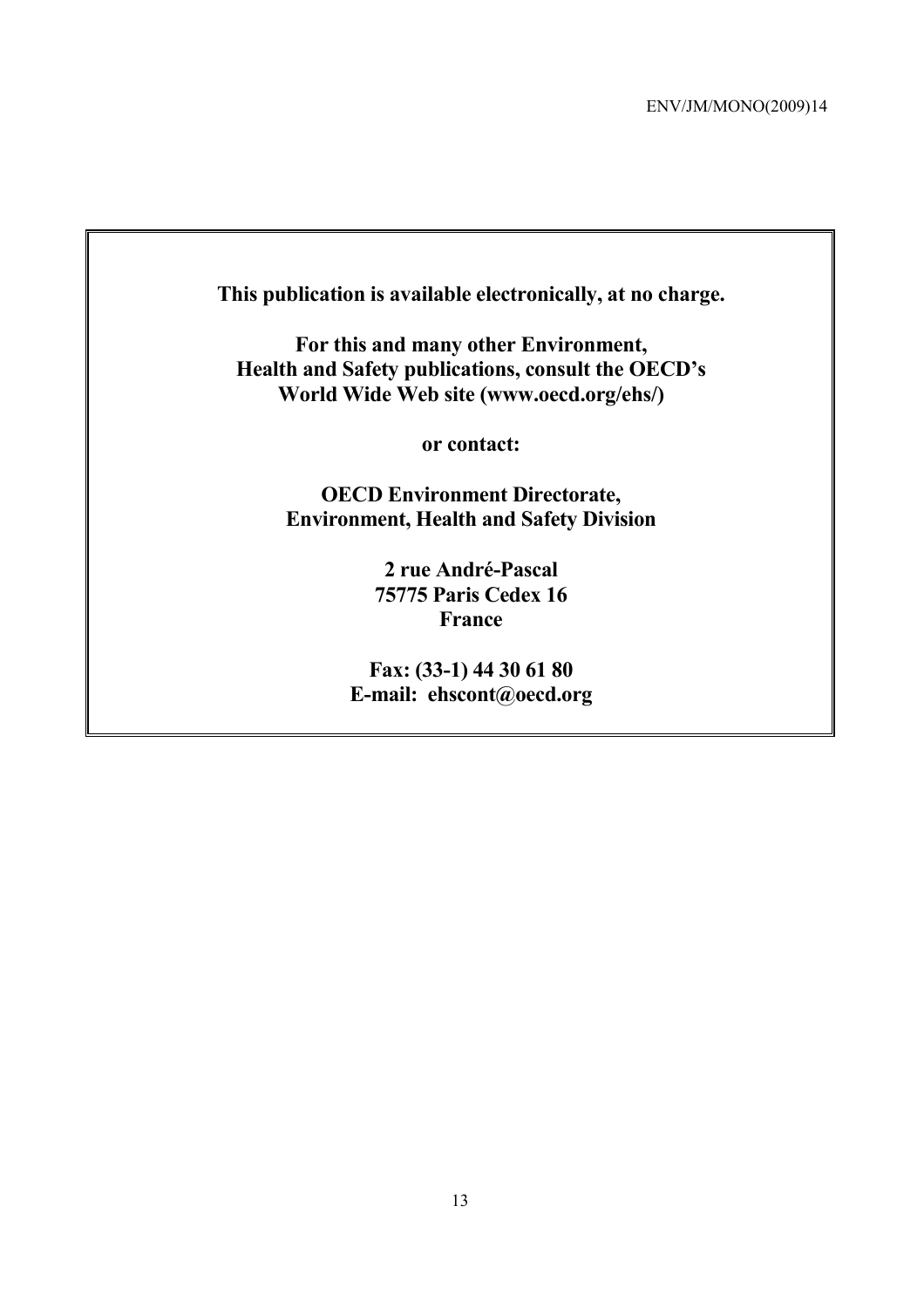#### **FOREWORD**

This document is a review of the literature on tests conducted using the 21-day Fish Assay for the Screening of Oestrogenic and Androgenic Activity and Aromatase Inhibition (OECD TG 230) and the Fish Short-Term Reproduction Assay (OECD TG 229), or similar protocols, up to December 2008. The review consists in a compilation of highly compressed summaries on about 170 studies on approximately 50 different chemicals. The review was undertaken to address comments from peer-reviewers that literature should be retrieved to further support the validation and regulatory acceptance of the 21-day Fish Assay for the Screening of Oestrogenic and Androgenic Activity and Aromatase Inhibition (TG 230) and the Fish Short-Term Reproduction Assay (TG229).

The review is presented in the form of a table listing the fish species used, the chemical identity and test concentrations used, the exposure duration (normally 21 days), the effect level and the most sensitive endpoint measured (shaded cell), and the source/reference.

This document is published on the responsibility of the Joint Meeting of the Chemicals Group and Management Committee of the Special Programme on the Control of Chemicals of the OECD.

Contact for further details: Environment, Health and Safety Division Environment Directorate Organisation for Economic Co-Operation and Development 2, rue André Pascal 75775 Paris Cedex 16, France

Tel : 33-1-45-24-16-74 E.mail : env.edcontact@oecd.org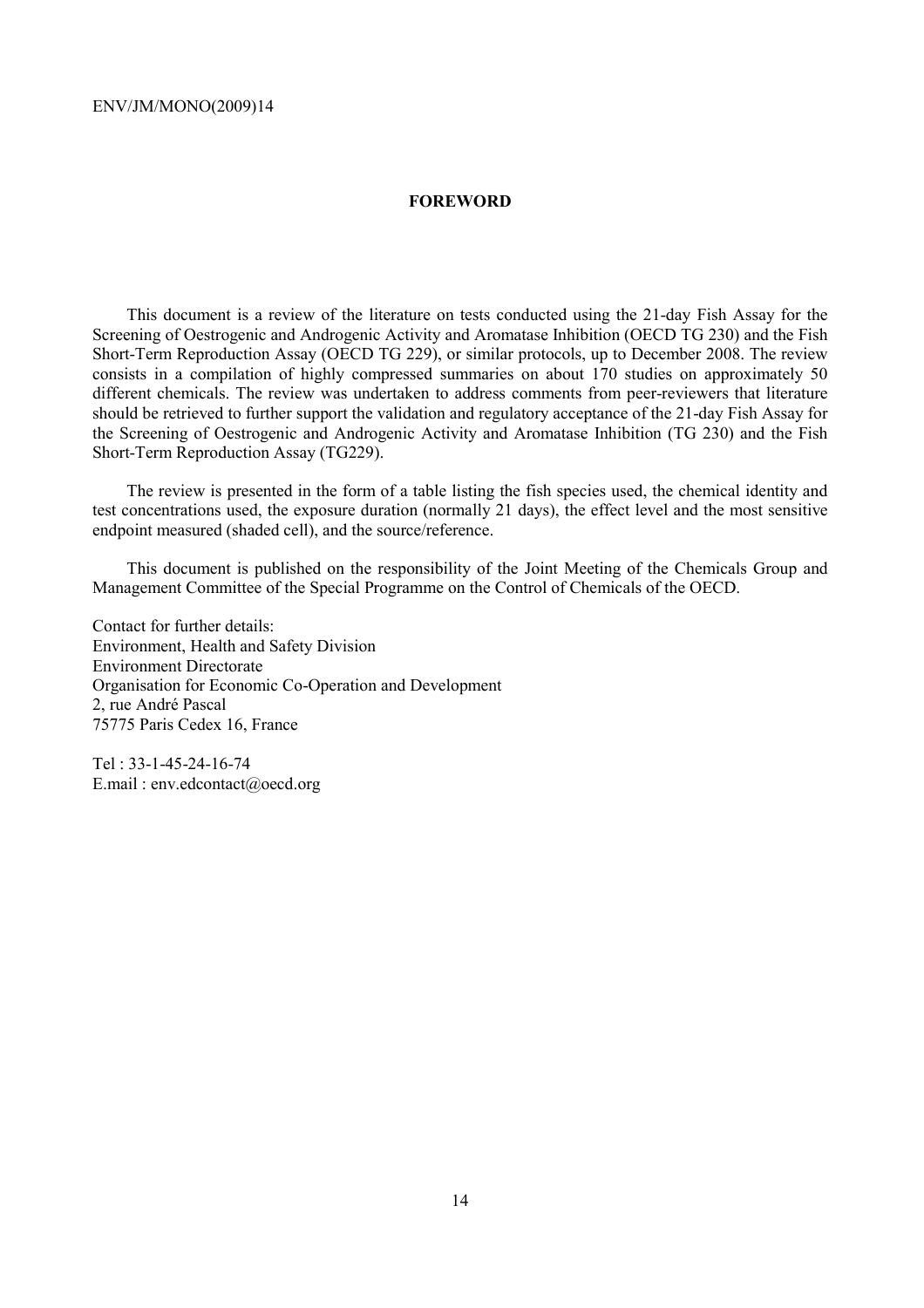# **List of abbreviations**

| 2Gen           | parental generation of 2 generation test |
|----------------|------------------------------------------|
| beh            | behaviour                                |
| chg            | change                                   |
| conc           | concentration                            |
| dec            | decrease                                 |
| dep            | dependent                                |
| F              | female                                   |
| fec            | fecundity                                |
| fert           | fertility                                |
| histo          | histology                                |
| histo o-t      | histology ovo-testis                     |
| inc            | increase                                 |
| ind            | individuals                              |
| M              | male                                     |
|                |                                          |
| Meas/Nom       | measured / nominal                       |
| N <sub>0</sub> | number                                   |
| pheno          | phenotype                                |
| qual           | only qualitative changes considered      |
| red            | reduction                                |
| sign           | significant                              |
| <b>SSC</b>     | secondary sex characteristics            |
| stat           | statistically                            |
| stats          | statistics                               |
| <b>VTG</b>     | vitellogenin                             |
|                |                                          |
| FHM            | fathead minnow                           |
| <b>MED</b>     | medaka                                   |

# **Separation lines**

| separation between publications or tests |
|------------------------------------------|
| separation between species               |
| separation between modes of action       |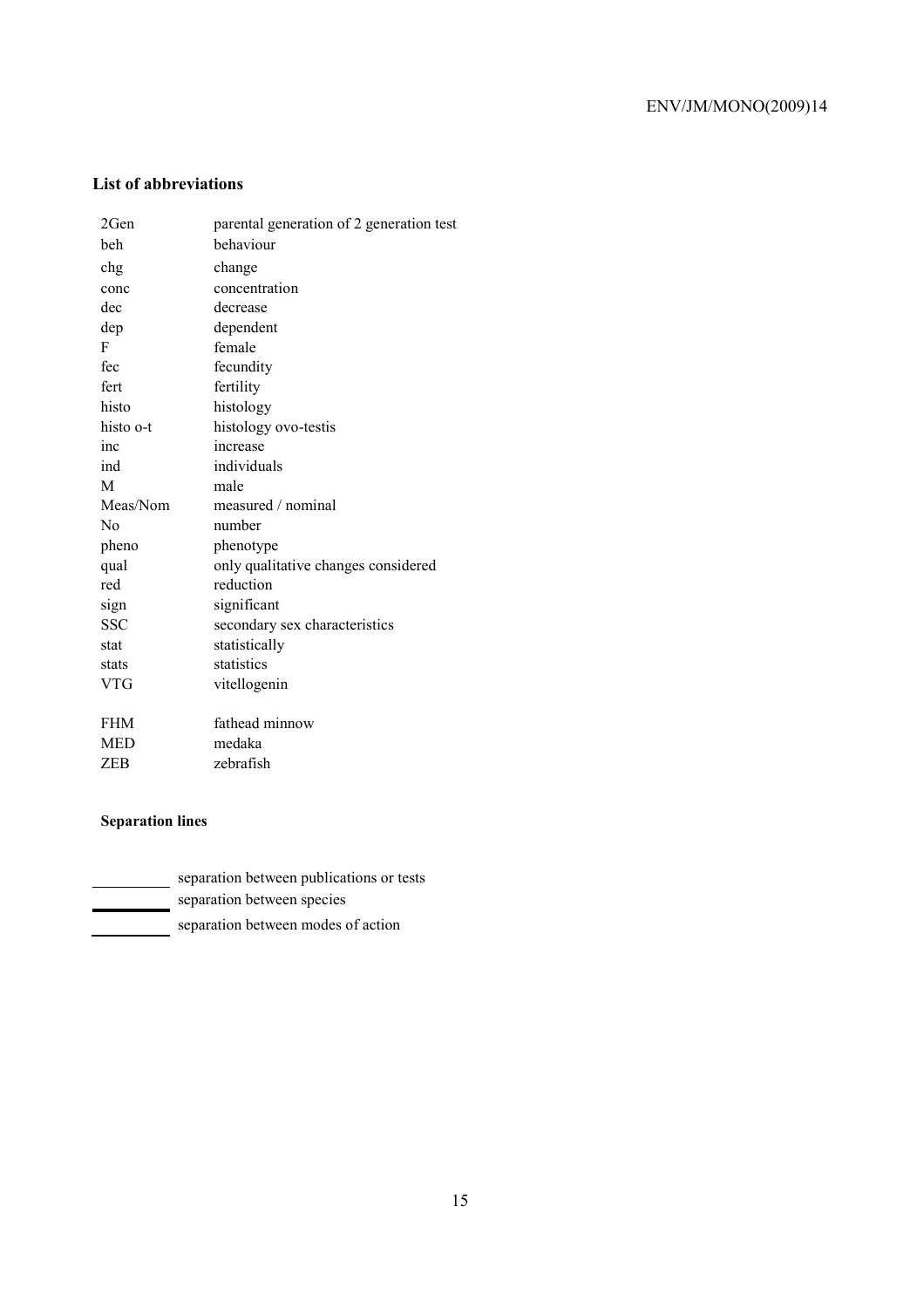#### **LITERATURE REVIEW ON THE 21-DAY FISH ASSAY AND THE FISH SHORT-TERM REPRODUCTION ASSAY**

| <b>Species</b> | Chemical                 | <b>Suspected</b><br><b>MOA</b> | Conc<br>nominal              | Conc<br>measured   | <b>Exposu</b><br>re(d) | Endpoint                   | <b>Effect</b>                         | <b>Dose</b>  | Unit         | Meas/<br>Nom<br>M/N | <b>Tendenc</b><br>y | <b>Comments</b>                                                               | Year | Author(s)<br><b>Title and Source</b>                                                                                                                                                                                                                              |
|----------------|--------------------------|--------------------------------|------------------------------|--------------------|------------------------|----------------------------|---------------------------------------|--------------|--------------|---------------------|---------------------|-------------------------------------------------------------------------------|------|-------------------------------------------------------------------------------------------------------------------------------------------------------------------------------------------------------------------------------------------------------------------|
| <b>FHM</b>     | $17\beta$ -<br>estradiol | natural<br>estrogen            | 12,120,1<br>$200$ ng/L       | 9.0.61,850<br>ng/L | 21                     | <b>LOEC</b>                | histo m                               | 61           | ng/L         | M                   | $dec*$              | * dec functional<br>gametogenesis,<br>dec sperm<br>precursor cells in<br>male | 2002 | Caunter JE<br>$17\beta$ -oestradiol: 21 day exposure to mature<br>fatehad minnows (Pimephales promelas)<br>CEFIC-Project                                                                                                                                          |
|                |                          |                                |                              |                    |                        | <b>LOEC</b>                | histo f                               | 850          | ng/L         | M                   | $dec*$              | * dec vitellogenic<br>follicles                                               |      |                                                                                                                                                                                                                                                                   |
| <b>FHM</b>     | $17\beta$ -              | natural                        | $500$ ng/L                   | $316$ ng/L         | 21                     | <b>LOEC</b>                | fec                                   | 316          | ng/L         | M                   | dec                 |                                                                               | 2004 | Bringolf RB, Belden JB, Summerfelt RC                                                                                                                                                                                                                             |
|                | estradiol                | estrogen                       |                              |                    |                        | <b>LOEC</b>                | fert                                  | 316<br>>     | ng/L         | M                   | no effect           |                                                                               |      | Effects of Atrazine on Fathead Minnow in<br>a Short-Term Reproduction Assay                                                                                                                                                                                       |
|                |                          |                                |                              |                    |                        | <b>LOEC</b>                | hatch                                 | $\,>$<br>316 | ng/L         | M                   | no effect           |                                                                               |      | Environ Toxicol Chem 23(4):1019-1025                                                                                                                                                                                                                              |
|                |                          |                                |                              |                    |                        | <b>LOEC</b>                | <b>VTG</b><br>f&m                     | 316          | $\rm ng/L$   | M                   | inc                 |                                                                               |      |                                                                                                                                                                                                                                                                   |
|                |                          |                                |                              |                    |                        | <b>LOEC</b>                | SSC <sub>m</sub>                      | 316          | ng/L         | M                   | $dec*$              | * dec nuptial<br>tubercles                                                    |      |                                                                                                                                                                                                                                                                   |
|                |                          |                                |                              |                    |                        | <b>LOEC</b>                | histo m                               | 316          | ng/L         | M                   | $dec*$              | * dec maturation                                                              |      |                                                                                                                                                                                                                                                                   |
|                |                          |                                |                              |                    |                        | <b>LOEC</b>                | histo f                               | 316          | ng/L         | M                   | $dec*$              | * dec maturation                                                              |      |                                                                                                                                                                                                                                                                   |
| <b>FHM</b>     | $17\beta$ -<br>estradiol | natural<br>estrogen            | 10,32,100,320,1000<br>ng/L   |                    | 21<br>males            | <b>LOEC</b>                | VTG m                                 | 100          | ng/L         | N                   | inc                 |                                                                               | 1998 | Panter GH, Thompson RS, Sumtper JP<br>Adverse reproductive effects in male<br>fathead minnows (Pimephales promelas)<br>exposed to environmentally relevant<br>concentrations of the natural oestrogens,<br>oestradiol and oestrone<br>Aquatic Toxicol 42: 243-253 |
| <b>FHM</b>     | $17\beta$ -<br>estradiol | natural<br>estrogen            | 10,32,10<br>$0$ ng/L         | 13,29,60<br>ng/L   | 14<br>males            | <b>LOEC</b>                | VTG m                                 | 29           | ng/L         | M                   | inc                 |                                                                               | 2007 | Thorpe KL, Benstead R, Hutchinson TH,<br>Tyler CR<br>Associations between altered vitellogenin<br>concentrations and adverse health effects<br>in fathead minnow (Pimephales promelas),<br>Aquatic Toxicol 85:176-183                                             |
| <b>FHM</b>     | $17\beta$ -<br>estradiol | natural<br>estrogen            | 10,32,10<br>$0 \text{ ng/L}$ | 8.8,29,86<br>ng/L  | 21                     | <b>LOEC</b><br><b>LOEC</b> | <b>VTG</b><br>f&m<br>SSC <sub>m</sub> | 29<br>86     | ng/L<br>ng/L | M<br>M              | inc<br>dec          |                                                                               | 2006 | Seki M, Fujishima S, Nozaka T, Maeda M,<br>Kobayashi K<br>COMPARISON OF RESPONSE TO 17β-<br>ESTRADIOL AND 17β-TRENBOLONE<br>AMONG THREE SMALL FISH<br><b>SPECIES</b><br>Environ Toxicol Chem 25(10):2742-2752                                                     |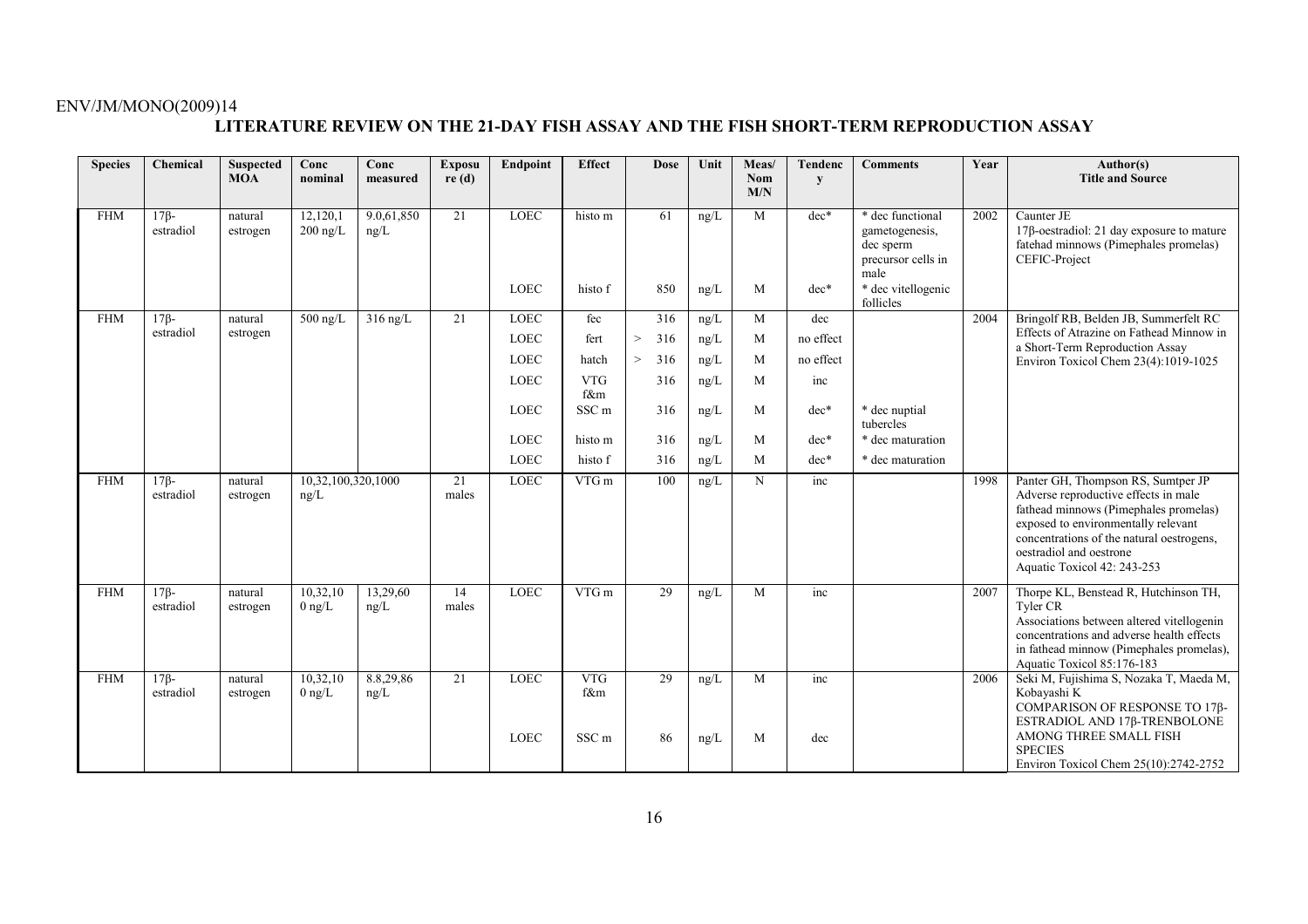| <b>Species</b> | Chemical                 | <b>Suspected</b><br><b>MOA</b> | Conc<br>nominal                                                                        | Conc<br>measured           | <b>Exposu</b><br>re(d) | Endpoint                   | <b>Effect</b>               | <b>Dose</b>  | Unit         | Meas/<br><b>Nom</b><br>M/N | Tendenc<br>y | <b>Comments</b>                                   | Year | Author(s)<br><b>Title and Source</b>                                                                                                                                                                                                                                                                                                                                  |
|----------------|--------------------------|--------------------------------|----------------------------------------------------------------------------------------|----------------------------|------------------------|----------------------------|-----------------------------|--------------|--------------|----------------------------|--------------|---------------------------------------------------|------|-----------------------------------------------------------------------------------------------------------------------------------------------------------------------------------------------------------------------------------------------------------------------------------------------------------------------------------------------------------------------|
| <b>FHM</b>     | $17\beta$ -<br>estradiol | natural<br>estrogen            | 27,272,2<br>$724$ ng/L                                                                 | $79%$ of<br>nominal:       | $\overline{19}$        | EC50<br>EC10               | fec<br>fec                  | 120<br>6.6   | ng/L<br>ng/L | M<br>M                     | dec<br>dec   |                                                   | 1998 | Kramer VJ, Miles-Richardson S, Pierens<br>SL, Giesy JP<br>Reproductive impairment and induction of<br>alkaline-labile phosphate, a biomarker of<br>estrogen exposure, in fathead minnows<br>(Pimephales promelas) exposed to<br>waterborne $17\beta$ -estradiol.<br>AquaticToxicol 40:335-360                                                                         |
|                |                          |                                |                                                                                        |                            |                        | EC50                       | VTG m                       | 251          | ng/L         | M                          | inc          |                                                   |      |                                                                                                                                                                                                                                                                                                                                                                       |
| <b>FHM</b>     | $17\beta$ -<br>estradiol | natural<br>estrogen            | 0.023, 0.0<br>37,0.046,<br>0.091, 0.1<br>8,0.37,0.<br>73, 5.4,<br>27,272,2<br>724 ng/L | 79% of<br>nominal          | 14                     | LOEC<br>LOEC               | SSC <sub>m</sub><br>histo m | 5.4<br>5.4   | ng/L<br>ng/I | $\mathbf N$<br>N           | dec*<br>chg* | *dec in tubercle<br>diameter (fatpad<br>not sign) | 1999 | Miles-Richardson SR, Kramer VJ,<br>Fitzgerald SD, Render JA, Yamini B,<br>Barbee SJ, Giesy JP<br>Effects of waterborne exposure to $17\beta$ -<br>estradiol on secondary sex characteristics<br>and gonads of fathead minnows<br>(Pimephales promelas)<br>AquaticToxicol 47(2):129-145<br>*inc in proportion of sec. follicles, but no clear dose-effect relationship |
|                |                          |                                |                                                                                        |                            |                        | <b>LOEC</b>                | histo f                     | 0.05         | ng/L         | N                          | chg*         |                                                   |      | *sign differences in proportion of Graafian follicles and between primary<br>follicles & other stages; but no clear dose-effect relationship                                                                                                                                                                                                                          |
| <b>MED</b>     | $17\beta$ -<br>estradiol | natural<br>estrogen            | 1,3,10,30<br>$100 \text{ nM}$                                                          |                            | 14<br>males            | <b>LOEC</b>                | fec                         | 3            | nM           | N                          | dec          |                                                   | 2000 | Shioda T, Wakabayashi M<br>Effect of certain chemicals on the reproduction<br>of medaka (Oryzias latipes)                                                                                                                                                                                                                                                             |
|                |                          |                                |                                                                                        |                            |                        | <b>LOEC</b>                | hatch                       | 3            | nM           | N                          | dec          |                                                   |      | Chemosphere 40:239-243                                                                                                                                                                                                                                                                                                                                                |
| <b>MED</b>     | $17\beta$ -<br>estradiol | natural<br>estrogen            | $0.01, 0.1, 1, 10, 100$ nM                                                             |                            | 14<br>females          | <b>LOEC</b><br><b>LOEC</b> | fec<br>hatch                | 0.1          | nM<br>nM     | N<br>N                     | dec<br>dec   |                                                   | 1999 | Wakabayashi M<br>Evaluation of reproductivity of medaka<br>(Oryzias latipes) exposed to chemicals using 2-<br>week reproduction test<br>Presentation at OECD VMGeco meeting                                                                                                                                                                                           |
| <b>MED</b>     | $17\beta$ -<br>estradiol | natural<br>estrogen            |                                                                                        | 5.8, 11, 22,<br>41,84 ng/L | 21<br>males            | LOEC                       | VTG m                       | 22           | ng/L         | M                          | inc          |                                                   | 2006 | Results of Assay and Tests in Evaluation of the<br>Endocrine Disrupting Acitivities in Fish<br>(Medaka)<br>Japanese Ministry of Environment                                                                                                                                                                                                                           |
| <b>MED</b>     | $17\beta$ -<br>estradiol | natural<br>estrogen            | 10,32,10<br>$0 \text{ ng/L}$                                                           | 8.9,28,85<br>ng/L          | 21                     | <b>LOEC</b>                | SSC <sub>m</sub>            | 85<br>$\geq$ | ng/L         | M                          | no effect    |                                                   | 2006 | Seki M, Fujishima S, Nozaka T, Maeda M,<br>Kobayashi K<br>COMPARISON OF RESPONSE ΤΟ 17β-<br>ESTRADIOL AND 17β-TRENBOLONE                                                                                                                                                                                                                                              |
|                |                          |                                |                                                                                        |                            |                        | <b>LOEC</b>                | VTG f                       | 85           | ng/L         | M                          | inc          |                                                   |      | AMONG THREE SMALL FISH SPECIES<br>Environ Toxicol Chem 25(10):2742-2752                                                                                                                                                                                                                                                                                               |
|                |                          |                                |                                                                                        |                            |                        | <b>LOEC</b>                | VTG m                       | 8.9          | ng/L         | M                          | inc          |                                                   |      |                                                                                                                                                                                                                                                                                                                                                                       |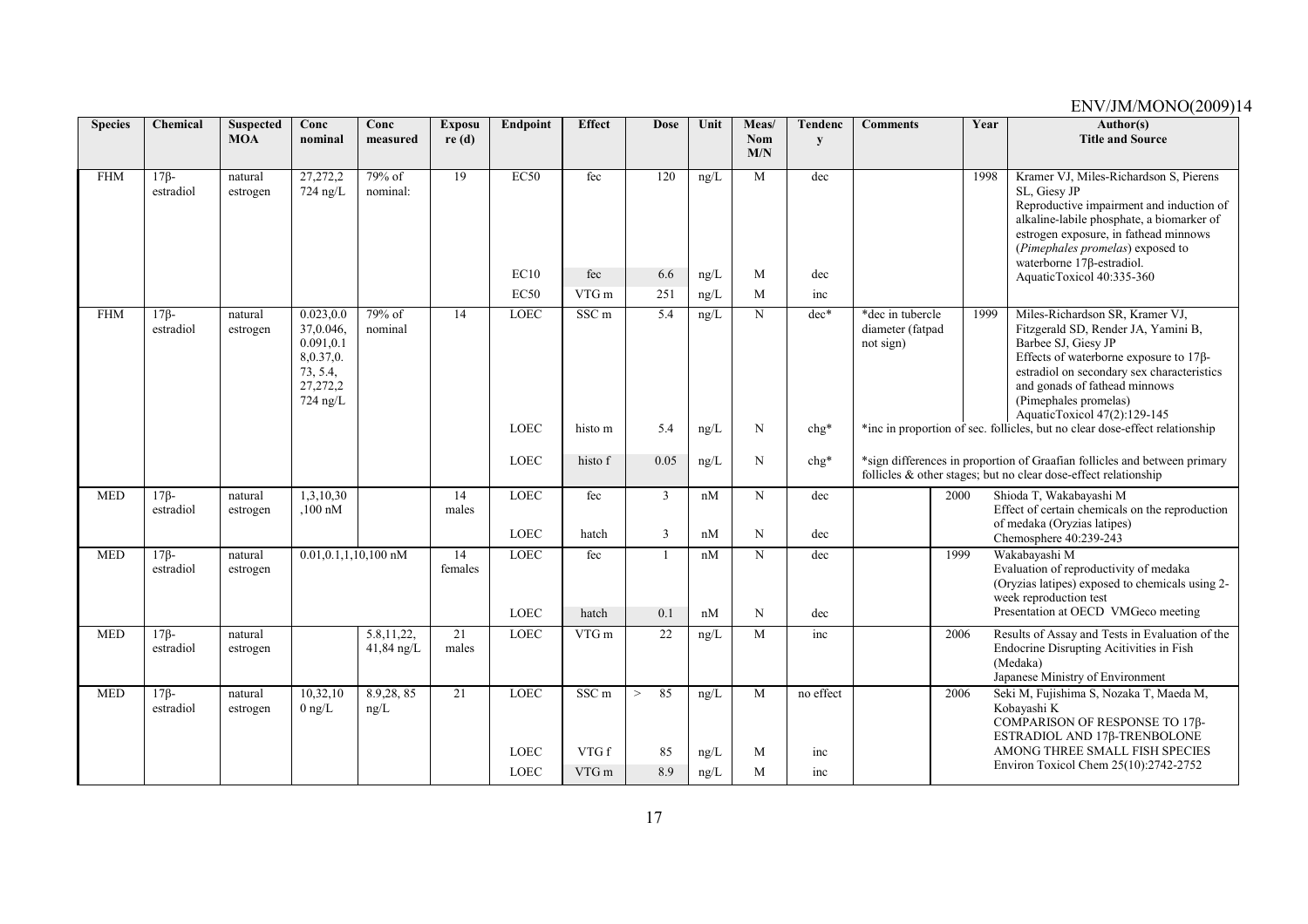| <b>Species</b> | Chemical                 | <b>Suspected</b><br><b>MOA</b> | Conc<br>nominal                         | Conc<br>measured                                          | <b>Exposu</b><br>re(d) | <b>Endpoint</b>            | <b>Effect</b>     | <b>Dose</b>               | Unit         | Meas/<br>Nom<br>M/N | Tendenc<br>y           | <b>Comments</b>                         | Year | Author(s)<br><b>Title and Source</b>                                                                                                                                                                                                                                      |
|----------------|--------------------------|--------------------------------|-----------------------------------------|-----------------------------------------------------------|------------------------|----------------------------|-------------------|---------------------------|--------------|---------------------|------------------------|-----------------------------------------|------|---------------------------------------------------------------------------------------------------------------------------------------------------------------------------------------------------------------------------------------------------------------------------|
| <b>MED</b>     | $17\beta$ -<br>estradiol | natural<br>estrogen            |                                         | 29,56,116,<br>227,463                                     | 21                     | <b>LOEC</b>                | fec               | 463                       | ng/L         | M                   | dec                    |                                         | 2002 | Kang IJ, Yokota H, Oshima Y, Tsuruda Y,<br>Yamaguchi T, Maeda M, Imada N, Tadokoro                                                                                                                                                                                        |
|                |                          |                                |                                         | ng/L                                                      |                        | <b>LOEC</b>                | fert              | 463                       | ng/L         | M                   | dec                    |                                         |      | H, Honjo T                                                                                                                                                                                                                                                                |
|                |                          |                                |                                         |                                                           |                        | <b>LOEC</b>                | histo o-t         | 29                        | ng/L         | M                   | inc                    |                                         |      | Effects of $17\beta$ -estradiol on the reproduction of<br>Japanese medaka (Oryzias latipes).                                                                                                                                                                              |
|                |                          |                                |                                         |                                                           |                        | <b>LOEC</b>                | VTG m             | 56                        | ng/L         | M                   | inc                    |                                         |      | Chemosphere 47(1): 71-80                                                                                                                                                                                                                                                  |
| <b>ZEB</b>     | $17\beta$ -<br>estradiol | natural<br>estrogen            | $1$ ug/L                                |                                                           | 70                     | LOEC                       | VTG m             | $\mathbf{1}$              | ug/L         | N                   | inc                    |                                         | 2001 | Andersen L, Petersen GI, Gessbo A, Oern S,<br>Holbech H, Bjerregaard P, Norrgren L<br>Zebrafish Danio rerio and roach Rutilus<br>rutilus: two species suitable for evaluating<br>effects of endocrine disrupting chemicals?<br>AquaticEcosystem Health Managem 4:275-282  |
| <b>ZEB</b>     | $17\beta$ -<br>estradiol | natural<br>estrogen            | 0.01, 0.1,<br>$1,10$ ug/L               |                                                           | 30                     | <b>LOEC</b><br><b>LOEC</b> | fec<br>sex ratio  | 10<br>$\,>$               | ug/L<br>ug/L | N<br>N              | no effect<br>$inc*$    | * inc in females                        | 2000 | Oern S, Gessbo A, Steinholz A, Norrgren L<br>Zebrafish (Danio rerio) - A candidate to<br>evaluate endocrine disrupting chemicals<br>In: Zebra fish for testing endocrine disrupting<br>chemicals. TemaNord 2000:555, Nordic<br>Council of Ministers, Copenhagen, ISBN 92- |
|                |                          |                                |                                         |                                                           |                        |                            |                   |                           |              |                     |                        |                                         |      | 893-0480-4, pp 47-62                                                                                                                                                                                                                                                      |
| <b>ZEB</b>     | $17\beta$ -<br>estradiol | natural<br>estrogen            | 0.01, 0.1<br>$1,10 \text{ nM}$<br>males | 40-80% of<br>nominal                                      | 21                     | LOEC                       | VTG m             | 0.1                       | nM           | N                   | inc                    |                                         | 2003 | Wester PW, van den Brandhof EJ, Vos JH, van<br>der Ven LTM<br>Identification of Endocrine Disruptive Effects<br>in the Aquatic Environment; a partial life cycle<br>assay in Zebrafish<br>RIVM report 640920001/2003 (DG SANCO,                                           |
|                |                          |                                | $0.10 \text{ nM}$<br>females            |                                                           |                        | LOEC                       | VTG f             | 10                        | nM           | $\mathbf N$         | inc                    |                                         |      | project B6-7920/98/00025) pp 112                                                                                                                                                                                                                                          |
| <b>ZEB</b>     | $17\beta$ -<br>estradiol | natural<br>estrogen            | 0.1, 0.32,<br>$1 \text{ nM}$            | gradual<br>decline to<br>$4\%$ of<br>nominal<br>within 4d | 21                     | <b>LOEC</b><br><b>LOEC</b> | fec<br>hatch      | $\,>$<br>1<br>$\,>$<br>-1 | nM<br>nM     | N<br>N              | no effect<br>no effect |                                         | 2003 | Wester PW, van den Brandhof EJ, Vos JH, van<br>der Ven LTM<br>Identification of Endocrine Disruptive Effects<br>in the Aquatic Environment; a partial life cycle<br>assay in Zebrafish<br>RIVM report 640920001/2003 (DG SANCO,<br>project B6-7920/98/00025) pp 112       |
|                |                          |                                |                                         |                                                           |                        | <b>LOEC</b>                | histo             |                           | nM           | N                   | $inc*$                 | * basophilia in male hepatocytes        |      |                                                                                                                                                                                                                                                                           |
|                |                          |                                |                                         |                                                           |                        | LOEC                       | sex ratio         | 0.1                       | nM           | $\mathbf N$         | chg*                   | * dec of males, inc of undifferentiated |      |                                                                                                                                                                                                                                                                           |
|                |                          |                                |                                         |                                                           |                        | LOEC                       | <b>VTG</b><br>f&m | $\,>$<br>-1               | nM           | N                   | no<br>effect*          | * inc in males not stat sign            |      |                                                                                                                                                                                                                                                                           |
| <b>ZEB</b>     | $17\beta$ -<br>estradiol | natural<br>estrogen            | 0.1, 0.32<br>$1 \text{ nM}$             | $1 nM$ :<br>decline to                                    | 21                     | <b>LOEC</b>                | VTG m             | -1                        | nM           | N                   | inc                    |                                         | 2007 | van der Ven LT, van den Brandhof EJ, Vos JH,<br>Wester PW                                                                                                                                                                                                                 |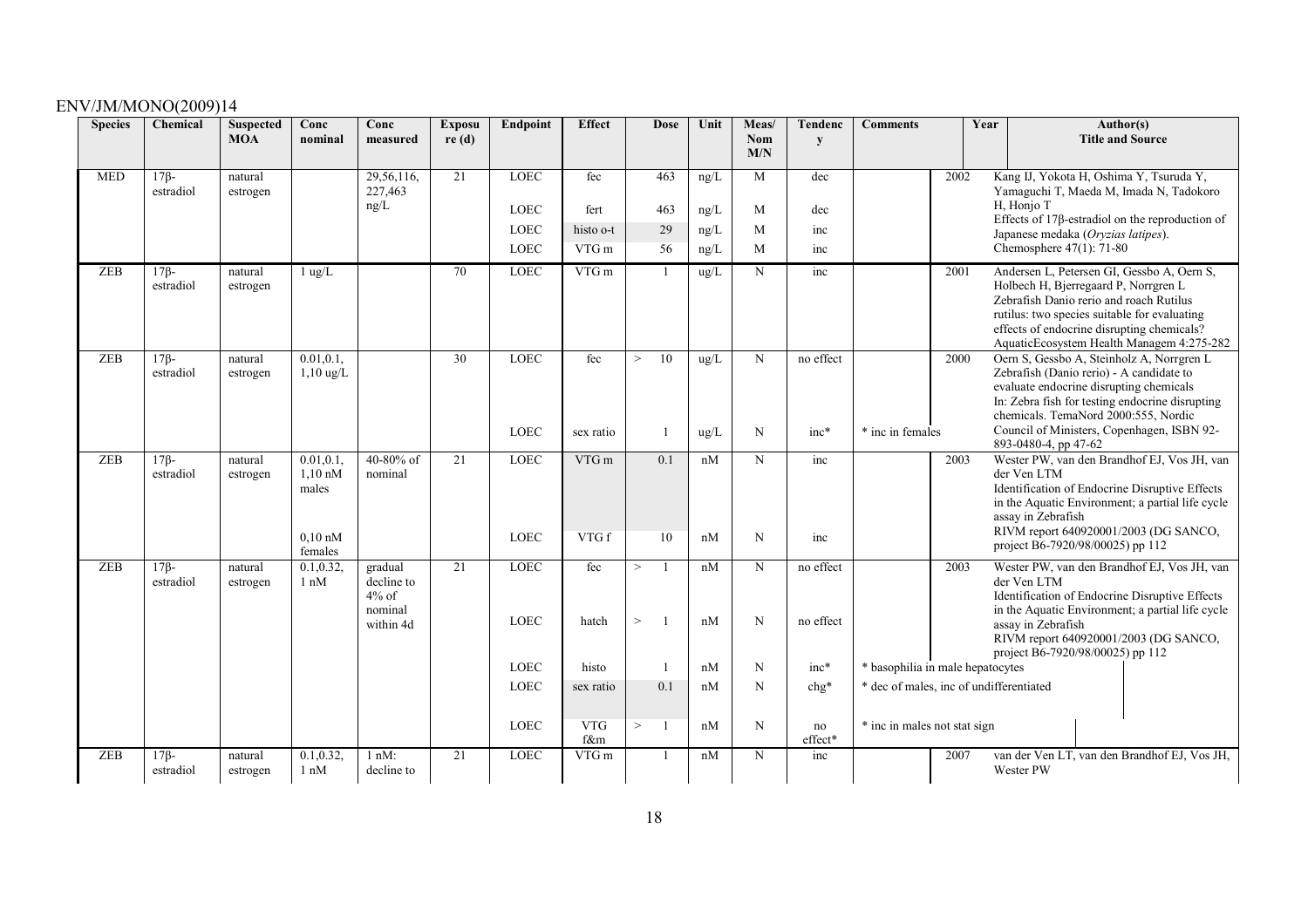| <b>Species</b> | Chemical                 | <b>Suspected</b><br><b>MOA</b> | Conc<br>nominal     | Conc<br>measured        | <b>Exposu</b><br>re(d) | Endpoint                   | <b>Effect</b>             | <b>Dose</b> | Unit         | Meas/<br>Nom | <b>Tendenc</b><br>y | <b>Comments</b>                          |      | Year | Author(s)<br><b>Title and Source</b>                                                                 |
|----------------|--------------------------|--------------------------------|---------------------|-------------------------|------------------------|----------------------------|---------------------------|-------------|--------------|--------------|---------------------|------------------------------------------|------|------|------------------------------------------------------------------------------------------------------|
|                |                          |                                |                     |                         |                        |                            |                           |             |              | M/N          |                     |                                          |      |      |                                                                                                      |
|                |                          |                                |                     | 3.8% in 4d              |                        | <b>LOEC</b>                | fec                       | ><br>-1     | nM           | N            | no effect           |                                          |      |      | Effects of the estrogen agonist 17beta-estradiol<br>and antagonist tamoxifen in a partial life-cycle |
|                |                          |                                |                     |                         |                        | LOEC                       | sex ratio                 | 0.32        | nM           | N            | $inc*$              | *inc in females                          |      |      | assay with zebrafish (Danio rerio)                                                                   |
| <b>ZEB</b>     | $17\beta$ -              | natural                        | 10,32,10            | 10,25,86                | 21                     | <b>LOEC</b>                | <b>VTG</b>                | 86          | ng/L         | M            | inc                 |                                          | 2006 |      | Environ Toxicol Chem 26(1):92-9<br>Seki M, Fujishima S, Nozaka T, Maeda M,                           |
|                | estradiol                | estrogen                       | $0$ ng/L            | ng/L                    |                        |                            | f&m                       |             |              |              |                     |                                          |      |      | Kobayashi K                                                                                          |
|                |                          |                                |                     |                         |                        |                            |                           |             |              |              |                     |                                          |      |      | COMPARISON OF RESPONSE TO 17β-<br>ESTRADIOL AND 17β-TRENBOLONE                                       |
|                |                          |                                |                     |                         |                        |                            |                           |             |              |              |                     |                                          |      |      | AMONG THREE SMALL FISH SPECIES                                                                       |
|                |                          |                                |                     |                         |                        |                            |                           |             |              |              |                     |                                          |      |      | Environ Toxicol Chem 25(10):2742-2752                                                                |
| <b>ZEB</b>     | $17\beta$ -<br>estradiol | natural<br>estrogen            | 1,10,100<br>nM      | decline to<br>26% in 3d | 21                     | <b>LOEC</b>                | histo m                   | 100         | nM           | N            | $chg*$              | $\overline{\ast}$ inc cyst<br>surface in | 2003 |      | van der Ven L, Wester PW, Vos JG<br>HISTOPATHOLOGY AS A TOOL FOR THE                                 |
|                |                          |                                |                     |                         |                        |                            |                           |             |              |              |                     | spermatogo                               |      |      | <b>EVALUATION OF ENDOCRINE</b>                                                                       |
|                |                          |                                |                     |                         |                        |                            |                           |             |              |              |                     | nium & dec<br>in cyst size               |      |      | DISRUPTION IN ZEBRAFISH (DANIO<br>RERIO)                                                             |
|                |                          |                                |                     |                         |                        |                            |                           |             |              |              |                     | in                                       |      |      | Environ Toxicol Chem 22(4):908-913                                                                   |
|                |                          |                                |                     |                         |                        |                            |                           |             |              |              |                     | spermatocy<br>tes and                    |      |      |                                                                                                      |
|                |                          |                                |                     |                         |                        |                            |                           |             |              |              |                     | spermatids;                              |      |      |                                                                                                      |
|                |                          |                                |                     |                         |                        |                            |                           |             |              |              |                     | $1-100nM$ :                              |      |      |                                                                                                      |
|                |                          |                                |                     |                         |                        |                            |                           |             |              |              |                     | sign conc-<br>dep chg                    |      |      |                                                                                                      |
| <b>FHM</b>     | oestrone                 | natural                        |                     | 9.9,32,99,318,993 ng/L  | 21                     | <b>LOEC</b>                | VTG m                     | 32          | ng/L         | N            | inc                 |                                          | 1998 |      | Panter GH, Thompson RS, Sumtper JP                                                                   |
|                |                          | estrogen                       |                     |                         | males                  |                            |                           |             |              |              |                     |                                          |      |      | Adverse reproductive effects in male fathead<br>minnows (Pimephales promelas) exposed to             |
|                |                          |                                |                     |                         |                        |                            |                           |             |              |              |                     |                                          |      |      | environmentally relevant concentrations of the                                                       |
|                |                          |                                |                     |                         |                        |                            |                           |             |              |              |                     |                                          |      |      | natural oestrogens, oestradiol and oestrone<br>Aquatic Toxicol 42: 243-253                           |
|                |                          |                                |                     |                         |                        |                            |                           |             |              |              |                     |                                          |      |      |                                                                                                      |
| <b>FHM</b>     | oestrone                 | natural<br>estrogen            | 32,100,3<br>20,1000 | 34,98,307,<br>781ng/L   | 21                     | <b>LOEC</b>                | fec                       | 307         | ng/L         | M            | dec                 |                                          | 2007 | CR   | Thorpe KL, Benstead R, Hutchinson TH, Tyler                                                          |
|                |                          |                                | ng/L                |                         |                        |                            |                           |             |              |              |                     |                                          |      |      | Associations between altered vitellogenin                                                            |
|                |                          |                                |                     |                         |                        |                            |                           |             |              |              |                     |                                          |      |      | concentrations and adverse health effects in<br>fathead minnow (Pimephales promelas),                |
|                |                          |                                |                     |                         |                        | <b>LOEC</b><br><b>LOEC</b> | VTG <sub>m</sub><br>VTG f | 34<br>307   | ng/L<br>ng/L | M<br>M       | inc<br>inc          |                                          |      |      | Aquatic Toxicol 85:176-183                                                                           |
| <b>FHM</b>     | $17\alpha$               | synthetic                      | 5,10,20,4           |                         | 14                     | <b>LOEC</b>                | VTG m                     | 5           |              | $\mathbf N$  | $inc*$              | $*5-20$                                  | 2000 |      | Zerulla M, Länge R, Steger-Hartmann T,                                                               |
|                | ethinyl-                 | estrogen                       | $0 \text{ ng/L}$    |                         |                        |                            |                           |             | ng/L         |              |                     | $ng/L$ : conc                            |      |      | Dietrich DR                                                                                          |
|                | estradiol                |                                |                     |                         |                        |                            |                           |             |              |              |                     | dep inc; no                              |      |      | Effects of Ethyinylestratiol, Methyltestosterone                                                     |
|                |                          |                                |                     |                         |                        |                            |                           |             |              |              |                     | stats                                    |      |      | and Fadrozole on fathead minnows<br>(Pimephales promelas)                                            |
|                |                          |                                |                     |                         |                        |                            |                           |             |              |              |                     |                                          |      |      | SETAC-Europe Poster 2000, Brighton                                                                   |
| <b>FHM</b>     | $17\alpha$ -<br>ethinyl- | synthetic<br>estrogen          | $10$ ng/L           |                         | 21                     | <b>LOEC</b>                | VTG <sub>m</sub>          | 10          | ng/L         | N            | inc                 |                                          | 2006 |      | Panter GH<br>Development of chronic tests for endocrine                                              |
|                |                          |                                |                     |                         |                        |                            |                           |             |              |              |                     |                                          |      |      |                                                                                                      |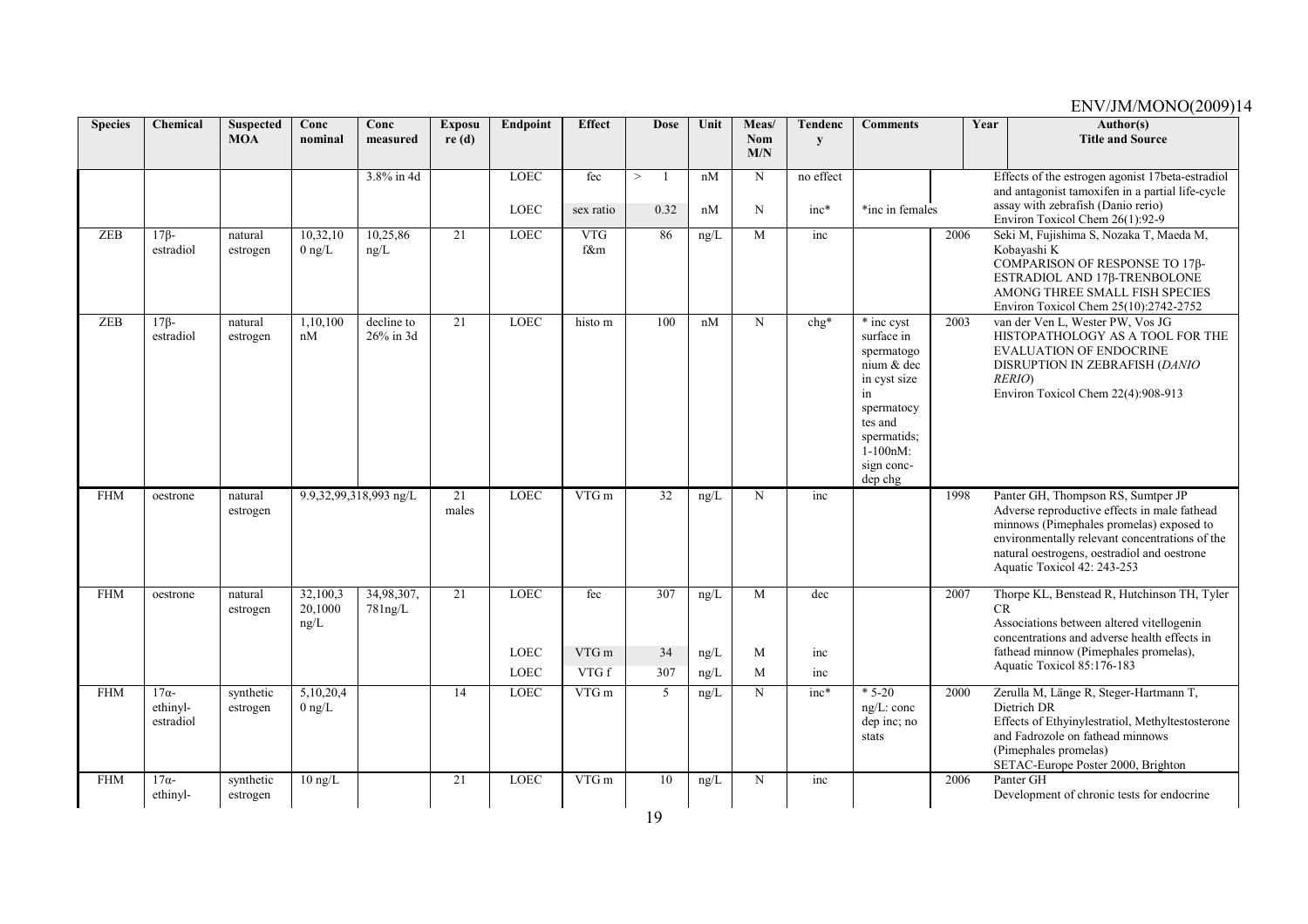| <b>Species</b> | Chemical                                       | <b>Suspected</b><br><b>MOA</b> | Conc<br>nominal               | Conc<br>measured     | <b>Exposu</b><br>re(d) | Endpoint                                  | <b>Effect</b>              | <b>Dose</b>              | Unit                       | Meas/<br>Nom<br>M/N        | Tendenc<br>$\mathbf{v}$    | <b>Comments</b>                                                                                                |      | Year<br>Author(s)<br><b>Title and Source</b>                                                                                                                                                                       |
|----------------|------------------------------------------------|--------------------------------|-------------------------------|----------------------|------------------------|-------------------------------------------|----------------------------|--------------------------|----------------------------|----------------------------|----------------------------|----------------------------------------------------------------------------------------------------------------|------|--------------------------------------------------------------------------------------------------------------------------------------------------------------------------------------------------------------------|
|                | estradiol                                      |                                |                               |                      |                        | <b>LOEC</b>                               | VTGf                       | 10<br>$\geq$             | ng/L                       | N                          | no effect                  |                                                                                                                |      | active chemicals. Part 3: A pair-breeding study<br>for oestrogenic active chemicals in the fathead                                                                                                                 |
|                |                                                |                                |                               |                      |                        | <b>LOEC</b>                               | fec                        | 10<br>$\,>$              | $\rm ng/L$                 | N                          | no effect                  |                                                                                                                |      | minnow (Pimephales promelas)<br><b>CEFIC Project B2</b>                                                                                                                                                            |
| <b>FHM</b>     | $17\alpha$ -<br>ethinyl-<br>estradiol          | synthetic<br>estrogen          | $10 \text{ ng/L}$             |                      | 21                     | <b>LOEC</b>                               | SSC <sub>m</sub>           | 10<br>>                  | ng/L                       | N                          | no<br>effect*              | * dec, but<br>not sign                                                                                         | 2004 | Panter GH, Hutchinson TH, Hurd KS, Sherren<br>A, Stanley RD, Tyler CR<br>Successful detection of (anti-)androgens and                                                                                              |
|                |                                                |                                |                               |                      |                        | <b>LOEC</b>                               | VTG f                      | 10<br>$\,>$              | ng/L                       | $\mathbf N$                | no effect                  |                                                                                                                |      | aromatase inhibitors using a sub-adult fathead<br>minnow non-spawning assay                                                                                                                                        |
|                |                                                |                                |                               |                      |                        | <b>LOEC</b>                               | VTG m                      | 10                       | ng/L                       | N                          | inc                        |                                                                                                                |      | AquaticToxicol 70, 11-21                                                                                                                                                                                           |
| <b>FHM</b>     | $\overline{17\alpha}$<br>ethinyl-<br>estradiol | synthetic<br>estrogen          | $50$ ng/L                     | $48$ ng/L            | 35                     | <b>LOEC</b>                               | <b>VTG</b>                 | $\overline{48}$          | ng/L                       | M                          | $inc*$                     | $*VTG$<br>mRNA in<br>liver sign<br>from day $3$ ;<br><b>VTG</b><br>protein in<br>plasma sign<br>from day<br>21 | 2002 | Schmid T, Gonzalez-Valero J, Rufli H,<br>Dietrich DR<br>Determination of vitellogenic kinetics in male<br>fathead minnows (Pimephales promelas)<br>Tox Lett 131(1-2):65-74                                         |
| <b>FHM</b>     | $17\alpha$ -<br>ethinyl-<br>estradiol          | estrogen                       | $10$ ng/L                     | $14$ ng/L            | 28                     | <b>LOEC</b><br><b>LOEC</b>                | fec<br><b>VTG</b><br>f&m   | 14<br>><br>14            | ng/L<br>ng/L               | M<br>M                     | no effect<br>inc           |                                                                                                                | 2008 | Bogers R, Buitenweg S, Baltussen E, Legler J,<br>Murk A<br>A pair-breeding study with fathead minnow<br>(Pimephales promelas) exposed to an<br>androgenic chemical. In: Markers of endocrine<br>disruption in fish |
|                |                                                |                                |                               |                      |                        | <b>LOEC</b>                               | SSC <sub>m</sub>           | 14                       | ng/L                       | M                          | dec                        |                                                                                                                |      | CEFIC Project B2, as part of Thesis<br>Wageningen University, Netherlands                                                                                                                                          |
| <b>FHM</b>     | $17\alpha$ -<br>ethinyl-<br>estradiol          | synthetic<br>estrogen          | 0.1, 1, 3, 1<br>0,100<br>ng/L | 20-32% of<br>nominal | 21                     | <b>LOEC</b><br><b>LOEC</b>                | <b>VTG</b><br>f&m<br>SSC f | 1.0<br>$\,>$<br>100      | ng/L<br>ng/L               | $\mathbf N$<br>$\mathbf N$ | inc<br>no effect           |                                                                                                                | 2004 | Pawlowski, S, Van Aerle R, Tyler CR,<br><b>Braunbeck T</b><br>Effects of $17\alpha$ -ethinylestradiol in a fathead<br>minnow (Pimephales promelas) Gonadal<br>Recrudescence Assay                                  |
|                |                                                |                                |                               |                      |                        | <b>LOEC</b>                               | SSC <sub>m</sub>           | 1.0                      | $\rm ng/L$                 | N                          | dec*                       | *dec no of tubercles                                                                                           |      | Ecotoxicol Environ Safety 57(3):302-317                                                                                                                                                                            |
|                |                                                |                                |                               |                      |                        | <b>LOEC</b>                               | fec                        | 0.1                      | $\rm ng/L$                 | N                          | $chg*$                     |                                                                                                                |      | *0.1-1ng/L: inc; 10-100ng/L: dose-dependent dec                                                                                                                                                                    |
|                |                                                |                                |                               |                      |                        | <b>LOEC</b><br><b>LOEC</b><br><b>LOEC</b> | fert<br>histo f<br>histo m | 10<br>100<br>$\,>$<br>10 | ng/L<br>$\rm ng/L$<br>ng/L | N<br>N<br>N                | dec<br>no effect<br>$dec*$ |                                                                                                                |      | * no fertile sperm detectable by light microscopy                                                                                                                                                                  |
| <b>MED</b>     | $17\alpha$<br>ethinyl-                         | synthetic<br>estrogen          | 0.2,5,500<br>,2000            | not<br>measured      | 14                     | <b>LOEC</b>                               | <b>VTG</b><br>f&m          | 500                      | ng/L                       | N                          | inc                        |                                                                                                                | 2005 | Tilton SC, Foran CM, Benson WH<br>Relationship Between Ethinylestradiol-                                                                                                                                           |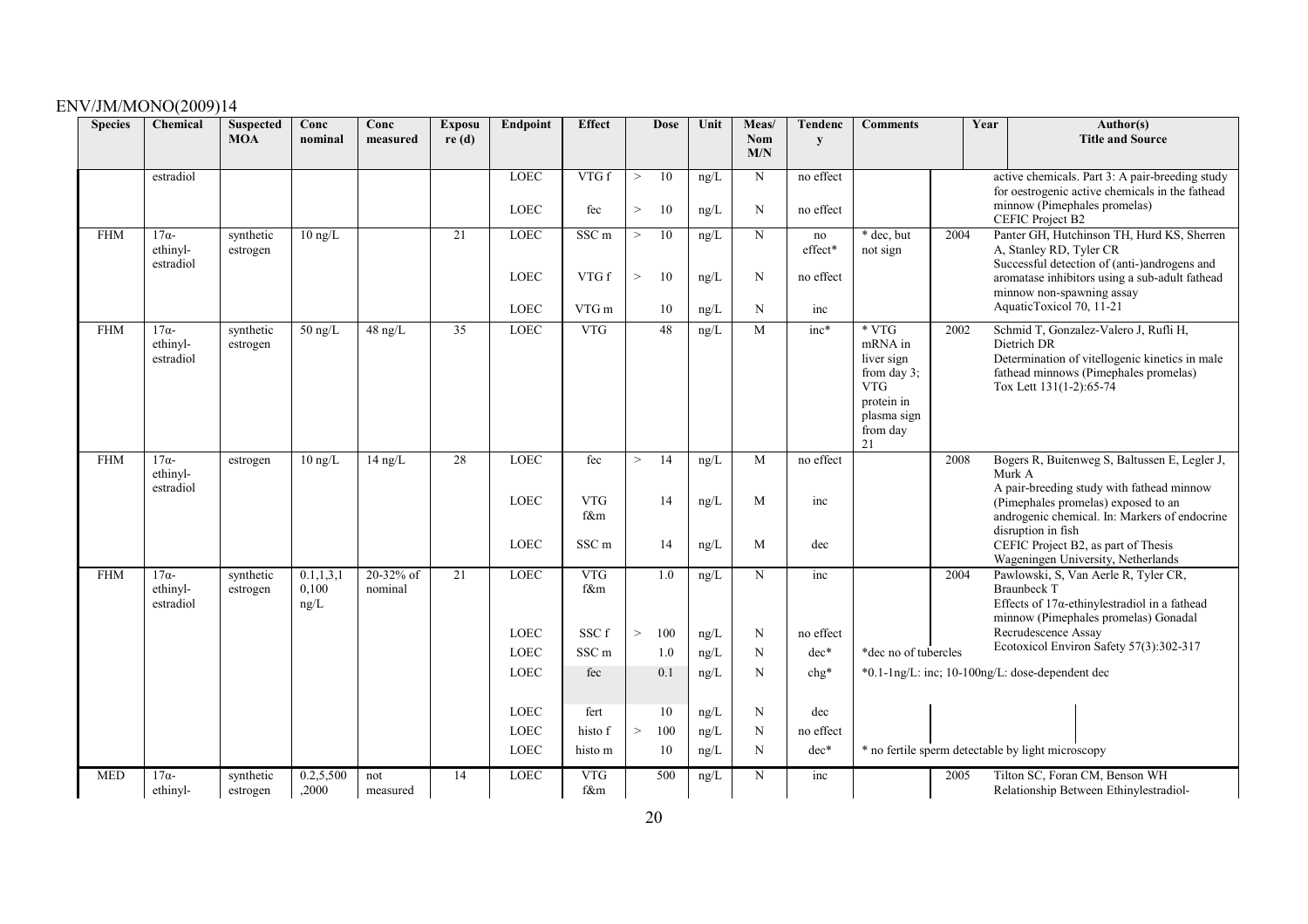| <b>Species</b> | Chemical                                       | <b>Suspected</b><br><b>MOA</b> | Conc<br>nominal             | Conc<br>measured      | <b>Exposu</b><br>re(d) | Endpoint            | <b>Effect</b>    | <b>Dose</b>     | Unit         | Meas/<br><b>Nom</b> | Tendenc<br>y     | <b>Comments</b>                                                                   |       | Year | Author(s)<br><b>Title and Source</b>                                                                                                                                                                                                                                                                   |
|----------------|------------------------------------------------|--------------------------------|-----------------------------|-----------------------|------------------------|---------------------|------------------|-----------------|--------------|---------------------|------------------|-----------------------------------------------------------------------------------|-------|------|--------------------------------------------------------------------------------------------------------------------------------------------------------------------------------------------------------------------------------------------------------------------------------------------------------|
|                |                                                |                                |                             |                       |                        |                     |                  |                 |              | M/N                 |                  |                                                                                   |       |      |                                                                                                                                                                                                                                                                                                        |
|                | estradiol                                      |                                | ng/L                        |                       |                        | <b>LOEC</b>         | pheno            | 500<br>$\geq$   | ng/L         | $\mathbf N$         | no effect        |                                                                                   |       |      | Mediated Changes in Endocrine Function and                                                                                                                                                                                                                                                             |
|                |                                                |                                |                             |                       |                        | <b>LOEC</b>         | sex ratio        | 500<br>$\geq$   | ng/L         | N                   | no effect        |                                                                                   |       |      | Reproductive Impairment in Japanese Medaka<br>(Oryzias latipes)                                                                                                                                                                                                                                        |
|                |                                                |                                |                             |                       |                        | <b>LOEC</b>         | fec              | 500             | ng/L         | N                   | dec              |                                                                                   |       |      | Environ Toxicol Chem 24(2):352-359                                                                                                                                                                                                                                                                     |
|                |                                                |                                |                             |                       |                        | <b>LOEC</b>         | hatch            | 500             | ng/L         | N                   | dec              |                                                                                   |       |      |                                                                                                                                                                                                                                                                                                        |
|                |                                                |                                |                             |                       |                        | LOEC                | fert             | 500             | ng/L         | N                   | dec              |                                                                                   |       |      |                                                                                                                                                                                                                                                                                                        |
| <b>MED</b>     | $17\alpha-$<br>ethinyl-                        | synthetic<br>estrogen          |                             | 15,32,61,1<br>27,254  | 21                     | <b>LOEC</b>         | VTG m            | 15<br>$\leq$    | ng/L         | M                   | inc              |                                                                                   | 2006  |      | Results of Assay and Tests in Evaluation of the<br>Endocrine Disrupting Acitivities in Fish                                                                                                                                                                                                            |
|                | estradiol                                      |                                |                             | ng/L                  |                        | <b>LOEC</b>         | VTG f            | 61              | ng/L         | M                   |                  |                                                                                   |       |      | (Medaka)<br>Japanese Ministry of Environment                                                                                                                                                                                                                                                           |
| <b>MED</b>     | $17\alpha-$<br>ethinyl-                        | synthetic<br>estrogen          |                             | 33,64,116,<br>261,488 | 21                     | <b>LOEC</b>         | fec              | 488             | ng/L         | M                   | dec              |                                                                                   | 2002  |      | Seki M, Yokota H, Matsubara H, Tsuruda Y,<br>Maeda M, Tadokoro H, Kobayashi K                                                                                                                                                                                                                          |
|                | estradiol                                      |                                |                             | ng/L                  |                        | <b>LOEC</b>         | VTG m            | 64              | ng/L         | M                   | inc              |                                                                                   |       |      | EFFECT OF ETHINYLESTRADIOL ON<br>THE REPRODUCTION AND INDUCTION<br>OF VITELLOGENIN AND TESTIS-OVA IN                                                                                                                                                                                                   |
|                |                                                |                                |                             |                       |                        | <b>LOEC</b>         | histo o-t        | 64              | ng/L         | M                   | inc              |                                                                                   |       |      | MEDAKA (ORYZIAS LATIPES)<br>Environ Toxicol Chem 21(8):1692-1698                                                                                                                                                                                                                                       |
| <b>ZEB</b>     | $17\alpha$<br>ethinyl-<br>estradiol            | synthetic<br>estrogen          | 10,20,50,<br>$100$ ng/L     |                       | 30                     | <b>LOEC</b>         | VTG m            | 20              | ng/L         | N                   | inc              | *inc in<br>males                                                                  | 2000  | KL   | Petersen GI, Andersen L, Holbech H, Pedersen<br>Baseline Test Studies and Development of<br><b>ELISA</b><br>In: Zebra fish for testing endocrine disrupting<br>chemicals. TemaNord 2000:555, Nordic<br>Council of Ministers, Copenhagen, ISBN 92-<br>893-0480-4, pp 35-46                              |
| ZEB            | $\overline{17\alpha}$<br>ethinyl-<br>estradiol | synthetic<br>estrogen          | $0.01, 0.1, 1, 10, 25$ ng/L |                       | $\overline{30}$        | LOEC<br><b>LOEC</b> | fec<br>sex ratio | 0.01<br>0.01    | ng/L<br>ng/L | N<br>N              | $inc*$<br>$inc*$ | *inc at $0.01$<br>and dec<br>starting at<br>$10 \text{ ug/L}$<br>* inc in females | 2000  |      | Oern S, Gessbo A, Steinholz A, Norrgren L<br>Zebrafish (Danio rerio) - A candidate to<br>evaluate endocrine disrupting chemicals<br>In: Zebra fish for testing endocrine disrupting<br>chemicals. TemaNord 2000:555, Nordic<br>Council of Ministers, Copenhagen, ISBN 92-<br>893-0480-4, pp 47-62      |
| ZEB            | $17\alpha$ -<br>ethinyl-<br>estradiol          | synthetic<br>estrogen          | $25$ ng/L                   | $26$ ng/L             | 7 males                | LOEC                | VTGm             | $\overline{26}$ | ng/L         | M                   | inc              |                                                                                   | 2006  |      | Andersen, L., R. Goto-Kazeto, J.M. Trant JM,<br>Nash JP, Korsgaard B, Bjerregaard P<br>Short-Term Exposure to Low Concentrations<br>of the Synthetic Androgen Methyltestosterone<br>Affects Vitellogenin and Steroid Levels in<br>Adult male Zebrafish (Danio rerio)<br>AquaticToxicol 76(3/4):343-352 |
| <b>ZEB</b>     | $17\alpha$ -<br>ethinyl-<br>estradiol          | estrogen                       | $\overline{1,10}$ ng/L      |                       | 70<br>males            | <b>LOEC</b>         | histo m          |                 | ng/L         | N                   | $dec*$           | disorganise<br>d tubule                                                           | >1998 |      | Norrgren L, Bjerregaard P, Gessbo A, Holbech<br>H, Pedersen K, Steinholtz A, Orn S<br>The zebrafish (Danio rerio) - a candidate for                                                                                                                                                                    |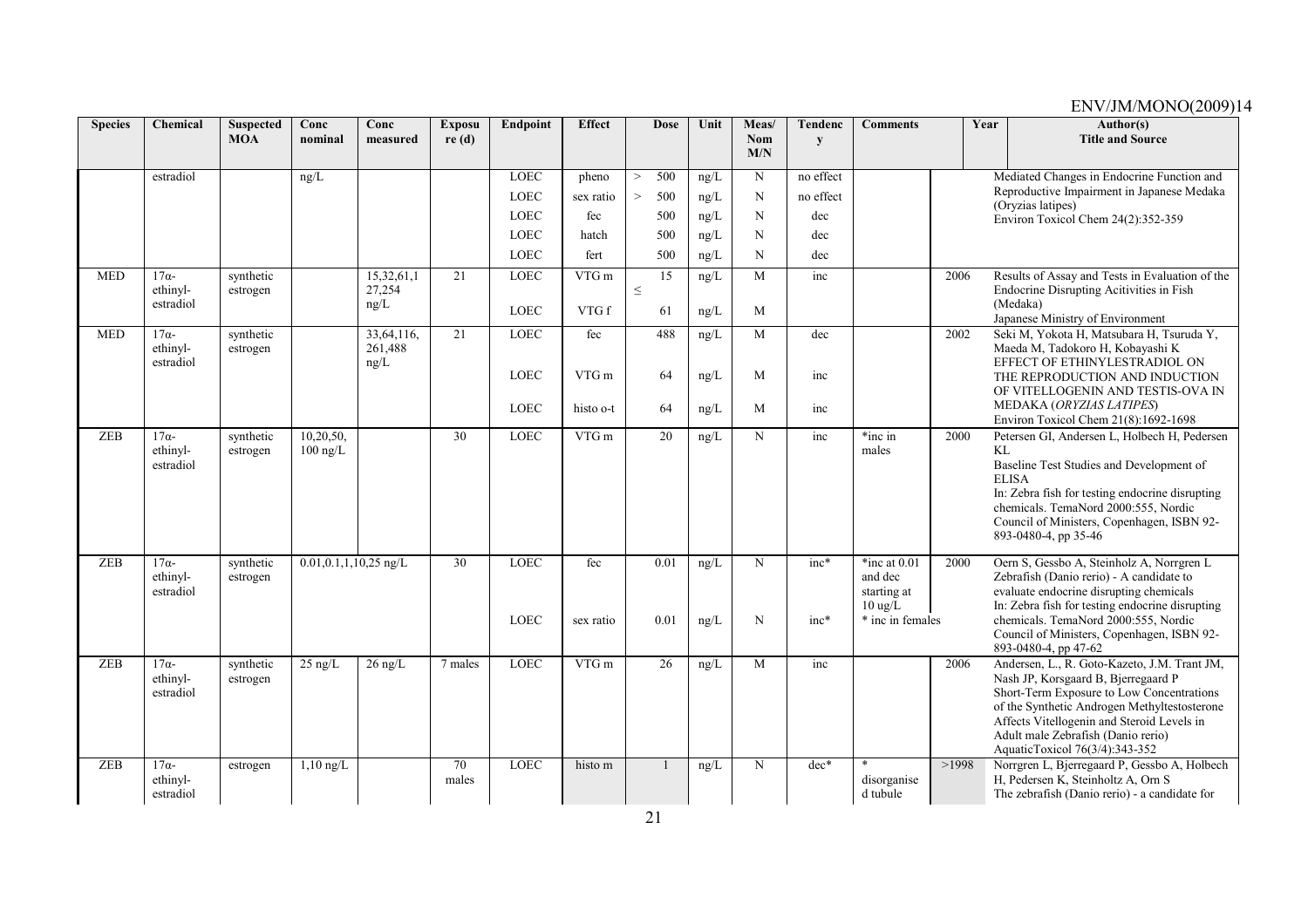| <b>Species</b> | Chemical                             | <b>Suspected</b><br><b>MOA</b> | Conc<br>nominal          | Conc<br>measured | <b>Exposu</b><br>re(d) | Endpoint                   | <b>Effect</b>     | <b>Dose</b> | Unit         | Meas/<br>Nom<br>M/N | Tendenc<br>y  | <b>Comments</b>                                              |      | Year | Author(s)<br><b>Title and Source</b>                                                                                                                                                                                                                                                                                                                                                                                                                                                                    |
|----------------|--------------------------------------|--------------------------------|--------------------------|------------------|------------------------|----------------------------|-------------------|-------------|--------------|---------------------|---------------|--------------------------------------------------------------|------|------|---------------------------------------------------------------------------------------------------------------------------------------------------------------------------------------------------------------------------------------------------------------------------------------------------------------------------------------------------------------------------------------------------------------------------------------------------------------------------------------------------------|
|                |                                      |                                |                          |                  |                        | <b>LOEC</b>                | histo o-t         | 10          | ng/L         | $\mathbf N$         | inc           | system,<br>reduced<br>density of<br>mature<br>sperms         |      |      | evaluation of endocrine disrupting chemicals                                                                                                                                                                                                                                                                                                                                                                                                                                                            |
| <b>ZEB</b>     | $17\alpha-$<br>ethinyl-<br>estradiol | synthetic<br>estrogen          | $10 \text{ ng/L}$        |                  | 12<br>males            | <b>LOEC</b>                | VTG m             | 10          | ng/L         | N                   | inc           |                                                              | 2001 |      | Oern S, Norman A, Holbech H, Gessbo A,<br>Petersen GI, Norrgren L<br>Short-term exposure of zebrafish to pulp mill<br>effluent and 17alpha-ethinylestradiol: A<br>comparison between juvenile and adult fish<br>In: Petersen GI, Norrgren L, Holbech H,<br>Lundgren A, Koivisto S, eds, Suitability of<br>Zebrafish as Test Organism for Detection of<br>Endocrine Disrupting Chemicals, TemaNord<br>2001:597, Nordic Council of Ministers,<br>Copenhagen, Denmark                                      |
| <b>ZEB</b>     | $17\alpha-$<br>ethinyl-<br>estradiol | synthetic<br>estrogen          | $10$ ng/L                |                  | 12                     | <b>LOEC</b>                | <b>VTG</b>        | 10          | ng/L         | N                   | inc           |                                                              | 2001 |      | Norman A, Oern S, Holbech H, Gessbo A,<br>Parkkonen J, Foerlin L, Norrgren L.<br>Exposure of zebrafish (Danio rerio) and<br>rainbow trout (Oncorhynchus mykiss) to $17\alpha$ -<br>ethinylestradiol and effluent from a sewage<br>treatment plant<br>In: Petersen GI, Norrgren L, Holbech H,<br>Lundgren A, Koivisto S, eds, Suitability of<br>Zebrafish as Test Organism for Detection of<br>Endocrine Disrupting Chemicals, TemaNord<br>2001:597, Nordic Council of Ministers,<br>Copenhagen, Denmark |
| ZEB            | $17\alpha-$<br>ethinyl-<br>estradiol | synthetic<br>estrogen          | 10,25<br>ng/L            | 9.4,18<br>ng/L   | 24                     | <b>LOEC</b>                | <b>VTG</b><br>f&m | 9.4         | ng/L         | M                   | inc           |                                                              | 2002 |      | van den Belt K, Wester PW, van der Ven<br>LTM, Verheyen R, Witters H<br>EFFECTS OF ETHYNYLESTRADIOL ON<br>THE REPRODUCTIVE PHYSIOLOGY IN<br>ZEBRAFISH (DANIO RERIO): TIME<br>DEPENDENCY AND REVERSIBILITY<br>Environ Toxicol Chem 21(4):767-775                                                                                                                                                                                                                                                         |
|                |                                      |                                |                          |                  |                        | <b>LOEC</b>                | histo<br>f&m      | 9.4         | ng/L         | M                   | $chg*$        |                                                              |      |      | *f: inc atretic vitellogenic stages, only previtellogenic stages remained.<br>M: inc clusters of spermatogonia, dec of cysts of further stages                                                                                                                                                                                                                                                                                                                                                          |
| ZEB            | $17\alpha-$<br>ethinyl-<br>estradiol | synthetic<br>estrogen          | 5, 10, 25, 5<br>$0$ ng/L |                  | 21                     | <b>LOEC</b><br><b>LOEC</b> | fec<br>fert m     | 10<br>5     | ng/L<br>ng/L | N<br>N              | $dec*$<br>dec | * dose<br>related dec<br>in $\%$ -<br>spawing<br>females, at | 2001 |      | van den Belt K, Verheyen R, Witters H<br>Reproductive effects of ethynylestradiol and<br>4t-octylphenol on the zebrafish (Danio rerio)<br>Arch Environ Contam Toxicol 41:458-467                                                                                                                                                                                                                                                                                                                        |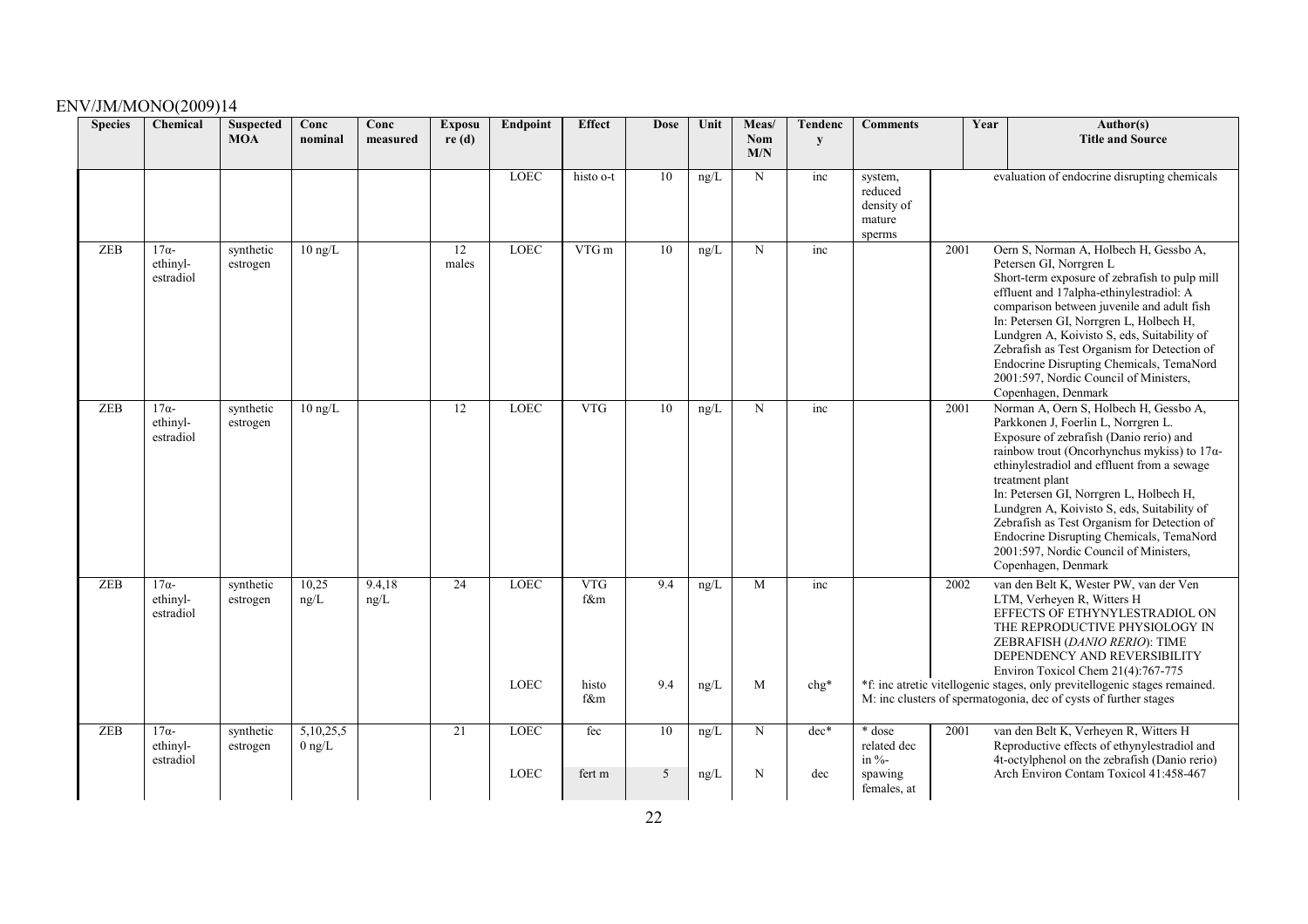| <b>Species</b> | Chemical           | <b>Suspected</b><br><b>MOA</b>              | Conc<br>nominal                 | Conc<br>measured                        | <b>Exposu</b><br>re(d) | Endpoint                   | <b>Effect</b>   | <b>Dose</b>           | Unit               | Meas/<br><b>Nom</b><br>M/N | <b>Tendenc</b><br>y | <b>Comments</b>                     | Year | Author(s)<br><b>Title and Source</b>                                                                                                                                                                                                                                                                                                                                                                                                                                 |
|----------------|--------------------|---------------------------------------------|---------------------------------|-----------------------------------------|------------------------|----------------------------|-----------------|-----------------------|--------------------|----------------------------|---------------------|-------------------------------------|------|----------------------------------------------------------------------------------------------------------------------------------------------------------------------------------------------------------------------------------------------------------------------------------------------------------------------------------------------------------------------------------------------------------------------------------------------------------------------|
|                |                    |                                             |                                 |                                         |                        | <b>LOEC</b>                | VTG<br>f&m      | $\overline{10}$       | ng/L               | $\mathbf N$                | inc                 | $25$ ng/L<br>complete<br>inhibition |      |                                                                                                                                                                                                                                                                                                                                                                                                                                                                      |
|                |                    |                                             |                                 |                                         |                        | <b>LOEC</b>                | histo m         | 10                    | ng/L               | N                          | $dec*$              | * dec testis somatical index        |      |                                                                                                                                                                                                                                                                                                                                                                                                                                                                      |
| <b>FHM</b>     | $4-$<br>nonylpheno | weak<br>estrogen<br>$(+anti-$<br>androgen)  | 0.1, 0.3, 1<br>0,3.0,10<br>ug/L | 0.05, 0.16,<br>0.4, 1.6, 3.4<br>ug/L    | 42                     | <b>LOEC</b>                | $VTG$ m         | 3.4<br>$\geq$         | ug/L               | M                          | no effect           |                                     | 2000 | Giesy JP, Pierens SL, Snyder EM, Miles-<br>Richardson S, Kramer VJ, Snyder SA, Nichols<br>KM, Villeneuve DA<br>Effects of 4-nonylphenol on fecundity and<br>biomarkers of estrogenicity in fathead<br>minnows (Pimephales promelas)<br>Environ Toxicol Chem 19(5):1368-1377                                                                                                                                                                                          |
|                |                    |                                             |                                 |                                         |                        | <b>LOEC</b>                | VTG f           | 1.6                   | ug/L               | M                          | $dec*$              | *inverted U-shape curve             |      |                                                                                                                                                                                                                                                                                                                                                                                                                                                                      |
|                |                    |                                             |                                 |                                         |                        | <b>LOEC</b>                | fec             | 3.4<br>$\geq$         | ug/L               | M                          | no<br>effect*       |                                     |      | *dec, but not stat sign due to variability / inverted U-shape curve                                                                                                                                                                                                                                                                                                                                                                                                  |
| <b>FHM</b>     | $4-$<br>nonylpheno | weak<br>estrogen<br>$(+anti-$<br>androgen)  | 0.1, 0.3, 1<br>0.3.0.10<br>ug/L | 0.09, 0.1, 0.<br>33,0.93,2.<br>$4$ ug/L | 42                     | <b>LOEC</b><br><b>LOEC</b> | SSCm<br>histo m | 2.4<br>$\geq$<br>0.33 | ug/L<br>$\rm ug/L$ | M<br>M                     | no effect<br>$inc*$ |                                     | 1999 | Miles-Richardson SR, Pierens SL, Nichols<br>KM, Kramer VJ, Snyder EM, Snyder SA,<br>Render JA, Fitzgerald SD, Giesy JP<br>Effects of waterborne exposure to 4-<br>nonylphenol and nonylphenol ethoxylate on<br>secondary sex characteristics and gonads of<br>fathead minnows (Pimephales promelas)<br>Environ Res 80:122-137<br>* severity scores of testes & inc in Sertoli cell, necrotic spermatozoa and<br>germ cell syncytia: stat sign trend in 0.33-2.4 ug/L |
|                |                    |                                             |                                 |                                         |                        | <b>LOEC</b>                | histo f         | $\geq$<br>2.4         | ug/L               | M                          | no effect           |                                     |      |                                                                                                                                                                                                                                                                                                                                                                                                                                                                      |
| <b>FHM</b>     | $4-$<br>nonylpheno | weak<br>estrogen<br>$(+$ anti-<br>androgen) | $100 \text{ ug/L}$              | $71 \text{ ug/L}$                       | 21                     | LOEC                       | fec             | 71                    | ug/L               | M                          | dec                 |                                     | 2000 | Harries JE, Runnalls T, Hill E, Harries CA,<br>Maddix S, Sumpter JP, Tyler CR<br>Development of a reproductive performance<br>test for endocrine disrupting chemicals using<br>pair-breeding fathead minnows (Pimephales<br><i>promelas</i> )<br>Environ Sci Technol 34(14):3003-3011                                                                                                                                                                                |
| <b>FHM</b>     | $4-$<br>nonylpheno | weak<br>estrogen<br>$(+$ anti-<br>androgen) | 1,10,100<br>$\mu$ g/L           | 0.65, 7.3, 5<br>$3$ ug/L                | $\overline{21}$        | <b>LOEC</b>                | $VTG$ f         | 53                    | ug/L               | M                          | inc                 |                                     | 2000 | Harries JE, Runnalls T, Hill E, Harries CA,<br>Maddix S, Sumpter JP, Tyler CR<br>Development of a reproductive performance<br>test for endocrine disrupting chemicals using<br>pair-breeding fathead minnows (Pimephales                                                                                                                                                                                                                                             |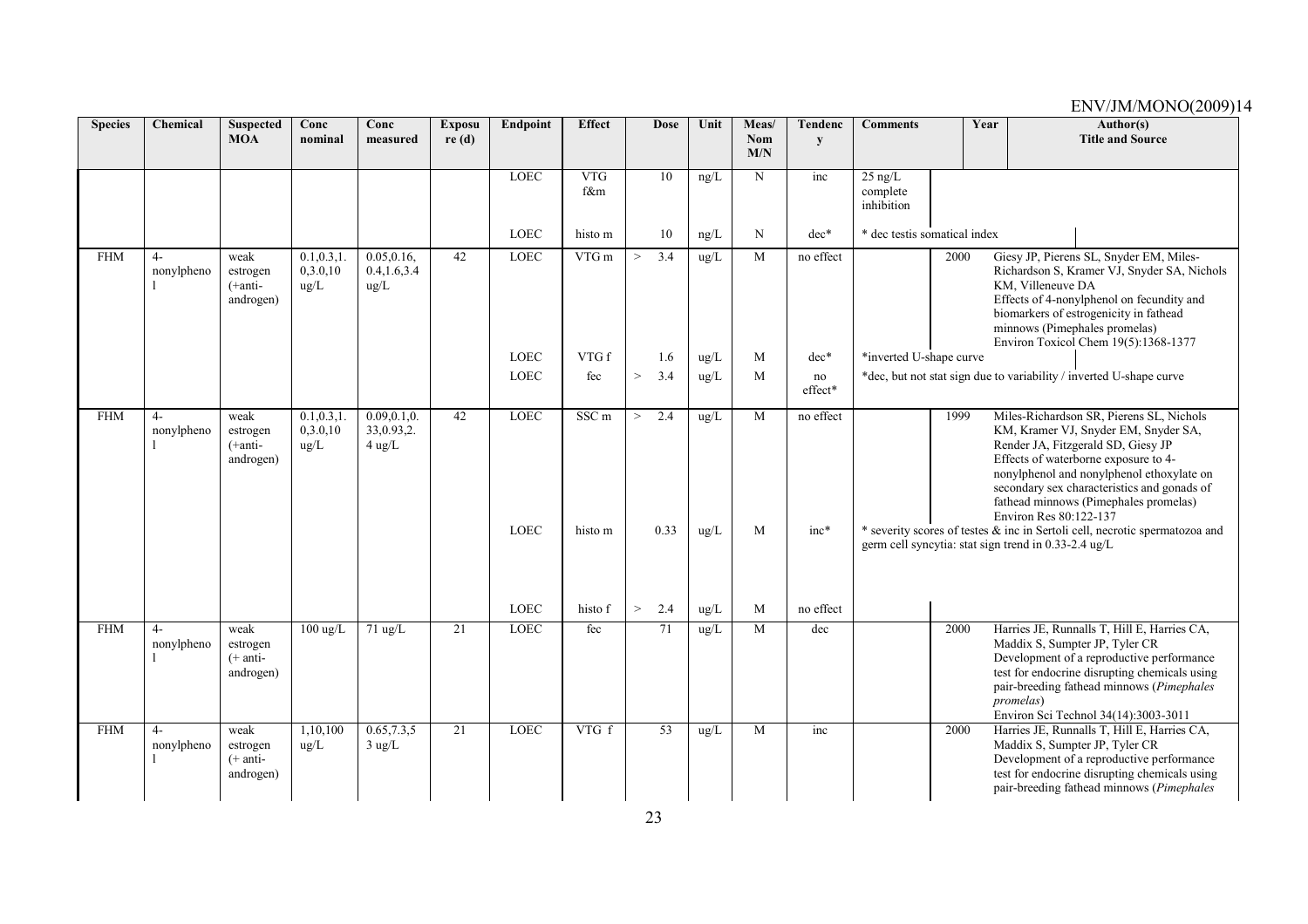| <b>Species</b> | Chemical                         | <b>Suspected</b><br><b>MOA</b>              | Conc<br>nominal                     | Conc<br>measured                | <b>Exposu</b><br>re(d) | Endpoint                   | <b>Effect</b>              | <b>Dose</b>                   | Unit                  | Meas/<br><b>Nom</b><br>M/N | Tendenc<br>y               | <b>Comments</b>                  | Author(s)<br>Year<br><b>Title and Source</b>                                                                                                                                                                                                                                                                                  |
|----------------|----------------------------------|---------------------------------------------|-------------------------------------|---------------------------------|------------------------|----------------------------|----------------------------|-------------------------------|-----------------------|----------------------------|----------------------------|----------------------------------|-------------------------------------------------------------------------------------------------------------------------------------------------------------------------------------------------------------------------------------------------------------------------------------------------------------------------------|
|                |                                  |                                             |                                     |                                 |                        | <b>LOEC</b>                | VTGm                       | 7.3                           | ug/L                  | M                          | inc                        |                                  | <i>promelas</i> )                                                                                                                                                                                                                                                                                                             |
|                |                                  |                                             |                                     |                                 |                        | <b>LOEC</b>                | SSC <sub>m</sub>           | 0.65                          | ug/L                  | M                          | $dec*$                     | *dec in tubercles                | Environ Sci Technol 34(14):3003-3011                                                                                                                                                                                                                                                                                          |
|                |                                  |                                             |                                     |                                 |                        | <b>LOEC</b>                | fec                        | 7.3                           | ug/L                  | M                          | $dec*$                     | *no of spawnings, but not egg no |                                                                                                                                                                                                                                                                                                                               |
| <b>MED</b>     | $p-$<br>nonylpheno               | weak<br>estrogen<br>$(+anti-$<br>androgen)  | 0.03, 0.1,<br>$0.3 \text{ uM}$      |                                 | 14<br>males            | LOEC<br><b>LOEC</b>        | fec<br>hatch               | 0.3<br>><br>$\geq$<br>0.3     | uM<br>uM              | N<br>N                     | no effect<br>no<br>effect* | 2000                             | Shioda T, Wakabayashi M<br>Effect of certain chemicals on the reproduction<br>of medaka (Oryzias latipes)<br>Chemosphere 40:239-243<br>* dec no of hatchlings at 0.3 uM, but not stat sign                                                                                                                                    |
| <b>MED</b>     | $p-$<br>nonylpheno               | weak<br>estrogen<br>$(+anti-$<br>androgen)  | 0.03, 0.1,<br>$0.3 \text{ uM}$      |                                 | 14<br>females          | <b>LOEC</b><br><b>LOEC</b> | fec<br>hatch               | $\geq$<br>0.3<br>0.3<br>$\,>$ | uM<br>uM              | N<br>N                     | no effect<br>no effect     | 1999                             | Wakabayashi M<br>Evaluation of reproductivity of medaka<br>(Oryzias latipes) exposed to chemicals using 2-<br>week reproduction test<br>Presentation at OECD VMGeco meeting                                                                                                                                                   |
| <b>MED</b>     | $4-$<br>nonylpheno               | weak<br>estrogen<br>$(+anti-)$<br>androgen) | 25,50,10<br>0,200<br>ug/L           | 25,51,101,<br>184 ug/L          | $\overline{21}$        | <b>LOEC</b><br><b>LOEC</b> | fec<br>fert                | 101<br>184                    | ug/L<br>ug/L          | $\overline{M}$<br>M        | dec<br>dec                 | 2003                             | Kang IJ, Yokota H, Oshima Y, Tsuruda Y,<br>Hano T, Maeda M, Imada N, Tadokoro H,<br>Honjo T<br>EFFECTS OF 4-NONYLPHENOL ON<br>REPRODUCTION OF JAPANESE<br>MEDAKA, ORYZIAS LATIPES                                                                                                                                             |
|                |                                  |                                             |                                     |                                 |                        | <b>LOEC</b><br><b>LOEC</b> | histo o-t<br><b>VTG</b>    | 184<br>51                     | ug/L<br>$\text{ug/L}$ | M<br>M                     | $inc*$<br>inc              |                                  | Environ Toxicol Chem 22(10):2438-2445<br>$*184$ ug/L: 1 out of 3 ind; 101 ug/L: 1 out of 7 ind                                                                                                                                                                                                                                |
|                |                                  |                                             |                                     |                                 |                        |                            | f&m                        |                               |                       |                            |                            |                                  |                                                                                                                                                                                                                                                                                                                               |
| <b>MED</b>     | $4-$<br>nonylpheno<br>(branched) | weak estrogen (+anti-<br>androgen)          |                                     | 7.4,13,23,<br>56,118<br>ug/L    | 21                     | <b>LOEC</b><br><b>LOEC</b> | VTG f<br>VTG m             | 118<br>23                     | ug/L<br>$\rm ug/L$    | M<br>M                     | inc<br>inc                 | 2006                             | Results of Assay and Tests in Evaluation of the<br>Endocrine Disrupting Acitivities in Fish<br>(Medaka)<br>Japanese Ministry of Environment                                                                                                                                                                                   |
| <b>FHM</b>     | nonylpheno<br>l ethoxylate       | weak<br>estrogen<br>$(+anti-$<br>androgen)  | 0.3, 1.0, 3.<br>$0,10 \text{ ug/L}$ | 0.15, 0.43,<br>1.5, 5.5<br>ug/L | 42                     | <b>LOEC</b><br><b>LOEC</b> | <b>SSC</b><br>f&m<br>histo | 5.5<br>$\geq$<br>$\,>$<br>5.5 | ug/L<br>$\text{ug/L}$ | M<br>M                     | no effect<br>no effect     | 1999                             | Miles-Richardson SR, Pierens SL, Nichols<br>KM, Kramer VJ, Snyder EM, Snyder SA,<br>Render JA, Fitzgerald SD, Giesy JP<br>Effects of waterborne exposure to 4-<br>nonylphenol and nonylphenol ethoxylate on<br>secondary sex characteristics and gonads of<br>fathead minnows (Pimephales promelas)<br>Environ Res 80:122-137 |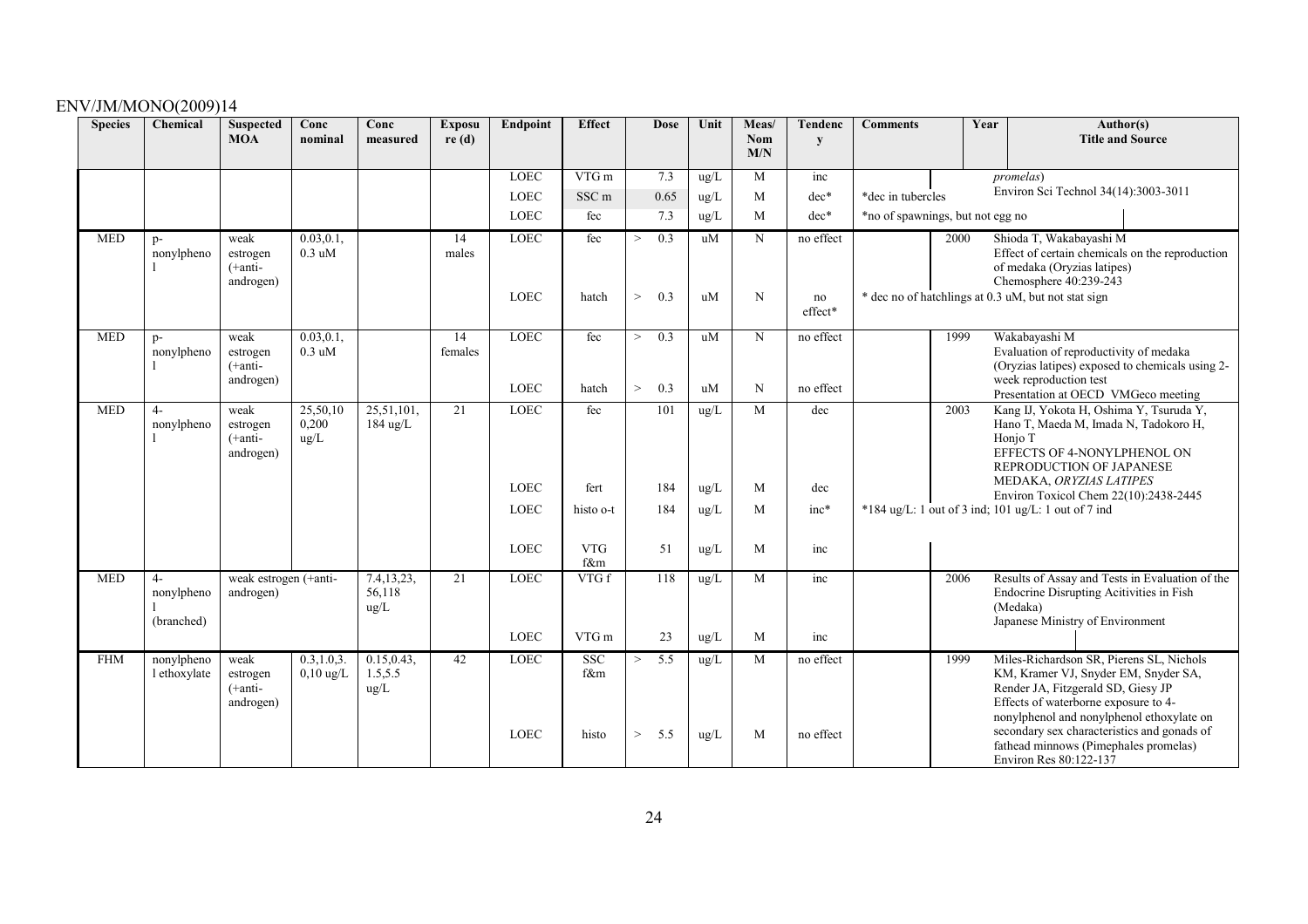| <b>Species</b> | Chemical              | <b>Suspected</b><br><b>MOA</b> | Conc<br>nominal                 | Conc<br>measured                   | <b>Exposu</b><br>re(d) | Endpoint    | <b>Effect</b>    | <b>Dose</b>         | Unit          | Meas/<br><b>Nom</b> | <b>Tendenc</b><br>${\bf y}$ | <b>Comments</b>                                   | Year |  |          | Author(s)<br><b>Title and Source</b>                                                                                                                                                           |
|----------------|-----------------------|--------------------------------|---------------------------------|------------------------------------|------------------------|-------------|------------------|---------------------|---------------|---------------------|-----------------------------|---------------------------------------------------|------|--|----------|------------------------------------------------------------------------------------------------------------------------------------------------------------------------------------------------|
|                |                       |                                |                                 |                                    |                        |             |                  |                     |               | M/N                 |                             |                                                   |      |  |          |                                                                                                                                                                                                |
| <b>FHM</b>     | $4t -$<br>octylphenol | estrogen                       | 1.0,50,15<br>$0$ ug/L           | LabA:<br>0.57,37,12<br>$0$ ug/L    | $\overline{21}$        | <b>LOEC</b> | histo m          | 0.57,<br>0.58       | ug/L          | M                   | $inc*$                      | *LabA&B:<br>inc<br>proportion<br>of<br>spermatogo | 2007 |  | Sloan CS | Biever RC, Kruger H, Kern M, Blackshear PE,<br>Inter-laboratory validation of the fish short-<br>term reproduction assay, run simultaneously<br>across three independent contract laboratories |
|                |                       |                                |                                 | LabB: 0.58,31,98 ug/L              |                        | <b>LOEC</b> | histo m          | 120                 | ug/L          | M                   | $inc*$                      | nia<br>*LabC: inc proportion of spermatogonia     |      |  |          | EPA Contract No. EP-W-06-026                                                                                                                                                                   |
|                |                       |                                |                                 | LabC: 0.84,42,120<br>$\text{ug/L}$ |                        | LOEC        | histo f          | 0.57                | ug/L          | M                   | $inc*$                      | *LabA: inc oocyte atresia                         |      |  |          |                                                                                                                                                                                                |
|                |                       |                                |                                 |                                    |                        | <b>LOEC</b> | histo f          | 98                  | $\text{ug/L}$ | M                   | $inc*$                      | *LabB: inc oocyte atresia                         |      |  |          |                                                                                                                                                                                                |
|                |                       |                                |                                 |                                    |                        | LOEC        | histo f          | 120<br>$\,>$        | ug/L          | M                   | no<br>effect*               | $*$ Lab $C$                                       |      |  |          |                                                                                                                                                                                                |
|                |                       |                                |                                 |                                    |                        | LOEC        | VTG m            | 0.84                | ug/L          | M                   | $inc*$                      | *LabC                                             |      |  |          |                                                                                                                                                                                                |
|                |                       |                                |                                 |                                    |                        | LOEC        | <b>VTGm</b>      | 37,3<br>-1          | $\text{ug/L}$ | M                   | $inc*$                      | *LabA&B                                           |      |  |          |                                                                                                                                                                                                |
|                |                       |                                |                                 |                                    |                        | <b>LOEC</b> | VTG f            | 37                  | ug/L          | M                   | $inc*$                      | *LabA                                             |      |  |          |                                                                                                                                                                                                |
|                |                       |                                |                                 |                                    |                        | LOEC        | VTG f            | 98,1<br>$\,>$<br>20 | ug/L          | M                   | no<br>effect*               | *LabB&C                                           |      |  |          |                                                                                                                                                                                                |
|                |                       |                                |                                 |                                    |                        | LOEC        | SSC m            | 0.57                | ug/L          | M                   | dec*                        | *LabA: dec fatpad score                           |      |  |          |                                                                                                                                                                                                |
|                |                       |                                |                                 |                                    |                        | LOEC        | SSC <sub>m</sub> | 42                  | ug/L          | M                   | $dec*$                      | *LabC: dec tubercle score                         |      |  |          |                                                                                                                                                                                                |
|                |                       |                                |                                 |                                    |                        | LOEC        | SSC <sub>m</sub> | 98                  | ug/L          | M                   | dec*                        | *LabB: dec tubercle score & count                 |      |  |          |                                                                                                                                                                                                |
|                |                       |                                |                                 |                                    |                        | <b>LOEC</b> | fec              | 120.<br>98,1<br>20  | ug/L          | M                   | $dec*$                      | $*LabA,B,C$                                       |      |  |          |                                                                                                                                                                                                |
|                |                       |                                |                                 |                                    |                        | <b>LOEC</b> | fert             | 120,<br>98          | $\text{ug/L}$ | M                   | dec*                        | *LabA&B                                           |      |  |          |                                                                                                                                                                                                |
|                |                       |                                |                                 |                                    |                        | LOEC        | fert             | $\, >$<br>120       | ug/L          | M                   | no<br>effect*               | *LabC                                             |      |  |          |                                                                                                                                                                                                |
| <b>MED</b>     | $4t-$<br>octylphenol  | estrogen                       |                                 | 13,28,64,1<br>29,296<br>ug/L       | 21                     | <b>LOEC</b> | VTG f            | 296                 | ug/L          | M                   | inc                         |                                                   | 2006 |  | (Medaka) | Results of Assay and Tests in Evaluation of the<br>Endocrine Disrupting Acitivities in Fish<br>Japanese Ministry of Environment                                                                |
|                |                       |                                |                                 |                                    |                        | <b>LOEC</b> | ${\rm VTG}$ m    | 64                  | ug/L          | M                   | inc                         |                                                   |      |  |          |                                                                                                                                                                                                |
| ZEB            | $4t -$<br>octylphenol | estrogen                       | 13,25,50,<br>$100 \text{ ug/L}$ |                                    | $\overline{21}$        | <b>LOEC</b> | fert m           | 100<br>$\rm{>}$     | $\text{ug/L}$ | N                   | no effect                   |                                                   | 2001 |  |          | van den Belt K, Verheyen R, Witters H<br>Reproductive effects of ethynylestradiol and<br>4t-octylpheno on the zebrafish (Danio rerio)<br>Arch Environ Contam Toxicol 41:458-467                |
|                |                       |                                |                                 |                                    |                        | <b>LOEC</b> | fec              | 100<br>>            | $\rm ug/L$    | N                   | no effect                   |                                                   |      |  |          |                                                                                                                                                                                                |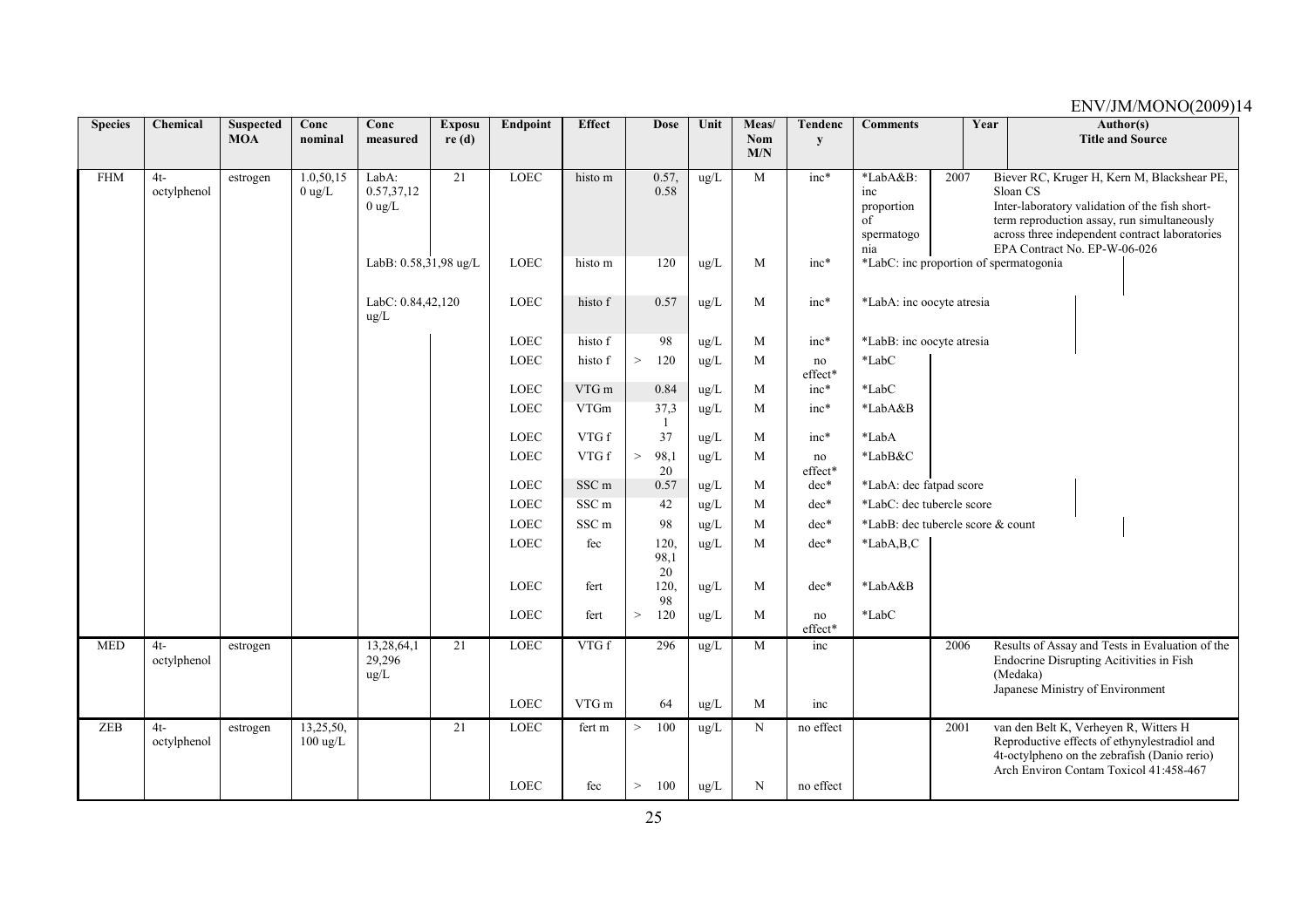| <b>Species</b> | Chemical       | <b>Suspected</b><br><b>MOA</b> | Conc<br>nominal               | Conc<br>measured                   | <b>Exposu</b><br>re(d) | Endpoint    | <b>Effect</b> | <b>Dose</b>               | Unit          | Meas/<br><b>Nom</b><br>M/N | <b>Tendenc</b><br>y | <b>Comments</b>                           | Year<br>Author(s)<br><b>Title and Source</b><br>2006<br>Multi-chemical evaluation of the short-term                                                                                                                                                                             |                                                                                                                                             |  |
|----------------|----------------|--------------------------------|-------------------------------|------------------------------------|------------------------|-------------|---------------|---------------------------|---------------|----------------------------|---------------------|-------------------------------------------|---------------------------------------------------------------------------------------------------------------------------------------------------------------------------------------------------------------------------------------------------------------------------------|---------------------------------------------------------------------------------------------------------------------------------------------|--|
| <b>FHM</b>     | bisphenol<br>A | weak<br>estrogen               | 64, 640<br>ug/L               | 57,344<br>ug/L                     | $\overline{21}$        | <b>LOEC</b> | fec           | 344                       | ug/L          | M                          | dec                 |                                           |                                                                                                                                                                                                                                                                                 | reproduction assay with the fathead minnow<br>Batelle, EPA contract No. 68-W-01-023                                                         |  |
|                |                |                                |                               |                                    |                        | <b>LOEC</b> | hatch         | $\,>$<br>344              | ug/L          | M                          | no<br>effect*       | * dec hatch at 57, but not at 344 ug/L    |                                                                                                                                                                                                                                                                                 |                                                                                                                                             |  |
|                |                |                                |                               |                                    |                        | LOEC        | histo f       | 344                       | ug/L          | M                          | $inc*$              | * inc proportion of follicles in stage 1A |                                                                                                                                                                                                                                                                                 |                                                                                                                                             |  |
|                |                |                                |                               |                                    |                        | <b>LOEC</b> | histo m       | $\,>$<br>344              | $\rm ug/L$    | M                          | no effect           |                                           |                                                                                                                                                                                                                                                                                 |                                                                                                                                             |  |
|                |                |                                |                               |                                    |                        | LOEC        | VTG m         | 57                        | ug/L          | M                          | inc                 |                                           |                                                                                                                                                                                                                                                                                 |                                                                                                                                             |  |
|                |                |                                |                               |                                    |                        | <b>LOEC</b> | VTG f         | 344                       | ug/L          | M                          | inc                 |                                           |                                                                                                                                                                                                                                                                                 |                                                                                                                                             |  |
| <b>FHM</b>     | bisphenol<br>A | weak<br>estrogen               | 1,16,160,<br>640,1280<br>ug/L | 70-96% of<br>nominal               | 164                    | <b>LOEC</b> | VTG m         | 160                       | ug/L          | N                          | inc                 |                                           | Sohoni P, Tyler CR, Hurd K, Caunter J,<br>2001<br>Hetheridge M, Williams T, Woods C, Evans<br>M, Toy R, Gargas M, Sumpter JP<br>Reproductive Effects of Long-Term Exposure<br>to Bisphenol A in the Fathead Minnow<br>(Pimephales promelas)<br>Environ Sci Technol 35:2917-2925 |                                                                                                                                             |  |
|                |                |                                |                               |                                    |                        | LOEC        | VTG f         | 1280<br>>                 | ug/L          | N                          | no<br>effect*       |                                           | *sign inc at 640, but not at 1280 ug/L                                                                                                                                                                                                                                          |                                                                                                                                             |  |
|                |                |                                |                               |                                    |                        | <b>LOEC</b> | fec           | 1280                      | ug/L          | N                          | dec                 |                                           |                                                                                                                                                                                                                                                                                 |                                                                                                                                             |  |
|                |                |                                |                               |                                    |                        | <b>LOEC</b> | hatch         | 640                       | ug/L          | N                          | dec                 |                                           |                                                                                                                                                                                                                                                                                 |                                                                                                                                             |  |
|                |                |                                |                               |                                    |                        | <b>LOEC</b> | histo m       | 16                        | ug/L          | N                          | $dec*$              |                                           |                                                                                                                                                                                                                                                                                 | * dec of proportion of test is occupied by spermatozoa                                                                                      |  |
|                |                |                                |                               |                                    |                        | <b>LOEC</b> | histo f       | 1280<br>>                 | ug/L          | N                          | no effect           |                                           |                                                                                                                                                                                                                                                                                 |                                                                                                                                             |  |
| <b>MED</b>     | bisphenol      | weak                           | 0.3, 1, 3, 1                  |                                    | 14                     | <b>LOEC</b> | fec           | 10                        | uM            | N                          | dec                 |                                           | 2000                                                                                                                                                                                                                                                                            | Shioda T, Wakabayashi M                                                                                                                     |  |
|                | A              | estrogen                       | 0 uM                          |                                    | males                  | <b>LOEC</b> | hatch         | 10                        | uM            | N                          | dec                 |                                           |                                                                                                                                                                                                                                                                                 | Effect of certain chemicals on the reproduction<br>of medaka (Oryzias latipes)<br>Chemosphere 40:239-243                                    |  |
| <b>MED</b>     | bisphenol<br>A | weak<br>estrogen               |                               | 59,141,33<br>4,772,174<br>$0$ ug/L | 21<br>males            | <b>LOEC</b> | $VTG$ m       | 334                       | ug/L          | M                          | inc                 |                                           | 2006                                                                                                                                                                                                                                                                            | Results of Assay and Tests in Evaluation of the<br>Endocrine Disrupting Acitivities in Fish<br>(Medaka)<br>Japanese Ministry of Environment |  |
| <b>MED</b>     | bisphenol      | weak                           | 1000,200                      | 837,1720,                          | 21                     | <b>LOEC</b> | fec           | 3120<br>$\qquad \qquad >$ | ug/L          | M                          | no effect           |                                           | 2002                                                                                                                                                                                                                                                                            | Kang IJ, Yokota H, Oshima Y, Tsuruda Y, Oe                                                                                                  |  |
|                | A              | estrogen                       | 0,4000<br>ug/L                | 3120 ug/L                          |                        | LOEC        | fert          | 3120<br>>                 | ug/L          | M                          | no effect           |                                           |                                                                                                                                                                                                                                                                                 | T, Imada N, Tadokoro H, Honjo T<br>EFFECTS OF BISPHENOL A ON THE                                                                            |  |
|                |                |                                |                               |                                    |                        | <b>LOEC</b> | sex ratio     | > 3120                    | ug/L          | M                          | no effect           |                                           |                                                                                                                                                                                                                                                                                 | REPRODUCTION OF JAPANESE                                                                                                                    |  |
|                |                |                                |                               |                                    |                        | <b>LOEC</b> | VTG m         | 3120                      | ug/L          | M                          | inc                 |                                           |                                                                                                                                                                                                                                                                                 | MEDAKA (ORYZIAS LATIPES)<br>Environ Toxicol Chem 21(11):2394-2400                                                                           |  |
|                |                |                                |                               |                                    |                        | <b>LOEC</b> | histo o-t     | 1720                      | ug/L          | M                          | inc                 |                                           |                                                                                                                                                                                                                                                                                 |                                                                                                                                             |  |
| <b>FHM</b>     | methoxychl     | weak                           | 0.5,                          | 0.55, 3.6                          | 21                     | <b>LOEC</b> | fec           | 3.6                       | $\text{ug/L}$ | M                          | dec                 |                                           | 2001                                                                                                                                                                                                                                                                            | Ankley GT, Jensen KM, Kahl MD, Korte JJ,                                                                                                    |  |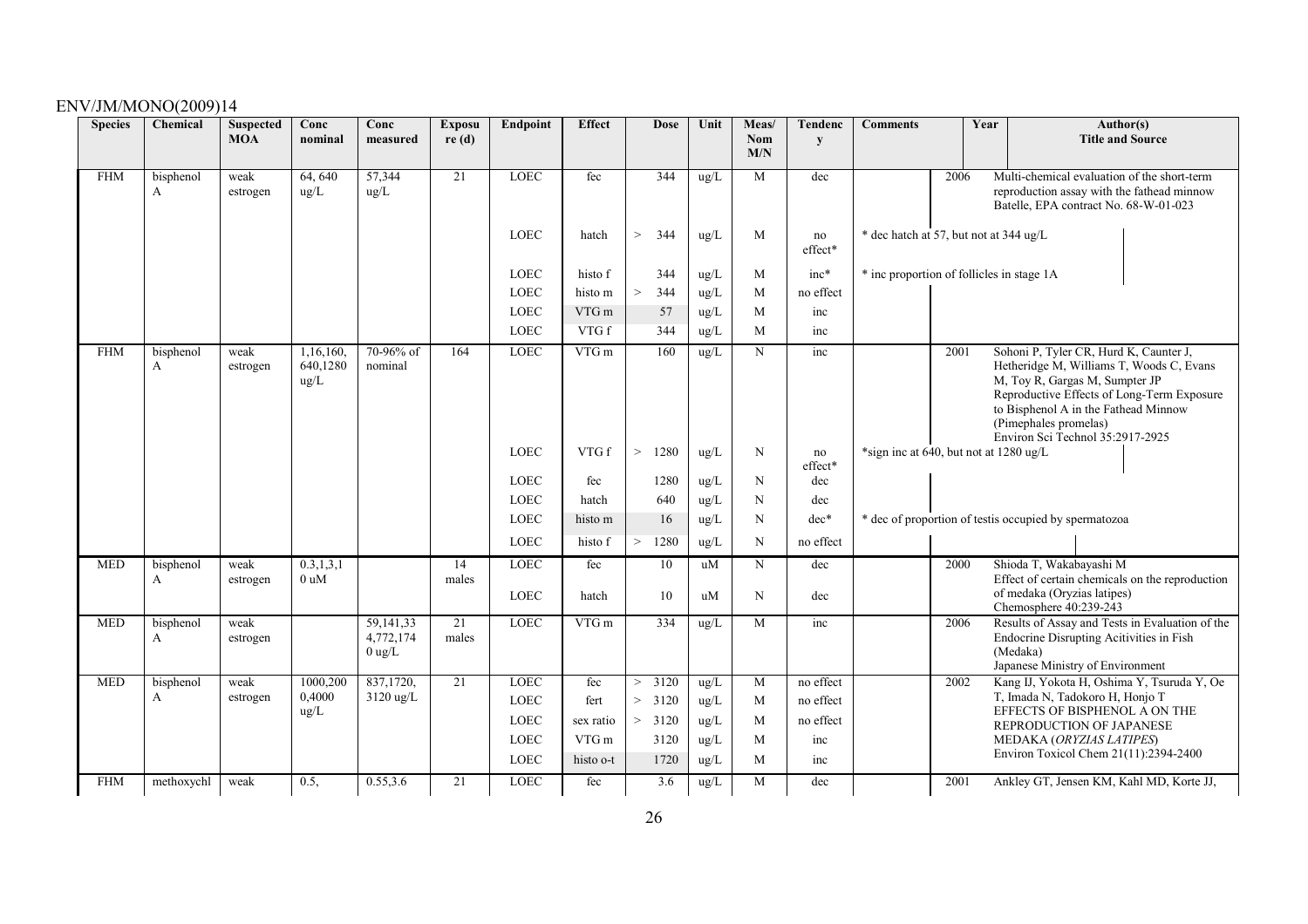| <b>Species</b> | Chemical                     | <b>Suspected</b>       | Conc                          | Conc            | <b>Exposu</b>   | Endpoint    | <b>Effect</b>       |        | <b>Dose</b>     | Unit          | Meas/             | Tendenc   | <b>Comments</b>                        |      | Year | Author(s)                                                                                       |
|----------------|------------------------------|------------------------|-------------------------------|-----------------|-----------------|-------------|---------------------|--------|-----------------|---------------|-------------------|-----------|----------------------------------------|------|------|-------------------------------------------------------------------------------------------------|
|                |                              | <b>MOA</b>             | nominal                       | measured        | re(d)           |             |                     |        |                 |               | <b>Nom</b><br>M/N | y         |                                        |      |      | <b>Title and Source</b>                                                                         |
|                | <sub>or</sub>                | estrogen               | 5ug/L                         | $\text{ug/L}$   |                 | <b>LOEC</b> | fert                | $\geq$ | 3.6             | ug/L          | M                 | no effect |                                        |      |      | Makynen E                                                                                       |
|                |                              |                        |                               |                 |                 | <b>LOEC</b> | hatch               | $\geq$ | 3.6             | ug/L          | M                 | no effect |                                        |      |      | Description and evaluation of a short-term<br>reproduction test with the fathead minnow         |
|                |                              |                        |                               |                 |                 | <b>LOEC</b> | VTG f               | $\geq$ | 3.6             | ug/L          | M                 | no effect |                                        |      |      | (Pimephales promelas)                                                                           |
|                |                              |                        |                               |                 |                 | <b>LOEC</b> | VTG m               |        | 3.6             | ug/L          | M                 | inc       |                                        |      |      | Environ Toxicol Chem 20(6):1276-1290                                                            |
|                |                              |                        |                               |                 |                 | <b>LOEC</b> | <b>SSC</b><br>f&m   | $\geq$ | 3.6             | ug/L          | M                 | no effect |                                        |      |      |                                                                                                 |
|                |                              |                        |                               |                 |                 | <b>LOEC</b> | histo f             |        | 0.55            | $\rm ug/L$    | M                 | $inc*$    | * inc of severity of atretic follicles |      |      |                                                                                                 |
|                |                              |                        |                               |                 |                 | <b>LOEC</b> | histo m             | $\geq$ | 3.6             | ug/L          | M                 | no effect |                                        |      |      |                                                                                                 |
| <b>FHM</b>     | methoxychl                   | weak                   | 1.0, 5.0                      | 0.83, 4.1       | 21              | LOEC        | <b>VTG</b>          | $\geq$ | 4.1             | ug/L          | M                 | no effect |                                        | 2003 |      | Comparative evaluation of fathead minnow                                                        |
|                | or                           | estrogen               | $\text{ug/L}$                 | ug/L            |                 | <b>LOEC</b> | f&m<br>histo<br>f&m | $\geq$ | 4.1             | ug/L          | M                 | no effect |                                        |      |      | assays for detecting endocrine-disrupting<br>chemicals<br>Batelle, EPA contract No. 68-W-01-023 |
|                |                              |                        |                               |                 |                 | <b>LOEC</b> | <b>SSC</b>          | $\,>$  | 4.1             | ug/L          | M                 | no effect |                                        |      |      |                                                                                                 |
|                |                              |                        |                               |                 |                 | <b>LOEC</b> | fec                 |        | 4.1             | ug/L          | M                 | dec       |                                        |      |      |                                                                                                 |
|                |                              |                        |                               |                 |                 | <b>LOEC</b> | hatch               | >      | 4.1             | ug/L          | M                 | no effect |                                        |      |      |                                                                                                 |
| <b>FHM</b>     | butyl<br>benzyl              | estrogen<br>$(+$ anti- | $100 \text{ ug/L}$            | 76 ug/L         | 21              | <b>LOEC</b> | fec                 |        | $\overline{76}$ | ug/L          | M                 | $dec*$    | *number of                             | 2000 |      | Harries JE, Runnalls T, Hill E, Harries CA,<br>Maddix S, Sumpter JP, Tyler CR                   |
|                | phthalate                    | androgen)              |                               |                 |                 | <b>LOEC</b> | <b>VTG</b><br>f&m   | $\geq$ | 76              | ug/L          | M                 | no effect | spawnings,<br>but not of<br>eggs       |      |      | Development of a reproductive performance<br>test for endocrine disrupting chemicals using      |
|                |                              |                        |                               |                 |                 | <b>LOEC</b> | SSC <sub>m</sub>    | $\geq$ | 76              | $\text{ug/L}$ | M                 | no effect |                                        |      |      | pair-breeding fathead minnows (Pimephales<br><i>promelas</i> )                                  |
|                |                              |                        |                               |                 |                 |             |                     |        |                 |               |                   |           |                                        |      |      | Environ Sci Technol 34(14):3003-3011                                                            |
| <b>MED</b>     | butyl                        | estrogen (+anti-       |                               | 14,27,70,3      | 21              | <b>LOEC</b> | $VTG$ m             | $\geq$ | 1045            | ug/L          | M                 | no effect |                                        | 2006 |      | Results of Assay and Tests in Evaluation of the                                                 |
|                | benzyl<br>phthalate          | androgen)              |                               | 37,1045<br>ug/L | males           |             |                     |        |                 |               |                   |           |                                        |      |      | Endocrine Disrupting Acitivities in Fish<br>(Medaka)                                            |
|                |                              |                        |                               |                 |                 |             |                     |        |                 |               |                   |           |                                        |      |      | Japanese Ministry of Environment                                                                |
| <b>FHM</b>     | $4t -$                       | weak                   | 56,180,5<br>$60 \text{ ug/L}$ | 48,173,57       | $\overline{21}$ | <b>LOEC</b> | fec                 |        | 48              | ug/L          | M                 | dec       |                                        | 2006 |      | Panter GH<br>Development of chronic tests for endocrine                                         |
|                | pentylphen<br><sub>o</sub> l | estrogen               |                               | $0$ ug/L        |                 | <b>LOEC</b> | VTG m               |        | 570             | ug/L          | M                 | inc       |                                        |      |      | active chemicals. Part 3: A pair-breeding study                                                 |
|                |                              |                        |                               |                 |                 | <b>LOEC</b> | VTG f               | $\geq$ | 570             | ug/L          | M                 | no effect |                                        |      |      | for oestrogenic active chemicals in the fathead                                                 |
|                |                              |                        |                               |                 |                 |             |                     |        |                 |               |                   |           |                                        |      |      | minnow (Pimephales promelas)<br><b>CEFIC Project B2</b>                                         |
|                |                              |                        |                               |                 |                 | <b>LOEC</b> | SSC <sub>m</sub>    |        | 570             | ug/L          | M                 | $dec*$    |                                        |      |      | *dec in tubercle prominence, but not counts                                                     |
|                |                              |                        |                               |                 |                 | <b>LOEC</b> | hatch               | $\geq$ | 570             | ug/L          | M                 | no effect |                                        |      |      |                                                                                                 |
|                |                              |                        |                               |                 |                 | <b>LOEC</b> | F1<br>survival      |        | 48              | ug/L          | M                 | dec       |                                        |      |      |                                                                                                 |
| <b>MED</b>     | $di-(2-$                     | estrogen               | 0.1, 0.3, 1                   |                 | 14              | <b>LOEC</b> | fec                 | $\geq$ | $\overline{1}$  | uM            | N                 | no effect |                                        | 2000 |      | Shioda T, Wakabayashi M                                                                         |
|                | ethylhexyl)<br>phthalate     |                        | uM                            |                 | males           | LOEC        | hatch               | >      | $\overline{1}$  | uM            | $\mathbf N$       | no effect |                                        |      |      | Effect of certain chemicals on the reproduction<br>of medaka (Oryzias latipes)                  |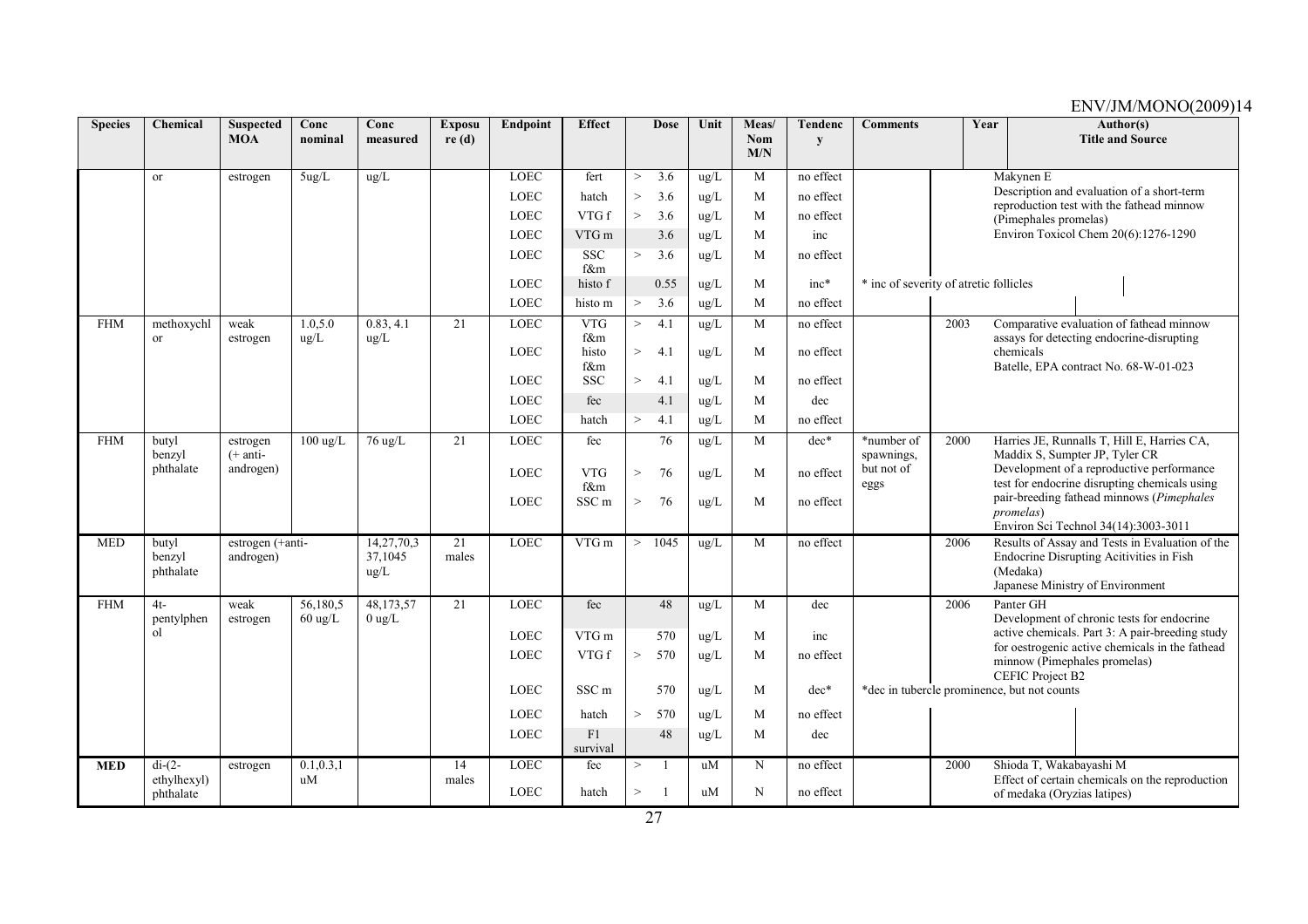| <b>Species</b> | Chemical   | <b>Suspected</b><br><b>MOA</b> | Conc<br>nominal                | Conc<br>measured               | <b>Exposu</b><br>re(d) | Endpoint    | <b>Effect</b> | <b>Dose</b>   | Unit          | Meas/<br>Nom | <b>Tendenc</b><br>${\bf y}$ | <b>Comments</b>                                 |      | Year |                            | Author(s)<br><b>Title and Source</b>                                                      |
|----------------|------------|--------------------------------|--------------------------------|--------------------------------|------------------------|-------------|---------------|---------------|---------------|--------------|-----------------------------|-------------------------------------------------|------|------|----------------------------|-------------------------------------------------------------------------------------------|
|                |            |                                |                                |                                |                        |             |               |               |               | M/N          |                             |                                                 |      |      |                            |                                                                                           |
|                |            |                                |                                |                                |                        |             |               |               |               |              |                             |                                                 |      |      | Chemosphere 40:239-243     |                                                                                           |
| <b>FHM</b>     | trilostane | estrogen                       | 60,300,1                       | 50,348,15                      | 21                     | <b>LOEC</b> | fec           | 1555          | ug/L          | M            | dec                         |                                                 | 2008 |      |                            | Villeneuve DL, Blake LS, Brodin JD, Cavallin                                              |
|                |            | $(3\beta -$<br>hydroxyst       | $500 \text{ ug/L}$             | 55 ug/L                        |                        | <b>LOEC</b> | VTG f         | 1555          | ug/L          | M            | dec                         |                                                 |      |      |                            | JE, Durhan EJ, Jensen KM, Kahl MD,<br>Makynen EA, Martinovic D, Mueller ND,               |
|                |            | eroid                          |                                |                                |                        | $\rm LOEC$  | VTG m         | 1555<br>$\,>$ | ug/L          | M            | no effect                   |                                                 |      |      | Ankley GT                  |                                                                                           |
|                |            | dehydroge                      |                                |                                |                        | $\rm LOEC$  | ${\rm SSC}$   | 1555<br>>     | ug/L          | M            | no effect                   |                                                 |      |      |                            | Effects of a 3ß-hydroxysteroid dehydrogenase                                              |
|                |            | nase<br>inhibitor              |                                |                                |                        | <b>LOEC</b> | histo         | 1555<br>>     | ug/L          | M            | no effect                   |                                                 |      |      | reproductive axis          | inhibitor, trilostane, on the fathead minnow                                              |
|                |            | (HSD)                          |                                |                                |                        |             | f&m           |               |               |              |                             |                                                 |      |      | Toxicol Sci 104(1):113-123 |                                                                                           |
| <b>FHM</b>     | tamoxifen  | anti-                          | 0.18,0.56                      | 0.11, 0.41,                    | 42                     | <b>LOEC</b> | fec           | 18            | ug/L          | M            | dec                         |                                                 | 2007 |      |                            | Williams TD, Caunter JE, Lillicrap AD,                                                    |
|                | citrate    | estrogen                       | ,1.8,5.6,1<br>$8 \text{ ug/L}$ | 1.7,6.0,18<br>ug/L             |                        | <b>LOEC</b> | hatch         | 18<br>$\,>$   | ug/L          | M            | no effect                   |                                                 |      |      |                            | Hutchinson TH, Gillings EG, Duffell S<br>Evaluation of the reproductive effects of        |
|                |            |                                |                                |                                |                        |             | <b>VTG</b>    |               |               |              |                             |                                                 |      |      |                            | tamoxifen citrate in partial and full life-cycle                                          |
|                |            |                                |                                |                                |                        | <b>LOEC</b> | f&m           | $\,>$<br>18   | ugl           | M            | no effect                   |                                                 |      |      |                            | studies using fathead minnows (Pimephales                                                 |
|                |            |                                |                                |                                |                        | LOEC        | VTG F1        | 0.41          | ug/L          | M            | dec                         |                                                 |      |      | promelas)                  |                                                                                           |
| <b>ZEB</b>     | tamoxifen  | anti-                          | 32,100,3                       | $11\%$ of                      | 21                     | <b>LOEC</b> | fec           | 320           | ug/L          | N            | dec                         |                                                 | 2003 |      |                            | Environ Toxicol Chem 26(4): 695-707<br>Wester PW, van den Brandhof EJ, Vos JH, van        |
|                |            | estrogen                       | $20 \text{ ug/L}$              | nominal                        |                        |             |               |               |               |              |                             |                                                 |      |      | der Ven LTM                |                                                                                           |
|                |            |                                |                                |                                |                        | <b>LOEC</b> | fert          | 320<br>$\,>$  | $\text{ug/L}$ | N            | no effect                   |                                                 |      |      |                            | Identification of Endocrine Disruptive Effects                                            |
|                |            |                                |                                |                                |                        |             |               |               |               |              |                             |                                                 |      |      | assay in Zebrafish         | in the Aquatic Environment; a partial life cycle                                          |
|                |            |                                |                                |                                |                        |             |               |               |               |              |                             |                                                 |      |      |                            | RIVM report 640920001/2003 (DG SANCO,                                                     |
|                |            |                                |                                |                                |                        |             |               |               |               |              |                             |                                                 |      |      |                            | project B6-7920/98/00025) pp 112                                                          |
|                |            |                                |                                |                                |                        | LOEC        | histo m       | 100           | ug/L          | N            | $inc*$                      | * inc no of Leydig cells in testis              |      |      |                            |                                                                                           |
|                |            |                                |                                |                                |                        | <b>LOEC</b> | histo f       | 320           | ug/L          | $\mathbf N$  | $dec*$                      | * dec vitality of mature oocytes                |      |      |                            |                                                                                           |
|                |            |                                |                                |                                |                        | LOEC        | sex ratio     | 32            | ug/L          | $\mathbf N$  | $inc*$                      | * inc no of males, almost complete sex reversal |      |      |                            |                                                                                           |
| <b>ZEB</b>     | tamoxifen  | anti-                          |                                | $0.16, 0.5, 1.6, 5.0, 16$ ug/L | 2Gen                   | $\rm LOEC$  | fert          | 5.0           | ug/L          | N            | dec                         |                                                 | 2007 |      |                            | Teigeler M, Knacker T, Schäfers C                                                         |
|                |            | estrogen                       |                                |                                |                        |             |               |               |               |              |                             |                                                 |      |      |                            | Characterisation of endocrine mediated                                                    |
|                |            |                                |                                |                                |                        | <b>LOEC</b> | sex ratio     | 5.0           | $\text{ug/L}$ | N            |                             |                                                 |      |      |                            | impacts on fish. Relevant parameters for the<br>development of a new OECD test method and |
|                |            |                                |                                |                                |                        |             |               |               |               |              |                             |                                                 |      |      |                            | the application in regulatory environmental                                               |
|                |            |                                |                                |                                |                        | <b>LOEC</b> | <b>VTG</b>    | 5.0           | ug/L          | N            | dec                         |                                                 |      |      | risk assessment            |                                                                                           |
|                |            |                                |                                |                                |                        |             |               |               |               |              |                             |                                                 |      |      | Berlin-FB 20667470, pp 96  | Research project FKZ 206 67 470 UBA,                                                      |
| <b>ZEB</b>     | tamoxifen  | anti-<br>estrogen              | 8.6,27,86<br>,270,860          | 86 nM:<br>decline to           | 21                     | <b>LOEC</b> | hatch         | 86            | nM            | N            | dec                         |                                                 | 2007 |      | Wester PW                  | van der Ven LT, van den Brandhof EJ, Vos JH,                                              |
|                |            |                                | nM                             | 2.5% in 3d                     |                        | <b>LOEC</b> | sex ratio     | 86            | nM            | N            | $inc*$                      | *inc in males                                   |      |      |                            | Effects of the estrogen agonist 17beta-estradiol                                          |
|                |            |                                |                                |                                |                        | <b>LOEC</b> | fec           | 860           | nM            | $\mathbf N$  | dec                         |                                                 |      |      |                            | and antagonist tamoxifen in a partial life-cycle                                          |
|                |            |                                |                                |                                |                        | <b>LOEC</b> | VTG f         | 860           | nM            | N            | dec                         |                                                 |      |      |                            | assay with zebrafish (Danio rerio)<br>Environ Toxicol Chem 26(1):92-9                     |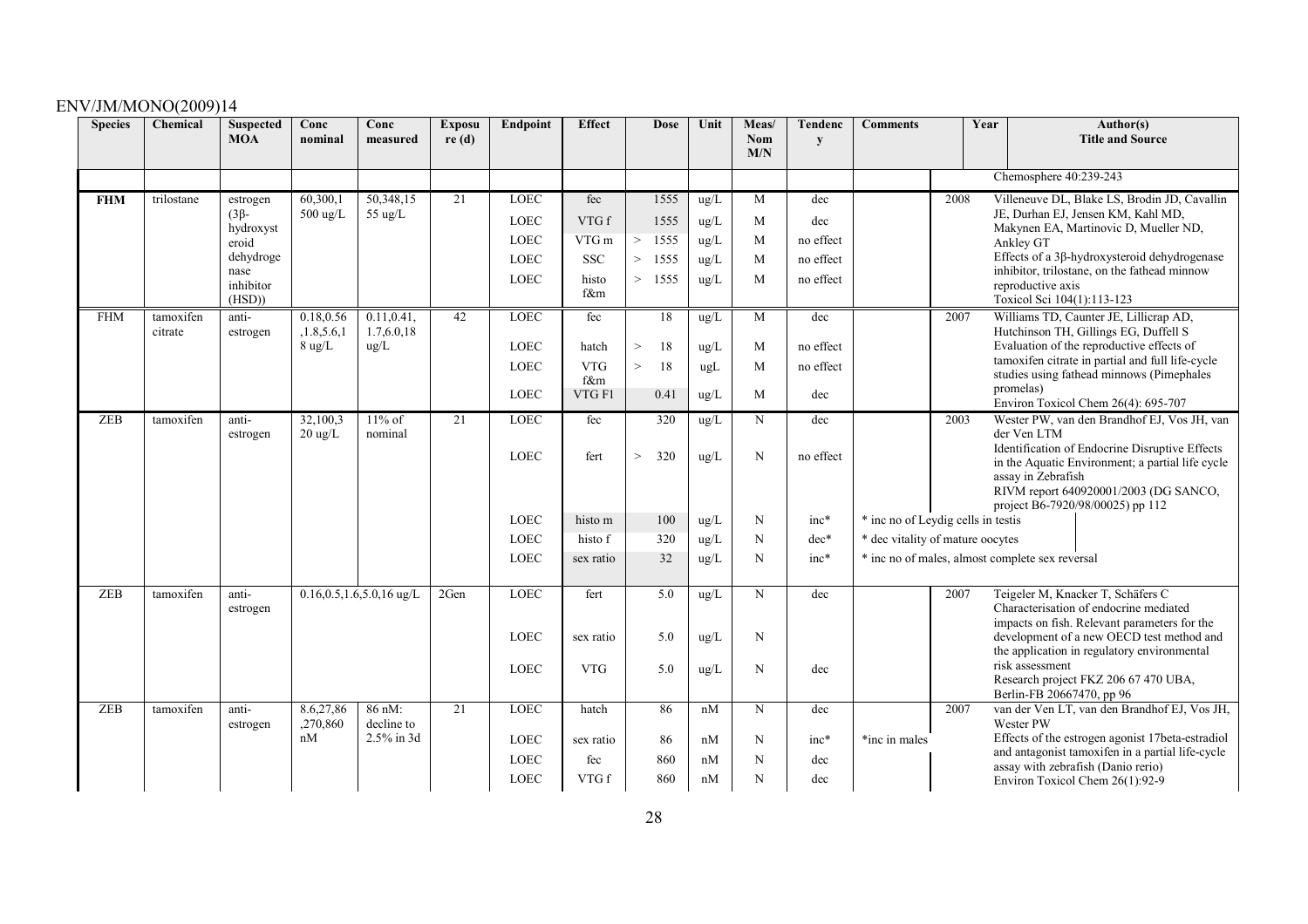| <b>Species</b> | Chemical                                    | <b>Suspected</b><br><b>MOA</b>         | Conc<br>nominal                        | Conc<br>measured                                                       | <b>Exposu</b><br>re(d) | Endpoint                   | <b>Effect</b>                         | <b>Dose</b>         | Unit                           | Meas/<br><b>Nom</b><br>M/N | Tendenc<br>$\mathbf{v}$ | <b>Comments</b>                            |      | Year                                                                              | Author(s)<br><b>Title and Source</b>                                                                                                                                                                                                                                     |
|----------------|---------------------------------------------|----------------------------------------|----------------------------------------|------------------------------------------------------------------------|------------------------|----------------------------|---------------------------------------|---------------------|--------------------------------|----------------------------|-------------------------|--------------------------------------------|------|-----------------------------------------------------------------------------------|--------------------------------------------------------------------------------------------------------------------------------------------------------------------------------------------------------------------------------------------------------------------------|
|                |                                             |                                        |                                        |                                                                        |                        | <b>LOEC</b>                | VTG m                                 | 860<br>$\geq$       | nM                             | N                          | no effect               |                                            |      |                                                                                   |                                                                                                                                                                                                                                                                          |
| <b>FHM</b>     | $17\alpha$ -<br>methyl-<br>testosteron<br>e | androgen<br>$(+estrogen)$<br>$\rm ic)$ | 1,10,100<br>ug/L                       |                                                                        | $\overline{14}$        | <b>LOEC</b>                | $VTG$ m                               |                     | ug/L                           | N                          | $inc*$                  | * plateau<br>level<br>reached, no<br>stats | 2000 | Dietrich DR<br>(Pimephales promelas)                                              | Zerulla M, Länge R, Steger-Hartmann T,<br>Effects of Ethyinylestratiol, Methyltestosterone<br>and Fadrozole on fathead minnows<br>SETAC-Europe Poster 2000, Brighton                                                                                                     |
| <b>FHM</b>     | $17\alpha-$<br>methyl-<br>testosteron       | androgen<br>(+estrogen<br>$\rm ic)$    | 20,200<br>ug/L                         |                                                                        | $\overline{7}$         | LOEC                       | SSC f                                 | 20                  | ug/L                           | N                          | inc*                    | *inc in<br>tubercle<br>score               | 2004 | <b>GT</b>                                                                         | Hornung MW, Jensen KM, Korte JJ, Kahl<br>MD, Durhan EJ, Denny JS, Henry TR, Ankley<br>Mechanistic basis for estrogenic effects in                                                                                                                                        |
|                | e                                           |                                        |                                        |                                                                        |                        | <b>LOEC</b><br><b>LOEC</b> | SSC <sub>m</sub><br><b>VTG</b><br>f&m | 200<br>$\geq$<br>20 | $\text{ug/L}$<br>$\text{ug/L}$ | N<br>N                     | no effect<br>inc        |                                            |      | AquaticToxicol 66(1):15-23                                                        | fathead minnow (Pimephales promelas)<br>following exposure to the androgen $17\alpha$ -<br>methyltestosterone: conversion of $17\alpha$ -<br>methyltestosterone to $17\alpha$ -methylestradiol                                                                           |
| <b>FHM</b>     | $17\alpha$ -<br>methyl-<br>testosteron<br>e | androgen<br>$(+estrogen)$<br>ic)       | $0.13, 0.25, 0.5$ mg/L<br>added weekly |                                                                        | 10                     | <b>LOEC</b>                | <b>SSC</b><br>f&m                     | 0.13                | mg/L                           | N                          | $inc*$                  | *inc in<br>tubercles                       | 1974 | Smith RJF<br>(Pimephales promelas)                                                | Effects of $17\alpha$ -methyltestosterone on the dorsal<br>pad and tubercles of fathead minnows                                                                                                                                                                          |
|                |                                             |                                        |                                        | $0.5 \text{ mg/L}$ at start (init)                                     | 18<br>males            | <b>LOEC</b>                | SSC <sub>m</sub>                      | 0.5<br>$(i$ nit)    | mg/L                           | N                          | $inc*$                  | * inc in tubercles                         |      | Can J Zool 52: 1031-1038                                                          |                                                                                                                                                                                                                                                                          |
| <b>FHM</b>     | $17\alpha$ -<br>methyl-<br>testosteron      | androgen<br>$(+estrogen)$<br>ic)       | 0.2,2<br>mg/L                          | near 100%<br>day 0-10.<br>then drop                                    | 12                     | <b>LOEC</b>                | <b>VTG</b><br>f&m                     | 0.2                 | mg/L                           | N                          | inc                     |                                            | 2001 | Makynen EA                                                                        | Ankley GT, Jensen KM, Kahl MD, Korte JJ,<br>Description and evaluation of a short-term                                                                                                                                                                                   |
|                | e                                           |                                        |                                        | to 10%                                                                 |                        | <b>LOEC</b>                | fec                                   | 0.2                 | mg/L                           | N                          | dec                     |                                            |      |                                                                                   | reproduction test with the fathead minnow                                                                                                                                                                                                                                |
|                |                                             |                                        |                                        |                                                                        |                        | <b>LOEC</b><br><b>LOEC</b> | SSC f<br>SSC <sub>m</sub>             | 0.2<br>2<br>$\geq$  | mg/L<br>mg/L                   | N<br>N                     | $inc*$<br>no effect     | *inc in tubercles                          |      | (Pimephales promelas)                                                             | Environ Toxicol Chem 20:1276-1290                                                                                                                                                                                                                                        |
| <b>FHM</b>     | $17\alpha$ -<br>methyl-<br>testosteron<br>e | androgen<br>(+estrogen<br>ic)          | 0.1, 1, 5, 5<br>$0 \text{ ug/L}$       | $85 - 110%$<br>of nominal<br>$/ 0.1: 0.09-$<br>0.11; 50:<br>43-48 ug/L | 21                     | <b>LOEC</b><br><b>LOEC</b> | fec<br>fert                           | 5<br>5              | ug/L<br>$\text{ug/L}$          | N<br>N                     | dec<br>dec              |                                            | 2004 | <b>Braunbeck T</b><br>gonadal recrudescence assay<br>AquaticToxicol 68(3):277-291 | Pawlowski S, Sauer A, Shears JA, Tyler CR,<br>Androgenic and estrogenic effects of the<br>synthetic androgen $17\alpha$ -methyltestosterone on<br>sexual development and reproductive<br>performance in the fathead minnow<br>(Pimephales promelas) determined using the |
|                |                                             |                                        |                                        |                                                                        |                        | <b>LOEC</b>                | beh f                                 | 5                   | ug/L                           | N                          | $chg*$                  | *change in mating bhaviour                 |      |                                                                                   |                                                                                                                                                                                                                                                                          |
|                |                                             |                                        |                                        |                                                                        |                        | <b>LOEC</b>                | SSC f                                 |                     | $\rm ug/L$                     | N                          | $inc*$                  |                                            |      | *inc in male-specific sex characteristics                                         |                                                                                                                                                                                                                                                                          |
|                |                                             |                                        |                                        |                                                                        |                        | <b>LOEC</b>                | histo f                               | 0.1                 | ug/L                           | N                          | $inc*$                  | *atretic follicles                         |      |                                                                                   |                                                                                                                                                                                                                                                                          |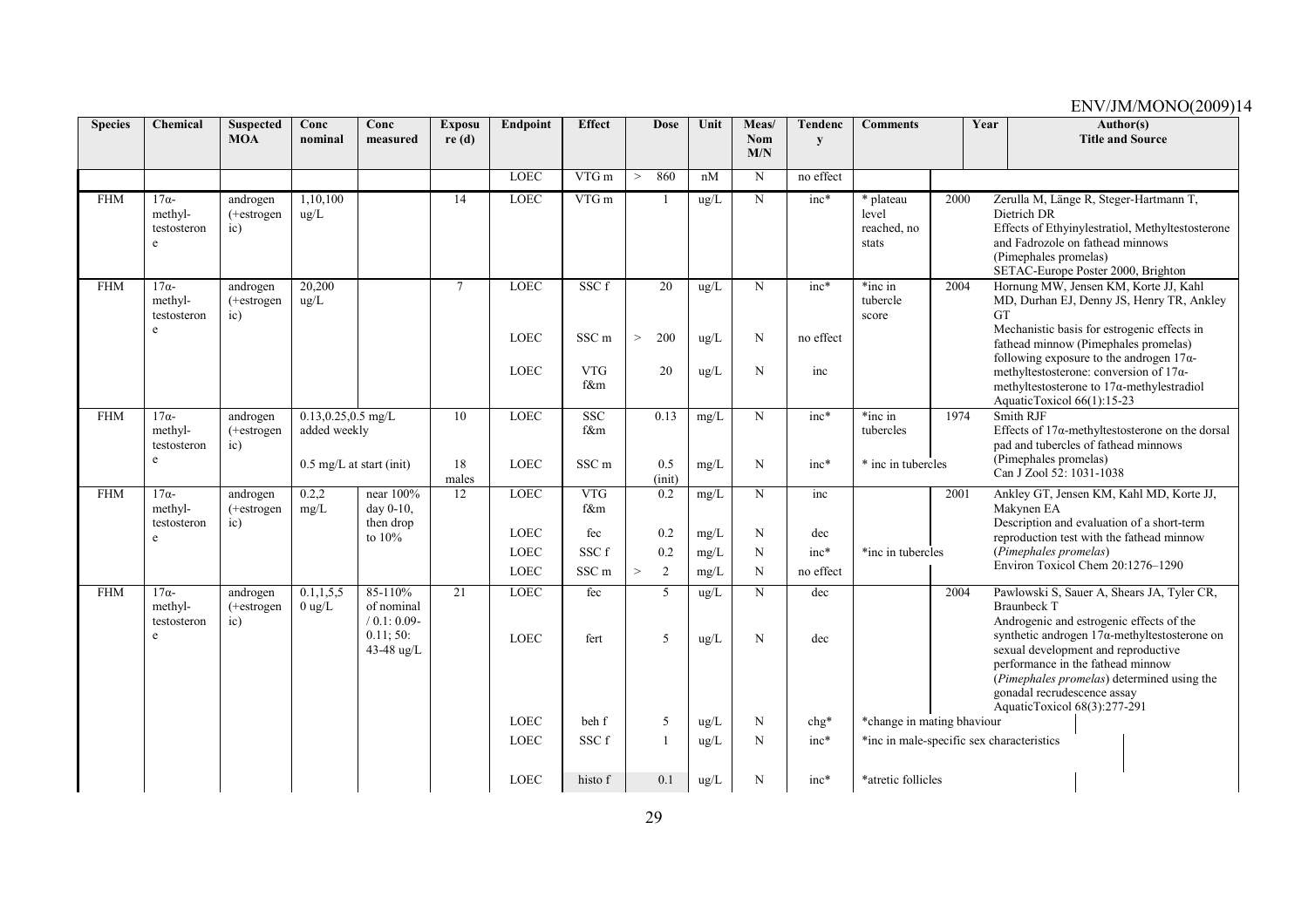| <b>Species</b> | Chemical                                    | <b>Suspected</b><br><b>MOA</b>         | Conc<br>nominal                   | Conc<br>measured                   | <b>Exposu</b><br>re(d) | Endpoint    | <b>Effect</b>    | <b>Dose</b>    | Unit          | Meas/<br><b>Nom</b><br>M/N | <b>Tendenc</b><br>y | <b>Comments</b>                                                    |       | Year   |                                                                                          | Author(s)<br><b>Title and Source</b>                                                                                                                                                                                                                                                                   |
|----------------|---------------------------------------------|----------------------------------------|-----------------------------------|------------------------------------|------------------------|-------------|------------------|----------------|---------------|----------------------------|---------------------|--------------------------------------------------------------------|-------|--------|------------------------------------------------------------------------------------------|--------------------------------------------------------------------------------------------------------------------------------------------------------------------------------------------------------------------------------------------------------------------------------------------------------|
|                |                                             |                                        |                                   |                                    |                        | <b>LOEC</b> | VTG f            | 50             | $\mu$ g/L     | $\mathbf N$                | inc                 |                                                                    |       |        |                                                                                          |                                                                                                                                                                                                                                                                                                        |
|                |                                             |                                        |                                   |                                    |                        | LOEC        | VTG m            |                | ug/L          | N                          | inc                 |                                                                    |       |        |                                                                                          |                                                                                                                                                                                                                                                                                                        |
| ZEB            | $17\alpha-$<br>methyl-<br>testosteron<br>e  | androgen<br>$(+estrogen)$<br>$\rm ic)$ | $0.1, 1, 10, 50, 100$ ug/L        |                                    | 30                     | LOEC        | sex ratio        | 0.1            | ug/L          | N                          | $inc*$              | * inc in<br>males, but<br>100%<br>females at<br>$100 \text{ ug/L}$ | 2000  |        | 893-0480-4, pp 47-62                                                                     | Oern S, Gessbo A, Steinholz A, Norrgren L<br>Zebrafish (Danio rerio) - A candidate to<br>evaluate endocrine disrupting chemicals<br>In: Zebra fish for testing endocrine disrupting<br>chemicals. TemaNord 2000:555, Nordic<br>Council of Ministers, Copenhagen, ISBN 92-                              |
|                |                                             |                                        |                                   |                                    |                        | <b>LOEC</b> | histo<br>f&m     | 100            | $\text{ug/L}$ | N                          | $dec*$              | *no gonad-like structure developed                                 |       |        |                                                                                          |                                                                                                                                                                                                                                                                                                        |
| <b>ZEB</b>     | $17\alpha$ -<br>methyl-<br>testosteron<br>e | androgen<br>$(+estrogen)$<br>ic)       | 2.5,5,10,<br>25,50,10<br>$0$ ng/L | 4.5, 6.4, 8.5<br>,20,36,62<br>ng/L | 7 males                | <b>LOEC</b> | VTG m            | 4.5            | ng/L          | M                          | $inc*$              |                                                                    | 2006  |        |                                                                                          | Andersen, L., R. Goto-Kazeto, J.M. Trant JM,<br>Nash JP, Korsgaard B, Bjerregaard P<br>Short-Term Exposure to Low Concentrations<br>of the Synthetic Androgen Methyltestosterone<br>Affects Vitellogenin and Steroid Levels in<br>Adult male Zebrafish (Danio rerio)<br>AquaticToxicol 76(3/4):343-352 |
| <b>ZEB</b>     | $17\alpha-$<br>methyl-<br>testosteron<br>e  | androgen<br>$(+estrogen)$<br>ic)       | $1,10$ ug/L                       |                                    | 70<br>females          | <b>LOEC</b> | pheno f          | 10             | ug/L          | N                          | $inc*$              | * inc of<br>male like<br>fish                                      | >1998 | Orn S  | Norrgren L,<br>Bjerregaard P,<br>Gessbo A,<br>Holbech H,<br>Pedersen K,<br>Steinholtz A, | The zebrafish (Danio rerio) -<br>a candidate for evaluation of<br>endocrine disrupting<br>chemicals                                                                                                                                                                                                    |
|                |                                             |                                        |                                   |                                    |                        | <b>LOEC</b> | histo f          | 10             | $\text{ug/L}$ | N                          | $chg*$              |                                                                    |       |        |                                                                                          | * ovaries dominated by non-mature or degenerating oocytes                                                                                                                                                                                                                                              |
| <b>FHM</b>     | $17\alpha-$                                 | androgen                               | 0.003, 0.0                        | 0.0035, 0.0                        | 21                     | EC50        | fec              | 0.01           | ug/L          | M                          | dec                 |                                                                    | 2006  |        |                                                                                          | Jensen KM, Makynen EA, Kahl MD, Ankley                                                                                                                                                                                                                                                                 |
|                | trenbolone                                  |                                        | 1,0.03,0.<br>$1$ ug/L             | 097,0.032,<br>$0.094$ ug/L         |                        | <b>LOEC</b> | fert             | 0.09<br>$\geq$ | ug/L          | M                          | no effect           |                                                                    |       | GT     |                                                                                          | Effects of the Feedlot Contaminant $17\alpha$ -                                                                                                                                                                                                                                                        |
|                |                                             |                                        |                                   |                                    |                        | <b>LOEC</b> | hatch            | ><br>0.09      | ug/L          | M                          | no effect           |                                                                    |       |        |                                                                                          | -Trenbolone on Reproductive                                                                                                                                                                                                                                                                            |
|                |                                             |                                        |                                   |                                    |                        | <b>LOEC</b> | VTG f            | 0.03           | ug/L          | M                          | dec                 |                                                                    |       | Minnow |                                                                                          | Endocrinology of the Fathead                                                                                                                                                                                                                                                                           |
|                |                                             |                                        |                                   |                                    |                        | <b>LOEC</b> | VTG m            | $\geq$<br>0.09 | ug/L          | M                          | no effect           |                                                                    |       |        |                                                                                          | Environ Sci Technol 40:3112-3117                                                                                                                                                                                                                                                                       |
|                |                                             |                                        |                                   |                                    |                        | <b>LOEC</b> | SSC f            | 0.09           | ug/L          | M                          | $inc*$              | *inc in tubercle score                                             |       |        |                                                                                          |                                                                                                                                                                                                                                                                                                        |
|                |                                             |                                        |                                   |                                    |                        | LOEC        | SSC <sub>m</sub> | $\geq$<br>0.09 | ug/L          | M                          | no effect           |                                                                    |       |        |                                                                                          |                                                                                                                                                                                                                                                                                                        |
| <b>FHM</b>     | $17\beta$ -                                 | androgen                               | 0.1,1                             | 0.041,0.60                         | 21                     | <b>LOEC</b> | fec              | 0.60           | ug/L          | M                          | dec                 |                                                                    | 2003  |        |                                                                                          | Comparative evaluation of fathead minnow                                                                                                                                                                                                                                                               |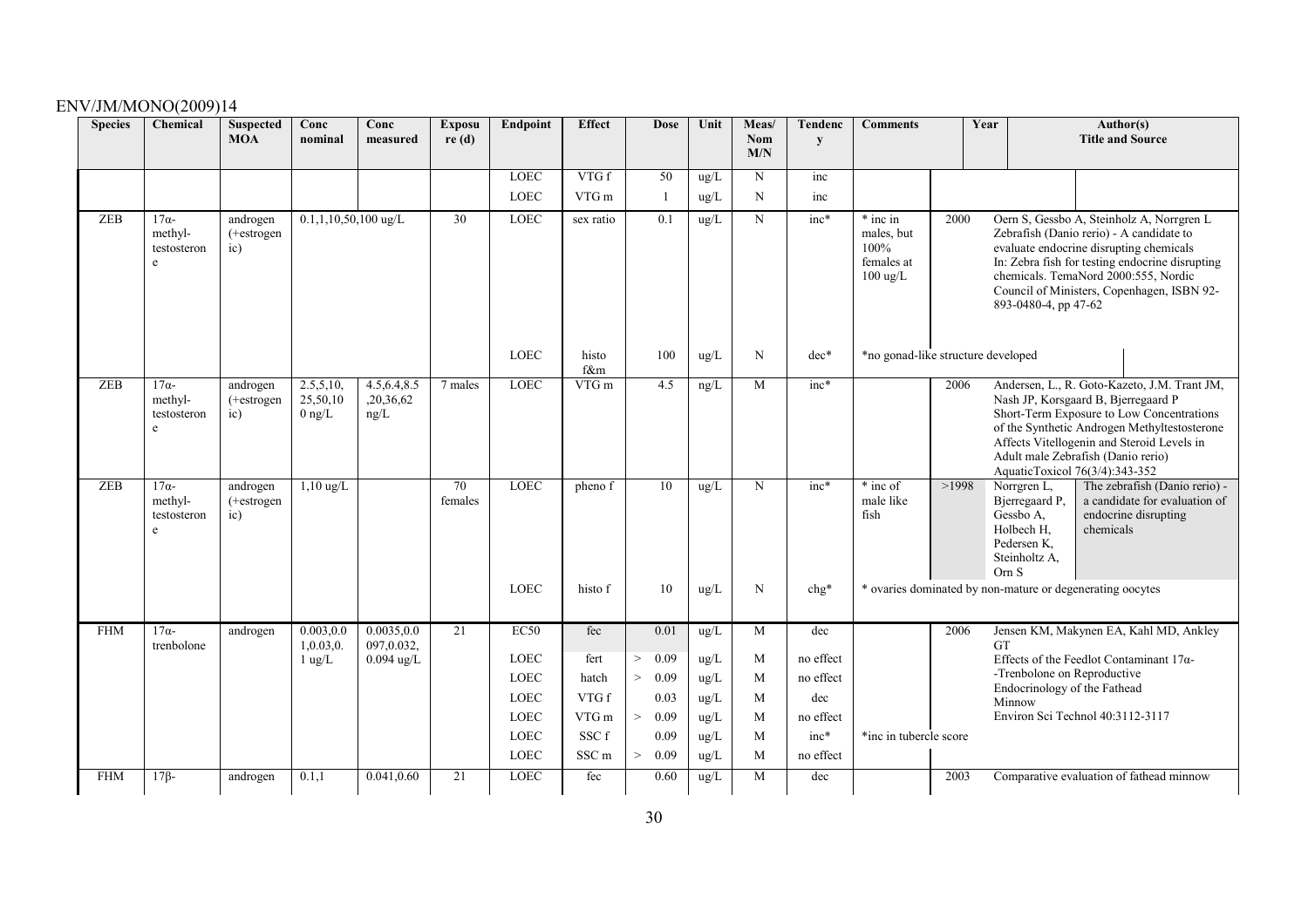| <b>Species</b> | Chemical             | <b>Suspected</b><br><b>MOA</b> | Conc                               | Conc                    | <b>Exposu</b>  | Endpoint                   | <b>Effect</b>    |        | <b>Dose</b>  | Unit                           | Meas/             | <b>Tendenc</b>   | <b>Comments</b>             | Year | Author(s)<br><b>Title and Source</b>                                                                                                                                                                                                                                                                                                   |
|----------------|----------------------|--------------------------------|------------------------------------|-------------------------|----------------|----------------------------|------------------|--------|--------------|--------------------------------|-------------------|------------------|-----------------------------|------|----------------------------------------------------------------------------------------------------------------------------------------------------------------------------------------------------------------------------------------------------------------------------------------------------------------------------------------|
|                |                      |                                | nominal                            | measured                | re(d)          |                            |                  |        |              |                                | <b>Nom</b><br>M/N | y                |                             |      |                                                                                                                                                                                                                                                                                                                                        |
|                | trenbolone           |                                | ug/L                               | ug/L                    |                | <b>LOEC</b>                | hatch            | $\,>$  | 0.60         | $\text{ug/L}$                  | M                 | no effect        |                             |      | assays for detecting endocrine-disrupting                                                                                                                                                                                                                                                                                              |
|                |                      |                                |                                    |                         |                |                            |                  |        |              |                                |                   |                  |                             |      | chemicals<br>Batelle, EPA contract No. 68-W-01-023                                                                                                                                                                                                                                                                                     |
|                |                      |                                |                                    |                         |                | <b>LOEC</b>                | SSC f            |        | 0.60         | $\text{ug/L}$                  | M                 | inc*             | * inc in tubercles * fatpad |      |                                                                                                                                                                                                                                                                                                                                        |
|                |                      |                                |                                    |                         |                | <b>LOEC</b>                | histo f          |        | 0.60         | ug/L                           | M                 | $chg*$           |                             |      | * inc atretic follicles & dec in corpus lutea                                                                                                                                                                                                                                                                                          |
|                |                      |                                |                                    |                         |                |                            |                  |        |              |                                |                   |                  |                             |      |                                                                                                                                                                                                                                                                                                                                        |
|                |                      |                                |                                    |                         |                | <b>LOEC</b>                | histo m          | $\geq$ | 0.60         | ug/L                           | M                 | no effect        |                             |      |                                                                                                                                                                                                                                                                                                                                        |
|                |                      |                                |                                    |                         |                | <b>LOEC</b><br><b>LOEC</b> | VTG f<br>VTG m   | $\geq$ | 0.60<br>0.60 | $\text{ug/L}$<br>$\text{ug/L}$ | M<br>M            | dec<br>no effect |                             |      |                                                                                                                                                                                                                                                                                                                                        |
| <b>FHM</b>     | $17\beta$ -          | androgen                       | 0.005, 0.0                         | 0.0015, 0.0             | 21             | <b>LOEC</b>                | fec              |        | 0.03         | ug/L                           | M                 | dec              |                             | 2003 | Ankley GT, Jensen KM, Makynen EA, Kahl                                                                                                                                                                                                                                                                                                 |
|                | trenbolone           |                                | 5,0.5,5.0,<br>$50 \ \mathrm{ug/L}$ | 26,0.27,4.<br>4,41 ug/L |                |                            |                  |        |              |                                |                   |                  |                             |      | MD, Korte JJ, Hornung MW, Henry TR,<br>Denny JS, Leino RL, Wilson VS, Cardon MC,<br>Hartig PC, Gray LE<br>Effects of the androgenic growth promoter<br>$17\beta$ -trenbolone on fecundity and reproductive<br>endocrinology of the fathead minnow<br>Environ Toxicol Chem 22(6):1350-1360                                              |
| <b>FHM</b>     | $17B -$              | androgen                       | 50,500,5                           | 41,401,40               | 21             | <b>LOEC</b>                | SSC f            |        | 0.03         | ug/L                           | M                 | $inc*$           | *inc in tubercle score      |      | Seki M, Fujishima S, Nozaka T, Maeda M,                                                                                                                                                                                                                                                                                                |
|                | trenbolone           |                                | $000$ ng/L                         | $60$ ng/L               |                | <b>LOEC</b>                | VTG m            | $\, >$ | 41           | ug/L                           | M                 | no effect        |                             |      | Kobayashi K<br>COMPARISON OF RESPONSE TO 17β-                                                                                                                                                                                                                                                                                          |
|                |                      |                                |                                    |                         |                | <b>LOEC</b>                | VTG f            |        | 0.03         | $\text{ug/L}$                  | M                 | dec              |                             |      | ESTRADIOL AND 17β-TRENBOLONE                                                                                                                                                                                                                                                                                                           |
|                |                      |                                |                                    |                         |                | <b>LOEC</b>                | SSC <sub>m</sub> | $\geq$ | 4060         | ng/L                           | M                 | no effect        |                             | 2006 | AMONG THREE SMALL FISH SPECIES<br>Environ Toxicol Chem 25(10):2742-2752                                                                                                                                                                                                                                                                |
|                |                      |                                |                                    |                         |                | <b>LOEC</b>                | SSC f            | $\geq$ | 4060         | ng/L                           | M                 | no effect        |                             |      |                                                                                                                                                                                                                                                                                                                                        |
|                |                      |                                |                                    |                         |                | <b>LOEC</b>                | VTG f            |        | 4060         | ng/L                           | M                 | dec              |                             |      |                                                                                                                                                                                                                                                                                                                                        |
|                |                      |                                |                                    |                         |                | <b>LOEC</b>                | VTG m            | > 4060 |              | ng/L                           | M                 | no effect        |                             |      |                                                                                                                                                                                                                                                                                                                                        |
| <b>MED</b>     | $17B-$<br>trenbolone | androgen                       | $2.0 \text{ ug/L}$                 |                         | $\overline{7}$ | <b>LOEC</b>                | fec              |        | 2            | $\mu$ g/L                      | N                 | dec              |                             | 2008 | Zhang X, Hecker M, Park J, Tompsett AR,<br>Jones PD, Newsted J, Au DWT, Kong R, Wu<br>RSS, Giesy JP<br>TIME-DEPENDENT TRANSCRIPTIONAL<br>PROFILES OF GENES OF THE<br>HYPOTHALAMIC-PITUITARY-GONADAL<br>AXIS IN MEDAKA (ORYZIAS LATIPES)<br>EXPOSED TO FADROZOLE AND 17β-<br><b>TRENBOLONE</b><br>Environ Toxicol Chem 27(12):2504-2511 |
| <b>MED</b>     | $17\beta$ -          | androgen                       | 50,500,5                           | 40,365,40               | 21             | <b>LOEC</b>                | SSC <sub>m</sub> | $\geq$ | 4010         | ng/L                           | M                 | no effect        |                             | 2006 | Seki M, Fujishima S, Nozaka T, Maeda M,                                                                                                                                                                                                                                                                                                |
|                | trenbolone           |                                | $000 \text{ ng/L}$                 | $10 \text{ ng/L}$       |                | <b>LOEC</b>                | SSC f            |        | 365          | ng/L                           | M                 | inc              |                             |      | Kobayashi K<br>COMPARISON OF RESPONSE TO 17β-                                                                                                                                                                                                                                                                                          |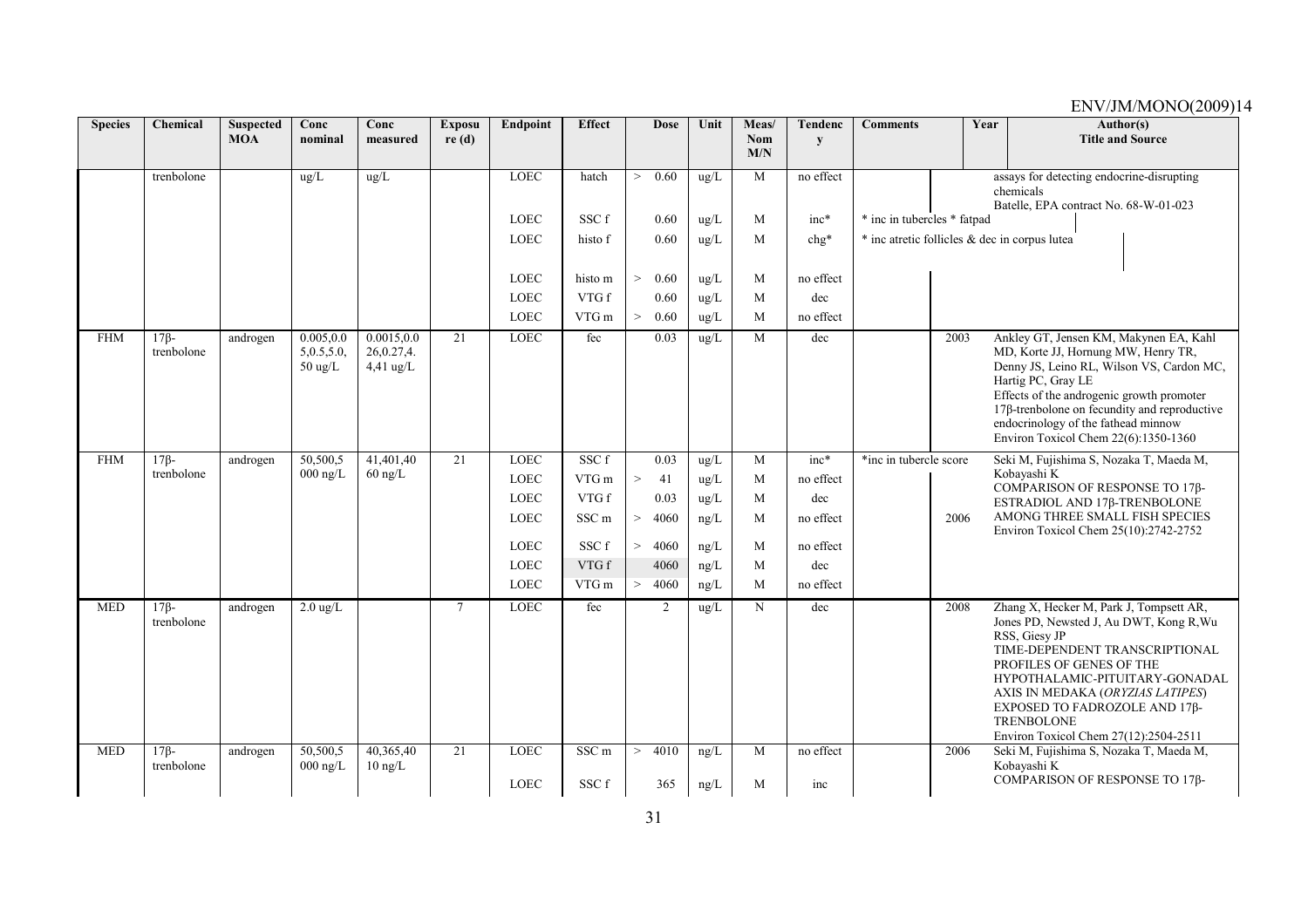| <b>Species</b> | Chemical                     | <b>Suspected</b><br><b>MOA</b> | Conc<br>nominal        | Conc<br>measured         | <b>Exposu</b><br>re(d) | <b>Endpoint</b>                           | <b>Effect</b>                       |                 | <b>Dose</b>                    | Unit                          | Meas/<br><b>Nom</b> | Tendenc<br>y                         | <b>Comments</b>                                                                                       |      | Year | Author(s)<br><b>Title and Source</b>                                                                                                                                                                                                                               |
|----------------|------------------------------|--------------------------------|------------------------|--------------------------|------------------------|-------------------------------------------|-------------------------------------|-----------------|--------------------------------|-------------------------------|---------------------|--------------------------------------|-------------------------------------------------------------------------------------------------------|------|------|--------------------------------------------------------------------------------------------------------------------------------------------------------------------------------------------------------------------------------------------------------------------|
|                |                              |                                |                        |                          |                        |                                           |                                     |                 |                                |                               | M/N                 |                                      |                                                                                                       |      |      |                                                                                                                                                                                                                                                                    |
|                |                              |                                |                        |                          |                        | <b>LOEC</b>                               | VTG f                               |                 | 40                             | ng/L                          | M                   | dec                                  |                                                                                                       |      |      | ESTRADIOL AND 17β-TRENBOLONE                                                                                                                                                                                                                                       |
|                |                              |                                |                        |                          |                        | <b>LOEC</b>                               | VTG m                               | $\geq$          | 4010                           | ng/L                          | M                   | no effect                            |                                                                                                       |      |      | AMONG THREE SMALL FISH SPECIES<br>Environ Toxicol Chem 25(10):2742-2752                                                                                                                                                                                            |
| ZEB            | $17\beta$ -<br>trenbolone    | androgen                       | 50,500,5<br>$000$ ng/L | 35, 351, 34<br>$40$ ng/L | 21                     | LOEC<br><b>LOEC</b>                       | VTG f<br>VTG m                      | >               | 351<br>3440                    | ng/L<br>ng/L                  | M<br>M              | dec<br>no effect                     |                                                                                                       | 2006 |      | Seki M, Fujishima S, Nozaka T, Maeda M,<br>Kobayashi K<br>COMPARISON OF RESPONSE TO 17β-<br>ESTRADIOL AND 17β-TRENBOLONE<br>AMONG THREE SMALL FISH SPECIES<br>Environ Toxicol Chem 25(10):2742-2752                                                                |
| <b>FHM</b>     | flutamide                    | anti-<br>androgen              | $400 \text{ ug/L}$     | 88-112%<br>of nominal    | 14                     | <b>LOEC</b>                               | VTGf                                | >               | 400                            | ug/L                          | N                   | no<br>effect*                        | * sign dec<br>during<br>post-<br>exposure                                                             | 2004 |      | Ankley GT, Defoe DL, Kahl MD, Jensen KM,<br>Makynen EA<br>Evaluation of the model anti-androgen<br>flutamide for assessing the mechanistic basis<br>of responses to an androgen in the fathead<br>minnow (Pimephales promelas)<br>Environ Sci Technol 38:6322-6327 |
| <b>FHM</b>     | trenbolone                   | androgen                       | $0.5 \text{ ug/L}$     |                          | 14                     | <b>LOEC</b><br><b>LOEC</b><br><b>LOEC</b> | SSC f<br>VTG f<br>SSC f             | ><br>$\,>$      | 400<br>0.5<br>0.5              | ug/L<br>ug/L<br>$\text{ug/L}$ | N<br>N<br>N         | no effect<br>no<br>effect*<br>$inc*$ | * sign dec<br>after 1d &<br>during<br>post-<br>exposure,<br>but not<br>after 14d<br>*inc in tubercles | 2004 |      | Ankley GT, Defoe DL, Kahl MD, Jensen KM,<br>Makynen EA<br>Evaluation of the model anti-androgen<br>flutamide for assessing the mechanistic basis<br>of responses to an androgen in the fathead<br>minnow (Pimephales promelas)<br>Environ Sci Technol 38:6322-6327 |
| <b>FHM</b>     | flutamide+t<br>renbolone     | anti-<br>androgen<br>androgen  | $400 + 0.5$<br>ug/L    |                          | 14                     | <b>LOEC</b><br><b>LOEC</b>                | VTG f<br>SSC f                      | $\geq$<br>$\,>$ | 400<br>$+0.5$<br>400<br>$+0.5$ | ug/L<br>ug/L                  | N<br>N              | no<br>effect*<br>no effect           | * sign dec<br>after 1d &<br>during<br>post-<br>exposure,<br>but not<br>after 14d                      | 2004 |      | Ankley GT, Defoe DL, Kahl MD, Jensen KM,<br>Makynen EA<br>Evaluation of the model anti-androgen<br>flutamide for assessing the mechanistic basis<br>of responses to an androgen in the fathead<br>minnow (Pimephales promelas)<br>Environ Sci Technol 38:6322-6327 |
| <b>FHM</b>     | dihydro-<br>testosteron<br>e | androgen                       | 10,32,10<br>$0$ ug/L   | 6,0,6.1,8.6<br>ug/L      | 21                     | <b>LOEC</b><br><b>LOEC</b><br><b>LOEC</b> | <b>SSC</b><br>f&m<br>VTG f<br>VTG m | $\geq$          | 6.0<br>8.6<br>6.1              | ug/L<br>ug/L<br>ug/L          | M<br>M<br>M         | inc<br>tubercl<br>no effect<br>inc   |                                                                                                       | 2004 |      | Panter GH, Hutchinson TH, Hurd KS, Sherren<br>A, Stanley RD, Tyler CR<br>Successful detection of (anti-)androgens and<br>aromatase inhibitors using a sub-adult fathead<br>minnow non-spawning assay<br>AquaticToxicol 70, 11-21                                   |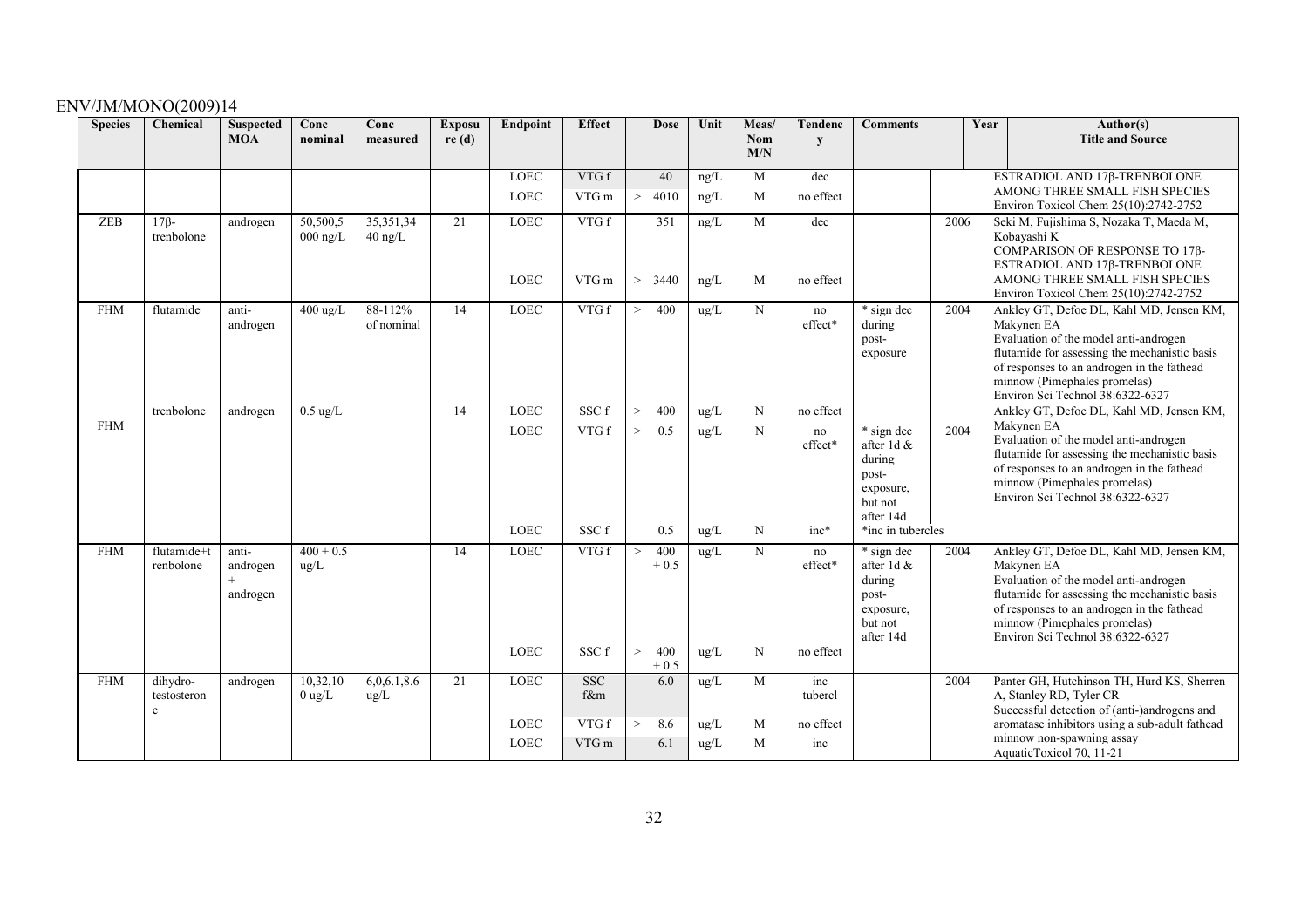| <b>Species</b> | Chemical                                                        | <b>Suspected</b><br><b>MOA</b>       | Conc<br>nominal                | Conc<br>measured                  | <b>Exposu</b><br>re(d) | Endpoint                   | <b>Effect</b>     | <b>Dose</b>             | Unit                           | Meas/<br>Nom | <b>Tendenc</b><br>y | <b>Comments</b><br>Year<br>Author(s)<br><b>Title and Source</b>                                                                                                                                                                                                                                                                                                                                                                                        |
|----------------|-----------------------------------------------------------------|--------------------------------------|--------------------------------|-----------------------------------|------------------------|----------------------------|-------------------|-------------------------|--------------------------------|--------------|---------------------|--------------------------------------------------------------------------------------------------------------------------------------------------------------------------------------------------------------------------------------------------------------------------------------------------------------------------------------------------------------------------------------------------------------------------------------------------------|
|                |                                                                 |                                      |                                |                                   |                        |                            |                   |                         |                                | M/N          |                     |                                                                                                                                                                                                                                                                                                                                                                                                                                                        |
| <b>FHM</b>     | $17\alpha$ -<br>methyldihy<br>dro<br>testosteron<br>$\mathbf e$ | non-<br>aromatiza<br>ble<br>androgen | 0.1, 1.10<br>$\mu$ g/L         | 0.040,0.61<br>$,7.8 \text{ ug/L}$ | 21                     | <b>LOEC</b>                | fec               | 0.61                    | $\text{ug/L}$                  | M            | dec                 | 2008<br>Bogers R, Buitenweg S, Baltussen E, Legler J,<br>Murk A<br>A pair-breeding study with fathead minnow<br>(Pimephales promelas) exposed to an<br>androgenic chemical. In: Markers of endocrine<br>disruption in fish<br>CEFIC Project B2, as part of Thesis<br>Wageningen University, Netherlands                                                                                                                                                |
| <b>FHM</b>     | $17\alpha$ -<br>methyldihy<br>dro<br>testosteron<br>$\mathbf e$ | non-<br>aromatiza<br>ble<br>androgen | 0.1, 0.32,<br>$1 \text{ ug/L}$ | 0.060, 0.19<br>$0.42$ ug/L        | 28                     | <b>LOEC</b>                | fec               | 0.42<br>$\geq$          | $\text{ug/L}$                  | M            | no<br>effect*       | * dec, but<br>2008<br>Bogers R, Buitenweg S, Baltussen E, Legler J,<br>Murk A<br>not stat sign<br>due to high<br>A pair-breeding study with fathead minnow<br>variability;<br>(Pimephales promelas) exposed to an<br>0.19 & 0.42<br>androgenic chemical. In: Markers of endocrine<br>disruption in fish<br>$\text{ug/L}$<br>CEFIC Project B2, as part of Thesis<br>produced<br>Wageningen University, Netherlands<br>eggs during<br>first week<br>only |
|                |                                                                 |                                      |                                |                                   |                        | <b>LOEC</b>                | histo<br>f&m      | 0.06                    | $ug/L$                         | M            | $inc*$              | *f: oocyte atresia. M: enlarged seminiferous tubuli                                                                                                                                                                                                                                                                                                                                                                                                    |
|                |                                                                 |                                      |                                |                                   |                        | <b>LOEC</b>                | SSC f             | 0.06                    | ug/L                           | M            | inc*                | * inc in tubercles                                                                                                                                                                                                                                                                                                                                                                                                                                     |
|                |                                                                 |                                      |                                |                                   |                        | <b>LOEC</b>                | SSC <sub>m</sub>  | 0.42                    | ug/L                           | M            | $inc*$              | *stat sign inc also at 0.060, but not at 0.19 ug/L                                                                                                                                                                                                                                                                                                                                                                                                     |
|                |                                                                 |                                      |                                |                                   |                        | <b>LOEC</b>                | <b>VTG</b><br>f&m | ><br>0.42               | ug/L                           | M            | no effect           |                                                                                                                                                                                                                                                                                                                                                                                                                                                        |
| ZEB            | $17\alpha$ -<br>methyldihy<br>dro<br>testosteron<br>e           | non-<br>aromatiza<br>ble<br>androgen | 0.1, 1, 10<br>$\mu$ g/L        | 30-50% of<br>nominal<br>within 1d | 21                     | <b>LOEC</b><br><b>LOEC</b> | fec<br>hatch      | 10<br>$\qquad \qquad >$ | $\text{ug/L}$<br>$\text{ug/L}$ | N<br>N       | dec<br>no effect    | Wester PW, van den Brandhof EJ, Vos JH, van<br>2003<br>der Ven LTM<br>Identification of Endocrine Disruptive Effects<br>in the Aquatic Environment; a partial life cycle<br>assay in Zebrafish<br>RIVM report 640920001/2003 (DG SANCO,<br>project B6-7920/98/00025) pp 112                                                                                                                                                                            |
|                |                                                                 |                                      |                                |                                   |                        | <b>LOEC</b>                | histo<br>f&m      | 10                      | $\rm ug/L$                     | N            | $inc*$              | * f: inc in abdominal span (inhibited ovulation) m: accelerated<br>spermatogenesis                                                                                                                                                                                                                                                                                                                                                                     |
|                |                                                                 |                                      |                                |                                   |                        | LOEC                       | sex ratio         | 0.1                     | ug/L                           | N            | chg*                | * complete masculinization                                                                                                                                                                                                                                                                                                                                                                                                                             |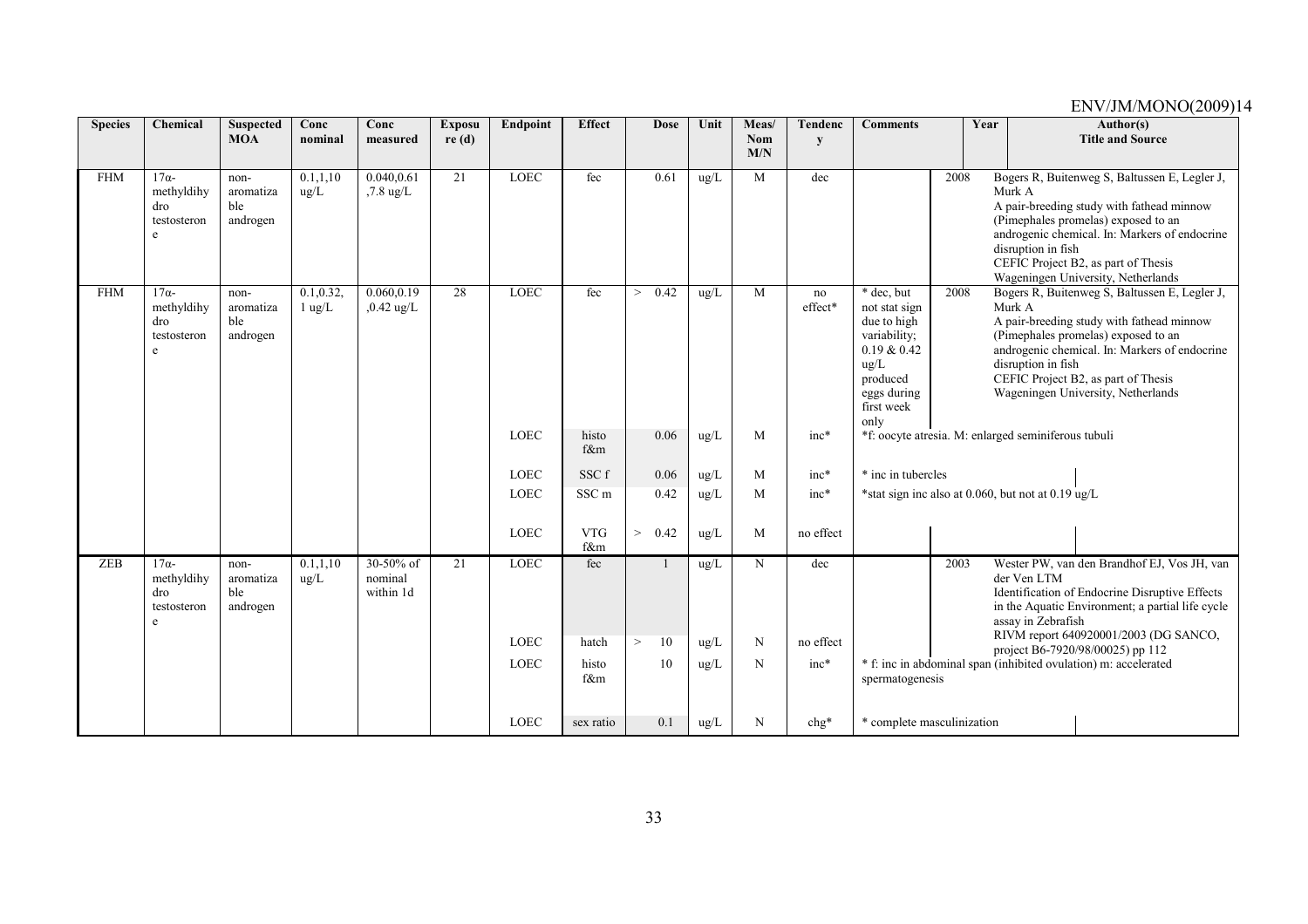| <b>Species</b> | Chemical                                              | <b>Suspected</b><br><b>MOA</b>       | Conc<br>nominal          | Conc<br>measured                                 | <b>Exposu</b><br>re(d) | Endpoint                   | <b>Effect</b>     | <b>Dose</b>                | Unit          | Meas/<br>Nom | <b>Tendenc</b><br>y | <b>Comments</b>                                                                       |      | Year<br>Author(s)<br><b>Title and Source</b>                                                                                                                                             |
|----------------|-------------------------------------------------------|--------------------------------------|--------------------------|--------------------------------------------------|------------------------|----------------------------|-------------------|----------------------------|---------------|--------------|---------------------|---------------------------------------------------------------------------------------|------|------------------------------------------------------------------------------------------------------------------------------------------------------------------------------------------|
|                |                                                       |                                      |                          |                                                  |                        |                            |                   |                            |               | M/N          |                     |                                                                                       |      |                                                                                                                                                                                          |
| <b>ZEB</b>     | $17\alpha$ -<br>methyldihy<br>dro<br>testosteron<br>e | non-<br>aromatiza<br>ble<br>androgen | 1,10,100<br>ug/L         | decline to<br>$6\%$ in 2d                        | $\overline{21}$        | <b>LOEC</b>                | histo f           | 100                        | $\text{ug/L}$ | N            | $dec*$              | *dec oocyte<br>size $\&$<br>ration<br>vitellogenic<br>/previtellog<br>enic<br>oocytes | 2003 | van der Ven L, Wester PW, Vos JG<br>HISTOPATHOLOGY AS A TOOL FOR THE<br><b>EVALUATION OF ENDOCRINE</b><br>DISRUPTION IN ZEBRAFISH (DANIO<br>RERIO)<br>Environ Toxicol Chem 22(4):908-913 |
| <b>FHM</b>     | flutamide                                             | anti-<br>androgen                    | 100,320.<br>1000         | 95,320,93<br>$9$ ug/L                            | 21                     | <b>LOEC</b>                | VTGf              | 95                         | $\text{ug/L}$ | M            | inc                 |                                                                                       | 2004 | Panter GH, Hutchinson TH, Hurd KS, Sherren<br>A, Stanley RD, Tyler CR                                                                                                                    |
|                |                                                       |                                      | ug/L                     |                                                  |                        | <b>LOEC</b>                | VTG m             | 939<br>$\,>$               | ug/L          | M            | no effect           |                                                                                       |      | Successful detection of (anti-)androgens and                                                                                                                                             |
|                |                                                       |                                      |                          |                                                  |                        | <b>LOEC</b>                | SSC <sub>m</sub>  | 939                        | $\text{ug/L}$ | M            | $dec*$              | *dec in tubercles                                                                     |      | aromatase inhibitors using a sub-adult fathead<br>minnow non-spawning assay                                                                                                              |
|                |                                                       |                                      |                          |                                                  |                        | <b>LOEC</b>                | SSC f             | 939<br>>                   | ug/l          | M            | no effect           |                                                                                       |      | AquaticToxicol 70, 11-21                                                                                                                                                                 |
| <b>FHM</b>     | flutamide                                             | anti-<br>androgen                    | 50,500<br>ug/L           | 63,651<br>ug/L                                   | 21                     | <b>LOEC</b>                | fec               | 651                        | ug/L          | M            | dec                 |                                                                                       | 2004 | Jensen KM, Kahl MD, Makynen EA, Korte JJ,<br>Leino RL, Butterworth BC, Ankley GT<br>Characterization of responses to the anti-<br>androgen flutamide in a short-term                     |
|                |                                                       |                                      |                          |                                                  |                        | <b>LOEC</b>                | hatch             | 651                        | $\text{ug/L}$ | M            | dec                 |                                                                                       |      | reproduction assay with fathead minnow                                                                                                                                                   |
|                |                                                       |                                      |                          |                                                  |                        | <b>LOEC</b>                | <b>VTG</b><br>f&m | 651                        | $\text{ug/L}$ | M            | inc                 |                                                                                       |      | Aquatic Toxicol 70:99-110                                                                                                                                                                |
|                |                                                       |                                      |                          |                                                  |                        | <b>LOEC</b>                | histo<br>f&m      | 651                        | $\text{ug/L}$ | M            | $chg*$              | degeneration & necrosis                                                               |      | *females: dec mature oocytes, inc atretic follicles. Males: spermatocyte                                                                                                                 |
|                |                                                       |                                      |                          |                                                  |                        |                            |                   |                            |               |              |                     |                                                                                       |      |                                                                                                                                                                                          |
| <b>FHM</b>     | flutamide                                             | anti-<br>androgen                    | 100,500,<br>1000<br>ug/L |                                                  | 21                     | <b>LOEC</b>                | VTGf              | 500                        | ug/L          | N            | inc                 |                                                                                       | 2006 | Jensen KM, Ankley GT<br>Evaluation of a Commercial Kit for Measuring<br>Vitellogenin in the Fathead Minnow<br>(Pimephales promelas)<br>Ecotoxicol.Environ.Saf. 64:101-105                |
| <b>FHM</b>     | flutamide                                             | anti-<br>androgen                    | 60,650<br>$\text{ug/L}$  | 47,510<br>ug/L                                   | 21                     | <b>LOEC</b>                | <b>VTG</b><br>f&m | $\overline{510}$<br>$\geq$ | ug/L          | M            | no effect           |                                                                                       | 2003 | Comparative evaluation of fathead minnow<br>assays for detecting endocrine-disrupting                                                                                                    |
|                |                                                       |                                      |                          |                                                  |                        | <b>LOEC</b>                | histo f           | 510                        | $\text{ug/L}$ | M            | $inc*$              | * inc atretic follicles                                                               |      | chemicals                                                                                                                                                                                |
|                |                                                       |                                      |                          |                                                  |                        | <b>LOEC</b>                | histo m           | 510<br>>                   | ug/L          | M            | no effect           |                                                                                       |      | Batelle, EPA contract No. 68-W-01-023                                                                                                                                                    |
|                |                                                       |                                      |                          |                                                  |                        | <b>LOEC</b>                | <b>SSC</b>        | $\, >$<br>510              | ug/L          | M            | no effect           |                                                                                       |      |                                                                                                                                                                                          |
|                |                                                       |                                      |                          |                                                  |                        | <b>LOEC</b>                | fec               | 510                        | $\text{ug/L}$ | M            | dec                 |                                                                                       |      |                                                                                                                                                                                          |
|                |                                                       |                                      |                          |                                                  |                        | LOEC                       | hatch             | 510<br>$\,>$               | ug/L          | M            | no effect           |                                                                                       |      |                                                                                                                                                                                          |
| <b>MED</b>     | flutamide                                             | anti-<br>androgen                    |                          | 0.10, 0.20,<br>0.40, 0.79,<br>$1.6 \text{ mg/L}$ | 21                     | <b>LOEC</b><br><b>LOEC</b> | fec<br>fert       | 1.6<br>1.6                 | mg/L<br>mg/L  | M<br>M       | dec<br>dec          |                                                                                       | 2006 | Kang IJ, Hano T, Oshima Y, Yokota H,<br>Tsuruda, Y, Shimasaki Y, Honjo T<br>Anti-androgen flutamide affects gonadal                                                                      |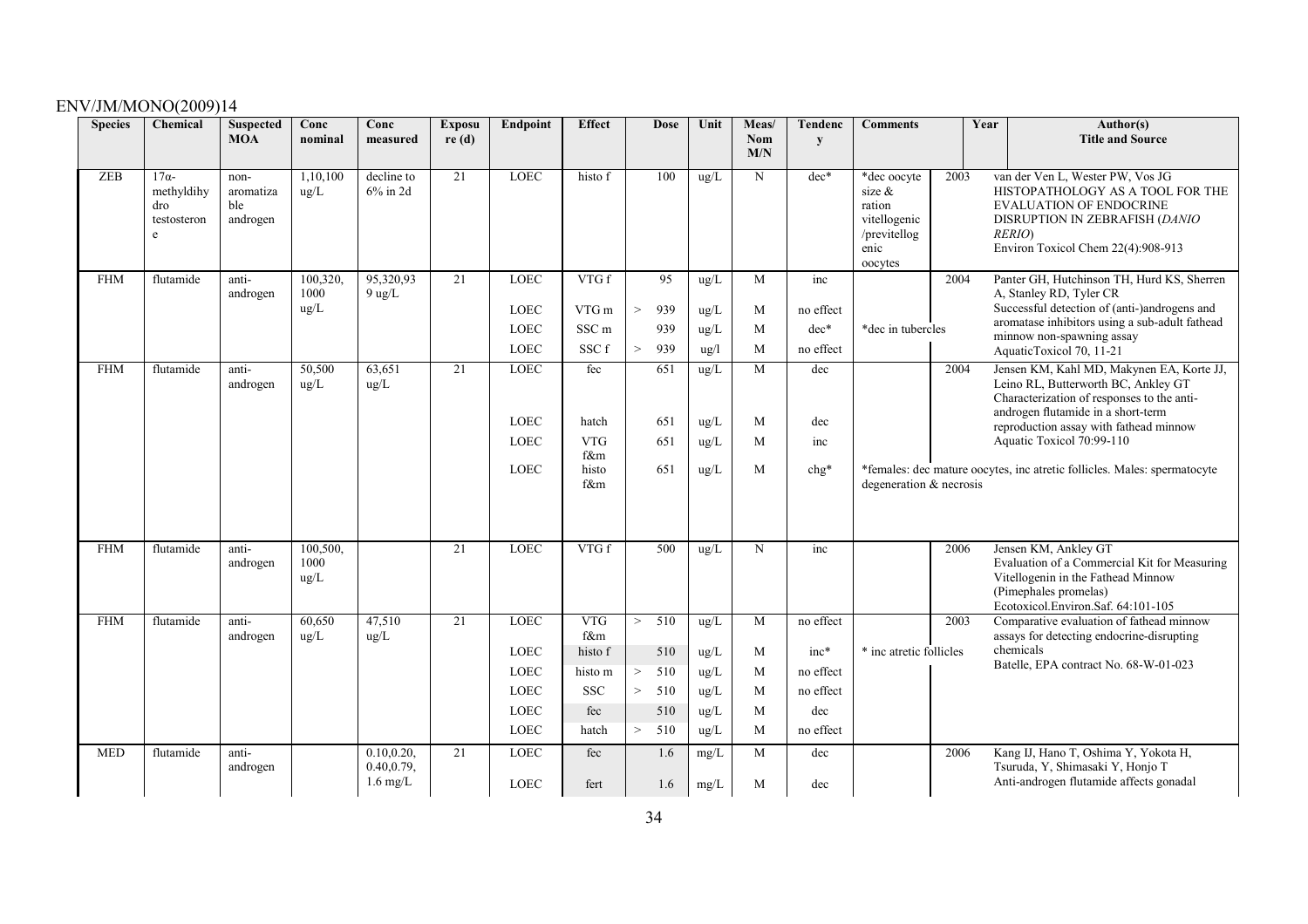| <b>Species</b> | Chemical  | <b>Suspected</b><br><b>MOA</b>                      | Conc<br>nominal                         | Conc<br>measured               | <b>Exposu</b><br>re(d) | <b>Endpoint</b>            | <b>Effect</b>     |        | <b>Dose</b>  | Unit                  | Meas/<br><b>Nom</b> | <b>Tendenc</b><br>y | <b>Comments</b>                 | Year |                                                          | Author(s)<br><b>Title and Source</b>                                                                                                                                                                                                                            |
|----------------|-----------|-----------------------------------------------------|-----------------------------------------|--------------------------------|------------------------|----------------------------|-------------------|--------|--------------|-----------------------|---------------------|---------------------|---------------------------------|------|----------------------------------------------------------|-----------------------------------------------------------------------------------------------------------------------------------------------------------------------------------------------------------------------------------------------------------------|
|                |           |                                                     |                                         |                                |                        |                            |                   |        |              |                       | M/N                 |                     |                                 |      |                                                          |                                                                                                                                                                                                                                                                 |
|                |           |                                                     |                                         |                                |                        | LOEC                       | <b>VTG</b><br>f&m | >      | 1.6          | mg/L                  | M                   | no effect           |                                 |      | (Orizias latipes)                                        | development and reproduction in medaka<br>Marine Environ Res 62(1):253-257                                                                                                                                                                                      |
| <b>ZEB</b>     | flutamide | anti-<br>androgen                                   | 10,100,1<br>$000 \text{ ug/L}$          | 53% of<br>nominal<br>within 5d | 21                     | LOEC<br><b>LOEC</b>        | fec<br>hatch      | $\geq$ | 1000<br>1000 | ug/L<br>ug/L          | N<br>N              | dec<br>no effect    |                                 | 2003 | der Ven LTM<br>assay in Zebrafish                        | Wester PW, van den Brandhof EJ, Vos JH, van<br>Identification of Endocrine Disruptive Effects<br>in the Aquatic Environment; a partial life cycle<br>RIVM report 640920001/2003 (DG SANCO,<br>project B6-7920/98/00025) pp 112                                  |
|                |           |                                                     |                                         |                                |                        | <b>LOEC</b>                | histo m           |        | 10           | ug/L                  | N                   | $dec*$              | * inhibition of spermatogenesis |      |                                                          |                                                                                                                                                                                                                                                                 |
|                |           |                                                     |                                         |                                |                        | LOEC                       | sex ratio         |        | 100          | ug/L                  | N                   | chg*                | * masculinization               |      |                                                          |                                                                                                                                                                                                                                                                 |
| <b>ZEB</b>     | flutamide | anti-<br>androgen                                   | 80,250,8<br>$00 \text{ ug/L}$           |                                | 21                     | <b>LOEC</b>                | fec               | $\geq$ | 800          | ug/L                  | N                   | no effect           |                                 | 2006 | Schäffer A                                               | Teigeler M, Boshof U, Wenzel A, Schäfers C,<br>Predictivity of biomarkers in short time                                                                                                                                                                         |
|                |           |                                                     |                                         |                                |                        | LOEC                       | <b>VTG</b><br>f&m | $\geq$ | 800          | $\text{ug/L}$         | N                   | no effect           |                                 |      | SETAC-Europe Poster 2006                                 | exposure tests with main focus on androgen-<br>receptor antagonists in zebrafish (Danio rerio)                                                                                                                                                                  |
| ZEB            | flutamide | anti-<br>androgen                                   | 36, 82, 189, 435, 1000<br>$\text{ug/L}$ |                                | 2Gen                   | <b>LOEC</b>                | fec               |        | 435          | ug/L                  | N                   | dec                 |                                 | 2006 | Schäffer A                                               | Teigeler M, Boshof U, Wenzel A, Schäfers C,                                                                                                                                                                                                                     |
|                |           |                                                     |                                         |                                |                        | <b>LOEC</b>                | fert              |        | 1000         | ug/L                  | N                   | dec                 |                                 |      |                                                          | Predictivity of biomarkers in short time<br>exposure tests with main focus on androgen-                                                                                                                                                                         |
|                |           |                                                     |                                         |                                |                        | LOEC                       | <b>VTG</b><br>f&m | $\geq$ | 1000         | $\text{ug/L}$         | N                   | no effect           |                                 |      | SETAC-Europe Poster 2006                                 | receptor antagonists in zebrafish (Danio rerio)                                                                                                                                                                                                                 |
| <b>ZEB</b>     | flutamide | anti-<br>androgen                                   | 38,82,189,465,1000<br>$\text{ug/L}$     |                                | 2Gen                   | <b>LOEC</b><br><b>LOEC</b> | fec<br>VTG f      |        | 465<br>1000  | ug/L<br>$\text{ug/L}$ | N<br>N              | dec<br>dec          |                                 | 2007 | risk assessment<br>Berlin-FB 20667470, pp 96             | Teigeler M, Knacker T, Schäfers C<br>Characterisation of endocrine mediated<br>impacts on fish. Relevant parameters for the<br>development of a new OECD test method and<br>the application in regulatory environmental<br>Research project FKZ 206 67 470 UBA, |
| <b>FHM</b>     | linuron   | suspected<br>anti-<br>androgen,<br>similarity<br>to |                                         | 220,460,1000,2200ug/L          | 42                     | <b>LOEC</b>                | <b>VTG</b>        | >      | 2200         | ug/L                  | N                   | no effect           |                                 | 2004 | Minnow Pair-Breeding Test<br><b>SETAC Poster; Prague</b> | Thorpe K, Benstead R, Hutchinson T, Tyler C<br>Reproductive Effects of Linuron in a Fathead                                                                                                                                                                     |
|                |           | flutamide                                           |                                         |                                |                        | <b>LOEC</b>                | SSC <sub>m</sub>  |        | 220          | $\text{ug/L}$         | N                   | $dec*$              | * dec fatpad index after 21d    |      |                                                          |                                                                                                                                                                                                                                                                 |
|                |           |                                                     |                                         |                                |                        | LOEC                       | fec               |        | 1000         | ug/L                  | N                   | dec                 |                                 |      |                                                          |                                                                                                                                                                                                                                                                 |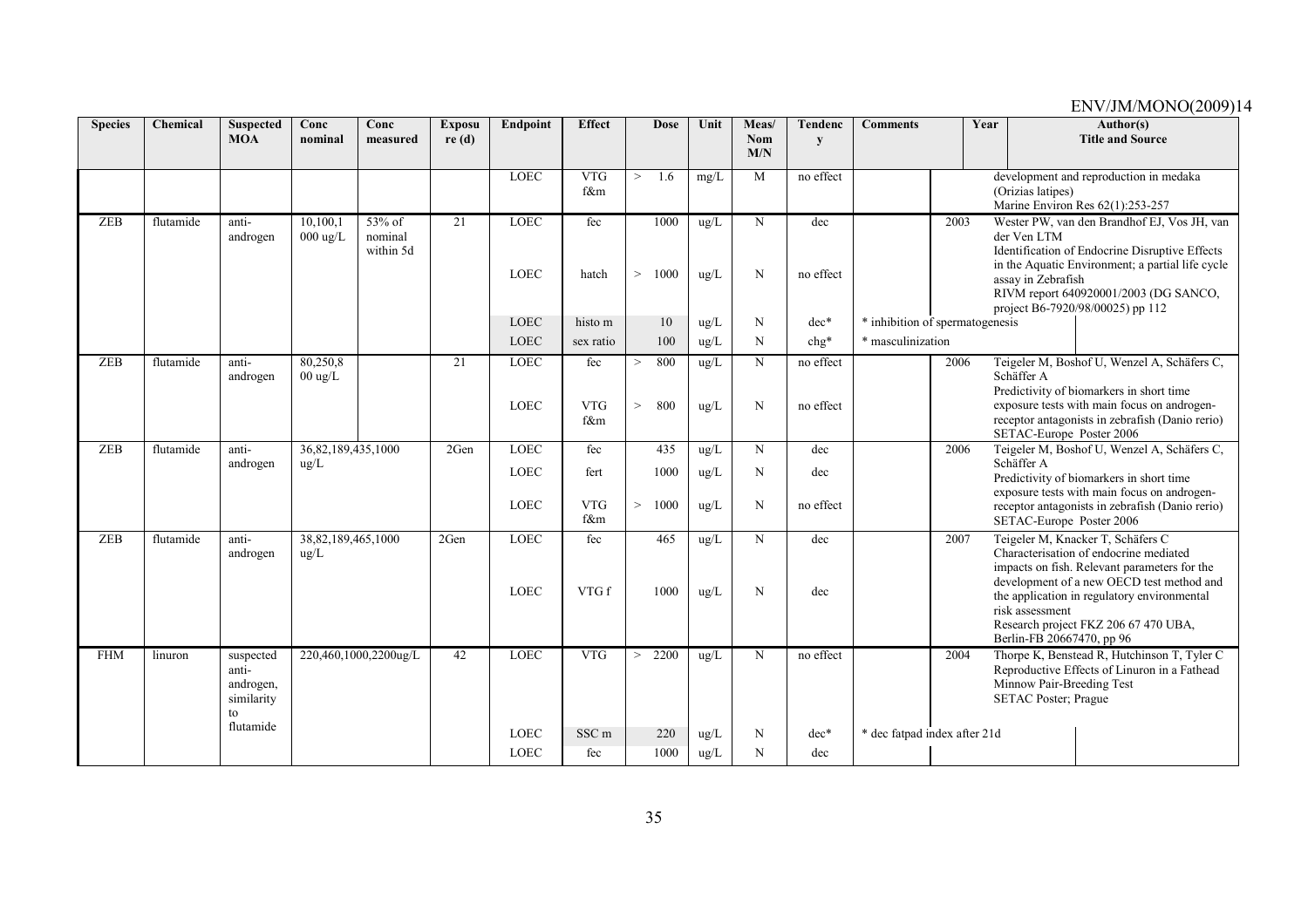| <b>Species</b> | Chemical    | <b>Suspected</b><br><b>MOA</b> | Conc<br>nominal      | Conc<br>measured               | <b>Exposu</b><br>re(d) | Endpoint                   | <b>Effect</b>      | <b>Dose</b>           | Unit         | Meas/<br>Nom<br>M/N | <b>Tendenc</b><br>${\bf y}$ | <b>Comments</b>                                                                                                                | Year                                             |                           | Author(s)<br><b>Title and Source</b>                                                                                                                                                                                           |
|----------------|-------------|--------------------------------|----------------------|--------------------------------|------------------------|----------------------------|--------------------|-----------------------|--------------|---------------------|-----------------------------|--------------------------------------------------------------------------------------------------------------------------------|--------------------------------------------------|---------------------------|--------------------------------------------------------------------------------------------------------------------------------------------------------------------------------------------------------------------------------|
| <b>FHM</b>     | vinclozolin | anti-<br>androgen              | 200,700<br>ug/L      | 176,706<br>ug/L                | $\overline{21}$        | <b>LOEC</b><br><b>LOEC</b> | histo f<br>histo m | 706<br>706<br>>       | ug/L<br>ug/L | $\overline{M}$<br>M | $*dec$<br>no effect         | * dec in<br>oocyte size<br>and in<br>gonadal<br>condition<br>(qual)                                                            | 2000                                             | AquaticToxicol 48:461-475 | Makynen EA, Kahl MD, Jensen KM, Tietge<br>JE, Wells KL, Van der Kraak G, Ankley GT<br>Effects of the mammalian antiandrogen<br>vinclozolin on development and reproduction<br>of the fathead minnow (Pimephales promelas)      |
| <b>FHM</b>     | vinclozolin | anti-<br>androgen              | 100,300,<br>900 ug/L | LabA:<br>75,280,83<br>$0$ ug/L | $\overline{21}$        | <b>LOEC</b>                | histo m            | 75,1<br>50            | ug/L         | $\mathbf{M}$        | $inc*$                      | *LabA&B:<br>inc<br>proportion<br>$\sigma$<br>spermatogo<br>nia of<br>interstitial<br>cells &<br>testicular<br>degeneratio<br>n | 2007                                             | Sloan CS                  | Biever RC, Kruger H, Kern M, Blackshear PE,<br>Inter-laboratory validation of the fish short-<br>term reproduction assay, run simultaneously<br>across three independent contract laboratories<br>EPA Contract No. EP-W-06-026 |
|                |             |                                |                      | LabB: 150,370,1200<br>ug/L     |                        | LOEC                       | histo m            | 760<br>>              | ug/L         | M                   | no<br>effect*               | *LabC                                                                                                                          |                                                  |                           |                                                                                                                                                                                                                                |
|                |             |                                |                      | LabC: 84,270,760<br>ug/L       |                        | LOEC                       | histo f            | 1200                  | ug/L         | M                   | $inc*$                      | hyperplasia/hypertrophy                                                                                                        |                                                  |                           | *LabB: inc oocyte atresia, interstitial fibrosis, perifollicular cell                                                                                                                                                          |
|                |             |                                |                      |                                |                        | <b>LOEC</b>                | histo f            | $\geq$<br>760,<br>830 | ug/L         | M                   | no<br>effect*               | *LabA&C                                                                                                                        |                                                  |                           |                                                                                                                                                                                                                                |
|                |             |                                |                      |                                |                        | LOEC                       | VTG m              | 270                   | ug/L         | M                   | $inc*$                      | $*$ Lab $C$                                                                                                                    |                                                  |                           |                                                                                                                                                                                                                                |
|                |             |                                |                      |                                |                        | LOEC                       | VTG m              | 830,<br>1200          | ug/L         | M                   | no<br>effect*               | *LabA&B                                                                                                                        |                                                  |                           |                                                                                                                                                                                                                                |
|                |             |                                |                      |                                |                        | <b>LOEC</b>                | VTG f              | 270                   | ug/L         | M                   | $inc*$                      | $*$ LabC                                                                                                                       |                                                  |                           |                                                                                                                                                                                                                                |
|                |             |                                |                      |                                |                        | LOEC                       | VTG f              | 830,<br>$\,>$<br>1200 | $\rm ug/L$   | M                   | no<br>effect*               | *LabA&B                                                                                                                        |                                                  |                           |                                                                                                                                                                                                                                |
|                |             |                                |                      |                                |                        | LOEC                       | SSC <sub>m</sub>   | 150                   | ug/L         | M                   | dec*                        |                                                                                                                                | *LabB: dec tubercle score, fatpad weight & index |                           |                                                                                                                                                                                                                                |
|                |             |                                |                      |                                |                        | LOEC                       | SSC <sub>m</sub>   | 830,<br>760           | ug/L         | M                   | dec*                        |                                                                                                                                | *LabA&C: dec in tubercle score                   |                           |                                                                                                                                                                                                                                |
|                |             |                                |                      |                                |                        | LOEC                       | fec                | 370                   | ug/L         | M                   | dec*                        | *LabB                                                                                                                          |                                                  |                           |                                                                                                                                                                                                                                |
|                |             |                                |                      |                                |                        | LOEC                       | fec                | 830,<br>760           | ug/L         | M                   | dec*                        | *Lab A&B                                                                                                                       |                                                  |                           |                                                                                                                                                                                                                                |
|                |             |                                |                      |                                |                        | LOEC                       | fert               | 830,<br>370,<br>760   | ug/L         | M                   | dec*                        | *LabA,B,C                                                                                                                      |                                                  |                           |                                                                                                                                                                                                                                |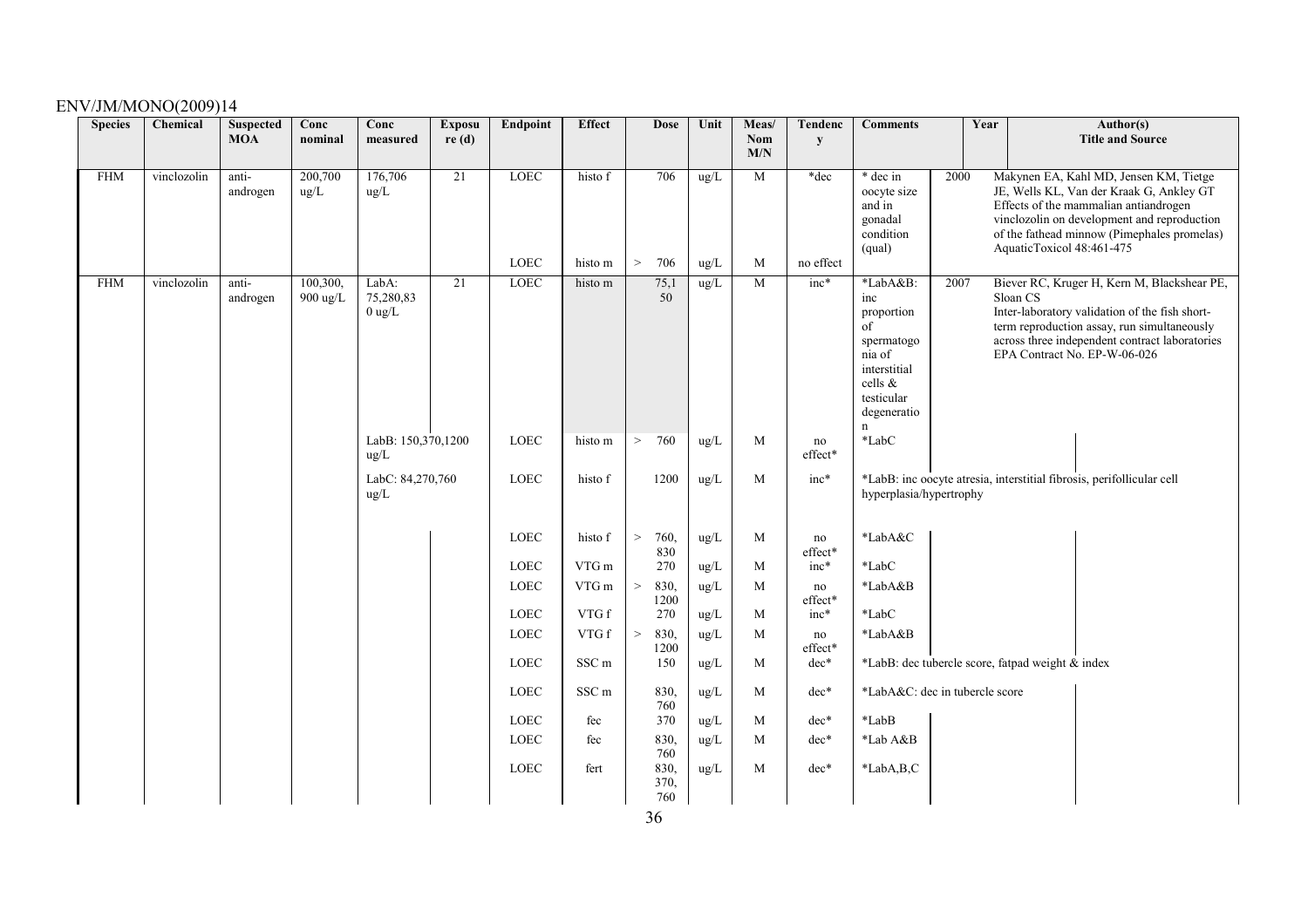| <b>Species</b> | Chemical                                           | <b>Suspected</b><br><b>MOA</b> | Conc<br>nominal                     | Conc<br>measured                     | <b>Exposu</b><br>re(d) | Endpoint            | <b>Effect</b>              | <b>Dose</b>            | Unit           | Meas/<br>Nom | <b>Tendenc</b>    | <b>Comments</b>                                   | Year | Author(s)<br><b>Title and Source</b>                                                                                                                                                               |
|----------------|----------------------------------------------------|--------------------------------|-------------------------------------|--------------------------------------|------------------------|---------------------|----------------------------|------------------------|----------------|--------------|-------------------|---------------------------------------------------|------|----------------------------------------------------------------------------------------------------------------------------------------------------------------------------------------------------|
|                |                                                    |                                |                                     |                                      |                        |                     |                            |                        |                | M/N          | y                 |                                                   |      |                                                                                                                                                                                                    |
| <b>FHM</b>     | vinclozolin                                        | anti-<br>androgen              | 100,400.<br>700 ug/L                | 60,255,45<br>$0$ ug/L                | 21                     | <b>LOEC</b>         | fec                        | 60                     | $\text{ug/L}$  | M            | dec               |                                                   | 2008 | Martinovic D, Blake LS, Durhan EJ, Greene<br>KJ, Kahl MD, Jensen KM, Makynen EA,                                                                                                                   |
|                |                                                    |                                |                                     |                                      |                        | LOEC                | SSC f                      | 450                    | ug/L           | M            | no effect         |                                                   |      | Villeneuve DL, Ankley GT<br>Reproductive Toxicity of Vinclozolin in the                                                                                                                            |
|                |                                                    |                                |                                     |                                      |                        | LOEC                | SSC <sub>m</sub>           | 255                    | $\text{ug/L}$  | M            | $dec*$            | *dec in tubercle score                            |      | Fathead Minnow: Confirming an Anti-                                                                                                                                                                |
|                |                                                    |                                |                                     |                                      |                        | LOEC                | VTG f                      | 255                    | $\text{ug/L}$  | M            | inc               |                                                   |      | Androgenic Mode of Action                                                                                                                                                                          |
|                |                                                    |                                |                                     |                                      |                        | LOEC                | VTG m                      | 450<br>$\,>$           | ug/L           | M            | no effect         |                                                   |      | Environ Toxicol Chem 27(2): 478-488                                                                                                                                                                |
|                |                                                    |                                |                                     |                                      |                        | <b>LOEC</b>         | histo f                    | 450                    | ug/L           | M            | $inc*$            | * inc severity of atresia                         |      |                                                                                                                                                                                                    |
| <b>FHM</b>     | vinclozolin                                        | anti-<br>androgen              | 200,700<br>ug/L                     | 158,590<br>ug/L                      | 13                     | LOEC<br><b>LOEC</b> | <b>VTG</b><br>f&m<br>SSC f | 590<br>$\,>$<br>158    | ug/L<br>ug/L   | M<br>M       | no effect<br>inc* | * inc in fatpad index                             | 2008 | Martinovic D, Blake LS, Durhan EJ, Greene<br>KJ, Kahl MD, Jensen KM, Makynen EA,<br>Villeneuve DL, Ankley GT<br>Reproductive Toxicity of Vinclozolin in the<br>Fathead Minnow: Confirming an Anti- |
|                |                                                    |                                |                                     |                                      |                        |                     |                            |                        |                |              |                   |                                                   |      | Androgenic Mode of Action<br>Environ Toxicol Chem 27(2): 478-488                                                                                                                                   |
| <b>FHM</b>     | $17\beta$ -<br>trenbolone                          | androgen                       | $\overline{500}$ ng/L               | $457$ ng/L                           | 13                     | <b>LOEC</b>         | SSCf                       | 457                    | ng/L           | M            | $inc*$            | *inc in<br>tubercle<br>score &<br>fatpad<br>index | 2008 | Martinovic D, Blake LS, Durhan EJ, Greene<br>KJ, Kahl MD, Jensen KM, Makynen EA,<br>Villeneuve DL, Ankley GT<br>Reproductive Toxicity of Vinclozolin in the<br>Fathead Minnow: Confirming an Anti- |
|                |                                                    |                                |                                     |                                      |                        | <b>LOEC</b>         | VTG f                      | $\,>$<br>457           | ng/L           | M            | no<br>effect*     | * dec but not sign                                |      | Androgenic Mode of Action<br>Environ Toxicol Chem 27(2): 478-488                                                                                                                                   |
|                |                                                    |                                |                                     |                                      |                        | LOEC                | VTG m                      | 457<br>$\,>$           | ng/L           | M            | no effect         |                                                   |      |                                                                                                                                                                                                    |
| <b>FHM</b>     | $17\beta$ -trenbolone+<br>vinclozolin              |                                | $500+200$ .<br>500+700<br>$ng+ug/L$ | $457+177.4$<br>57+591VZ<br>$ng+ug/L$ | 13                     | <b>LOEC</b>         | SSCf                       | $457+$<br>177          | $ng +$<br>ug/L | M            | $inc*$            | *inc in<br>fatpad<br>index                        | 2008 | Martinovic D, Blake LS, Durhan EJ, Greene<br>KJ, Kahl MD, Jensen KM, Makynen EA,<br>Villeneuve DL, Ankley GT<br>Reproductive Toxicity of Vinclozolin in the<br>Fathead Minnow: Confirming an Anti- |
|                |                                                    |                                |                                     |                                      |                        | <b>LOEC</b>         | <b>VTG</b><br>f&m          | $457+$<br>$\,>$<br>591 | $ng +$<br>ug/L | M            | no effect         |                                                   |      | Androgenic Mode of Action<br>Environ Toxicol Chem 27(2): 478-488                                                                                                                                   |
| <b>FHM</b>     | $p, p'$ -<br>dichloro-                             | weak anti-<br>androgen         | 0.02, 0.2<br>ug/L                   | 0.022,<br>$0.17$ ug/L                | 21                     | LOEC                | fec                        | 0.17<br>$\,>$          | ug/L           | M            | no effect         |                                                   | 2006 | Multi-chemical evaluation of the short-term<br>reproduction assay with the fathead minnow                                                                                                          |
|                | diphenyl-<br>dichlorethy                           |                                |                                     |                                      |                        | <b>LOEC</b>         | hatch                      | 0.17<br>$\,>$          | ug/L           | M            | no effect         |                                                   |      | Batelle, EPA contract No. 68-W-01-023                                                                                                                                                              |
|                | lene                                               |                                |                                     |                                      |                        | <b>LOEC</b>         | histo f                    | 0.02                   | $\text{ug/L}$  | M            | $inc*$            | * inc proportion of atretic follicles             |      |                                                                                                                                                                                                    |
|                |                                                    |                                |                                     |                                      |                        | LOEC                | histo m                    | 0.17<br>$\,>$          | ug/L           | M            | no effect         |                                                   |      |                                                                                                                                                                                                    |
|                |                                                    |                                |                                     |                                      |                        | <b>LOEC</b>         | <b>VTG</b><br>f&m          | 0.17<br>$\, >$         | ug/L           | M            | no effect         |                                                   |      |                                                                                                                                                                                                    |
| <b>MED</b>     | $p, p'$ -<br>dichloro-<br>diphenyl-<br>dichlorethy | weak anti-<br>androgen         |                                     | 7.4,17,28,<br>54,115<br>ug/L         | 21<br>males            | LOEC                | VTG m                      | 54                     | $\text{ug/L}$  | M            | inc               |                                                   | 2006 | Results of Assay and Tests in Evaluation of the<br>Endocrine Disrupting Acitivities in Fish<br>(Medaka)<br>Japanese Ministry of Environment                                                        |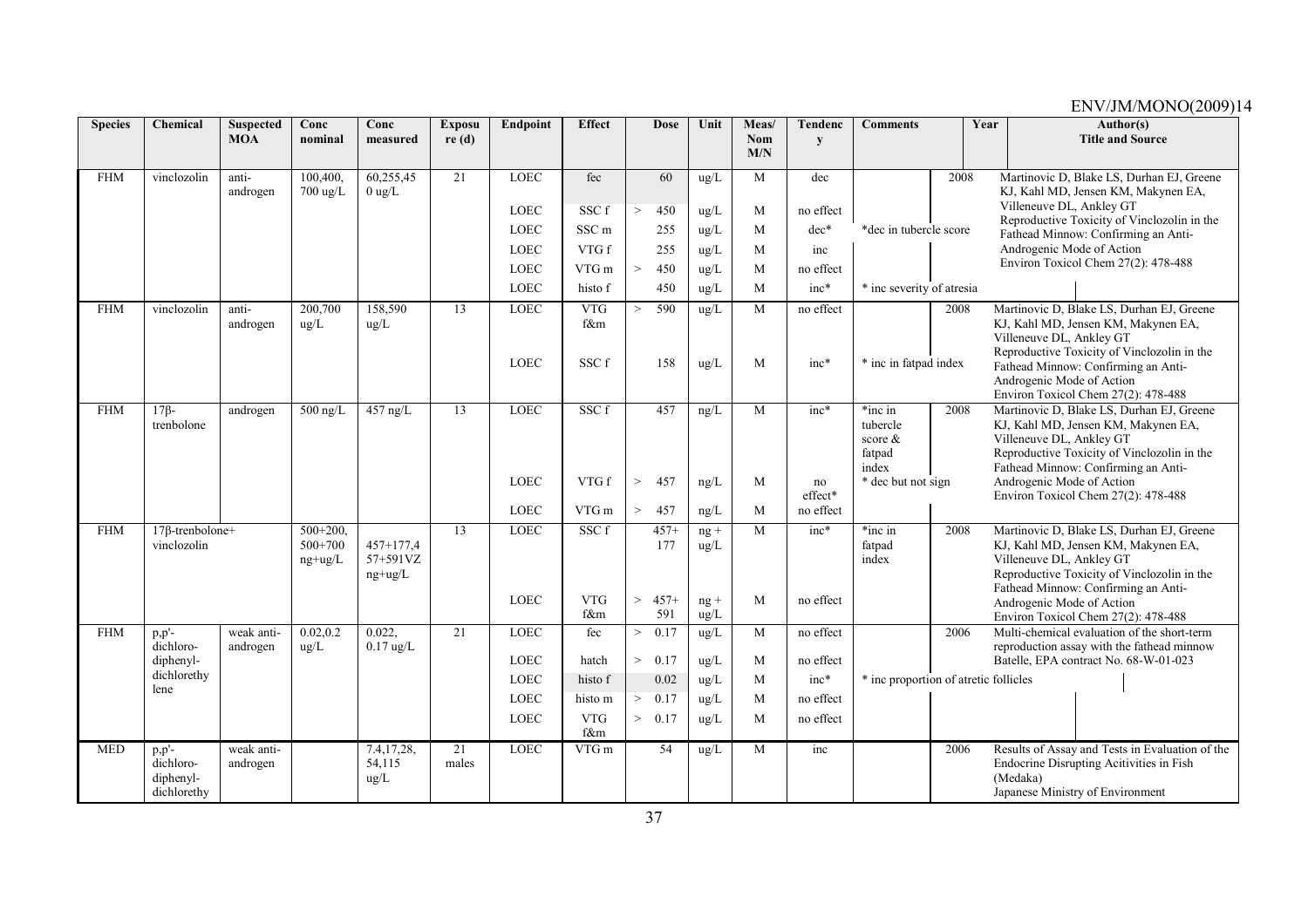| <b>Species</b> | Chemical  | <b>Suspected</b><br><b>MOA</b>               | Conc<br>nominal      | Conc<br>measured     | <b>Exposu</b><br>re(d) | Endpoint                   | <b>Effect</b>               | <b>Dose</b>        | Unit                           | Meas/<br>Nom<br>M/N | Tendenc<br>${\bf y}$ | <b>Comments</b>                     | Year |                                                                                  | Author(s)<br><b>Title and Source</b>                                                                                                                                           |
|----------------|-----------|----------------------------------------------|----------------------|----------------------|------------------------|----------------------------|-----------------------------|--------------------|--------------------------------|---------------------|----------------------|-------------------------------------|------|----------------------------------------------------------------------------------|--------------------------------------------------------------------------------------------------------------------------------------------------------------------------------|
|                | lene      |                                              |                      |                      |                        |                            |                             |                    |                                |                     |                      |                                     |      |                                                                                  |                                                                                                                                                                                |
| <b>FHM</b>     | fadrozole | aromatase-<br>inhibitor.<br>anti<br>estrogen | 10,100<br>ug/L       |                      | 14                     | <b>LOEC</b>                | VTG m                       | 100<br>$\,>$       | $\text{ug/L}$                  | N                   | no<br>effect*        | * no conc<br>dependent<br>inc       | 2000 | Dietrich DR<br>(Pimephales promelas)                                             | Zerulla M, Länge R, Steger-Hartmann T,<br>Effects of Ethyinylestratiol, Methyltestosterone<br>and Fadrozole on fathead minnows<br>SETAC-Europe Poster 2000, Brighton           |
| <b>FHM</b>     | fadrozole | aromatase-<br>inhibitor,<br>anti<br>estrogen | 2,10,50<br>ug/L      | 1.4, 7.3, 57<br>ug/L | 21                     | <b>LOEC</b>                | fec                         | 1.4                | ug/L                           | M                   | $dec*$               | * 50% dec<br>in egg no<br>per spawn | 2002 |                                                                                  | Ankley GT, Kahl MD, Jensen KM, Hornung<br>MW, Korte JJ, Makynen EA, Leino RL<br>Evaluation of the aromatase inhibitor fadrozole<br>in a short-term reproduction assay with the |
|                |           |                                              |                      |                      |                        | <b>LOEC</b>                | VTG f                       | 1.4                | $\text{ug/L}$                  | M                   | $dec*$               | *conc dependent dec                 |      |                                                                                  | fathead minnow (Pimephales promelas)                                                                                                                                           |
|                |           |                                              |                      |                      |                        | <b>LOEC</b>                | hatch                       | 57<br>$\,>$        | ug/L                           | M                   | no effect            |                                     |      | Toxicol Sci 67(1):121-130                                                        |                                                                                                                                                                                |
|                |           |                                              |                      |                      |                        | <b>LOEC</b>                | VTG m                       | 57<br>$\, >$       | $\rm ug/L$                     | M                   | no effect            |                                     |      |                                                                                  |                                                                                                                                                                                |
|                |           |                                              |                      |                      |                        | <b>LOEC</b>                | <b>SSC</b>                  | 57<br>$\,>$        | $\rm ug/L$                     | M                   | no effect            |                                     |      |                                                                                  |                                                                                                                                                                                |
|                |           |                                              |                      |                      |                        | <b>LOEC</b><br><b>LOEC</b> | histo f<br>histo m          | 1.4<br>7.3         | $\rm ug/L$<br>$\rm ug/L$       | M<br>M              | $chg*$<br>inc*       |                                     |      |                                                                                  | * inc in preovulatory atretic follicles and dec in mature oocytes; no stats<br>* inc in the lumina of the seminiferous tubules and of sperm in testes; no                      |
|                |           |                                              |                      |                      |                        |                            |                             |                    |                                |                     |                      | stats                               |      |                                                                                  |                                                                                                                                                                                |
| <b>FHM</b>     | fadrozole | aromatase-<br>inhibitor,<br>anti<br>estrogen | 25,20,10<br>$0$ ug/L | 25,52,96<br>ug/L     | 21                     | <b>LOEC</b><br>LOEC        | <b>VTG</b><br>f&m<br>SSCf&m | 25<br>96<br>$\,>$  | ug/L<br>ug/L                   | M<br>M              | inc<br>no effect     |                                     | 2004 | A, Stanley RD, Tyler CR<br>minnow non-spawning assay<br>AquaticToxicol 70, 11-21 | Panter GH, Hutchinson TH, Hurd KS, Sherren<br>Successful detection of (anti-)androgens and<br>aromatase inhibitors using a sub-adult fathead                                   |
| <b>FHM</b>     | fadrozole | aromatase-<br>inhibitor.<br>anti<br>estrogen | $100 \text{ ug/L}$   |                      | 21                     | <b>LOEC</b>                | VTG f                       | 100                | ug/L                           | N                   | dec                  |                                     | 2006 | Jensen KM, Ankley GT<br>(Pimephales promelas)                                    | Evaluation of a Commercial Kit for Measuring<br>Vitellogenin in the Fathead Minnow<br>Ecotoxicol.Environ.Saf. 64:101-107                                                       |
| <b>FHM</b>     | fadrozole | aromatase-<br>inhibitor,<br>anti-            | $5,50 \text{ ug/L}$  | 5.2,56<br>ug/L       | 21                     | <b>LOEC</b><br><b>LOEC</b> | VTG f<br>VTG m              | 5.2<br>56<br>$\,>$ | $\text{ug/L}$<br>$\text{ug/L}$ | M<br>M              | dec<br>no effect     |                                     | 2003 | chemicals                                                                        | Comparative evaluation of fathead minnow<br>assays for detecting endocrine-disrupting                                                                                          |
|                |           | estrogen                                     |                      |                      |                        | LOEC                       | histo f                     | 5.2                | $\rm ug/L$                     | M                   | $chg*$               |                                     |      |                                                                                  | Batelle, EPA contract No. 68-W-01-023<br>* dec proportion of ova in stage 1b & corpora lutea, inc atretic follicles                                                            |
|                |           |                                              |                      |                      |                        |                            |                             |                    |                                |                     |                      |                                     |      |                                                                                  |                                                                                                                                                                                |
|                |           |                                              |                      |                      |                        | <b>LOEC</b>                | histo m                     | 56                 | $\rm ug/L$                     | M                   | $inc*$               | * inc in tubule diameter            |      |                                                                                  |                                                                                                                                                                                |
|                |           |                                              |                      |                      |                        | <b>LOEC</b>                | <b>SSC</b>                  | 56<br>$\rm{>}$     | $\rm ug/L$                     | M                   | no effect            |                                     |      |                                                                                  |                                                                                                                                                                                |
|                |           |                                              |                      |                      |                        |                            | m&f                         |                    |                                |                     |                      |                                     |      |                                                                                  |                                                                                                                                                                                |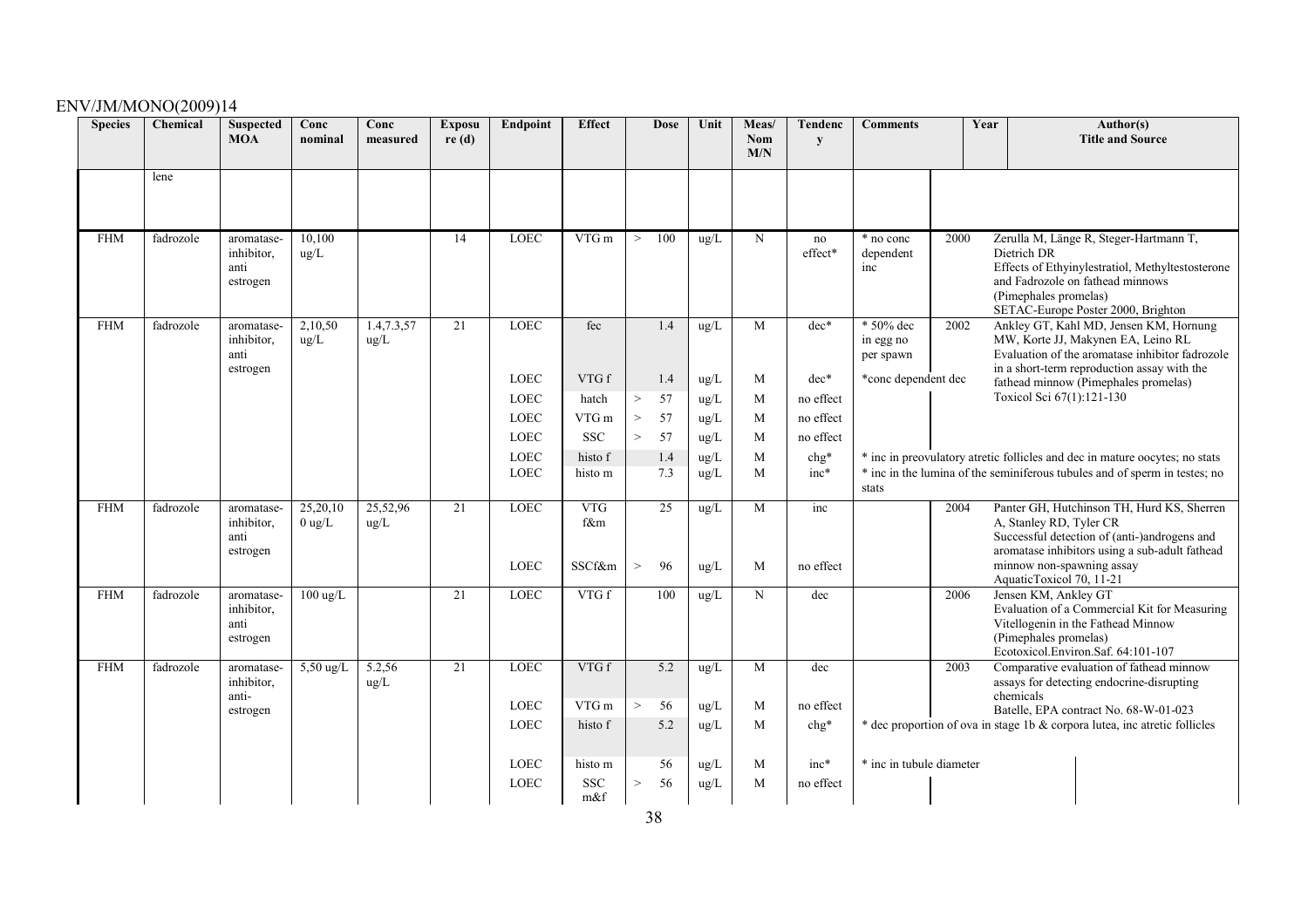| <b>Species</b> | Chemical                                         | <b>Suspected</b><br><b>MOA</b>                                | Conc<br>nominal     | Conc<br>measured        | <b>Exposu</b><br>re(d) | <b>Endpoint</b>                           | <b>Effect</b>         |        | <b>Dose</b>          | Unit                 | Meas/<br><b>Nom</b> | <b>Tendenc</b><br>y     | <b>Comments</b>                        |      | Year |                                                                                                                | Author(s)<br><b>Title and Source</b> |                                                                                                                                                                                                                                                                                 |  |
|----------------|--------------------------------------------------|---------------------------------------------------------------|---------------------|-------------------------|------------------------|-------------------------------------------|-----------------------|--------|----------------------|----------------------|---------------------|-------------------------|----------------------------------------|------|------|----------------------------------------------------------------------------------------------------------------|--------------------------------------|---------------------------------------------------------------------------------------------------------------------------------------------------------------------------------------------------------------------------------------------------------------------------------|--|
|                |                                                  |                                                               |                     |                         |                        |                                           |                       |        |                      |                      | M/N                 |                         |                                        |      |      |                                                                                                                |                                      |                                                                                                                                                                                                                                                                                 |  |
|                |                                                  |                                                               |                     |                         |                        | <b>LOEC</b>                               | fec                   |        | 56                   |                      |                     | dec                     |                                        |      |      |                                                                                                                |                                      |                                                                                                                                                                                                                                                                                 |  |
|                |                                                  |                                                               |                     |                         |                        | LOEC                                      | hatch                 | $\,>$  | 5.2                  | ug/L                 | M                   | no<br>effect*           | * no eggs laid at high dose of 56 ug/L |      |      |                                                                                                                |                                      |                                                                                                                                                                                                                                                                                 |  |
| <b>MED</b>     | fadrozole                                        | aromatase-<br>inhibitor,<br>anti<br>estrogen                  | $50 \text{ ug/L}$   |                         | $\tau$                 | LOEC                                      | fec                   |        | 50                   | ug/L                 | $\mathbf N$         | dec                     |                                        | 2008 |      | RSS, Giesy JP<br>PROFILES OF GENES OF THE<br><b>TRENBOLONE</b>                                                 |                                      | Zhang X, Hecker M, Park J, Tompsett AR,<br>Jones PD, Newsted J, Au DWT, Kong R, Wu<br>TIME-DEPENDENT TRANSCRIPTIONAL<br>HYPOTHALAMIC-PITUITARY-GONADAL<br>AXIS IN MEDAKA (ORYZIAS LATIPES)<br>EXPOSED TO FADROZOLE AND 17B-<br>Environ Toxicol Chem 27(12):2504-2511            |  |
| <b>FHM</b>     | 6-chloro-<br>N-ethyl-N'-<br>$(1 -$<br>methylethy | inhibitor<br>of steroid<br>synthesis,<br>neuro-               | $5,50 \text{ ug/L}$ | 4.3,44ug/L              | 21                     | <b>LOEC</b>                               | fec                   | >      | 44                   | ug/L                 | M                   | no effect               |                                        | 2004 |      | Bringolf RB, Belden JB, Summerfelt RC<br>Short-Term Reproduction Assay<br>Environ Toxicol Chem 23(4):1019-1025 |                                      | Effects of Atrazine on Fathead Minnow in a                                                                                                                                                                                                                                      |  |
|                | $1)-1,3,5-$<br>triazine-                         | endocrine<br>activity                                         |                     |                         |                        | <b>LOEC</b>                               | fert                  | $\geq$ | 44                   | ug/L                 | M                   | no<br>effect*           | *dec, but not stat sign                |      |      |                                                                                                                |                                      |                                                                                                                                                                                                                                                                                 |  |
|                | $2.4 -$<br>diamine                               |                                                               |                     |                         |                        | <b>LOEC</b>                               | hatch                 | $\geq$ | 44                   | ug/L                 | M                   | no effect               |                                        |      |      |                                                                                                                |                                      |                                                                                                                                                                                                                                                                                 |  |
|                |                                                  |                                                               |                     |                         |                        | <b>LOEC</b>                               | VTG f                 | $\geq$ | 44                   | ug/L                 | M                   | no effect               |                                        |      |      |                                                                                                                |                                      |                                                                                                                                                                                                                                                                                 |  |
|                |                                                  |                                                               |                     |                         |                        | <b>LOEC</b>                               | VTG m                 |        | 4.3                  | ug/L                 | M                   | inc                     |                                        |      |      |                                                                                                                |                                      |                                                                                                                                                                                                                                                                                 |  |
|                |                                                  |                                                               |                     |                         |                        | <b>LOEC</b>                               | SSC <sub>m</sub>      | >      | 44                   | ug/L                 | M                   | no effect               |                                        |      |      |                                                                                                                |                                      |                                                                                                                                                                                                                                                                                 |  |
|                |                                                  |                                                               |                     |                         |                        | LOEC                                      | histo<br>f&m          | $\geq$ | 44                   | ug/L                 | M                   | no effect               |                                        |      |      |                                                                                                                |                                      |                                                                                                                                                                                                                                                                                 |  |
| <b>FHM</b>     | atrazine                                         | inhibitor<br>of steroid                                       | 25,250<br>$\mu$ g/L | 25,224<br>$\text{ug/L}$ | 21                     | LOEC                                      | fec                   | $\geq$ | 224                  | ug/L                 | M                   | no effect               |                                        | 2006 |      |                                                                                                                |                                      | Multi-chemical evaluation of the short-term<br>reproduction assay with the fathead minnow                                                                                                                                                                                       |  |
|                |                                                  | synthesis,                                                    |                     |                         |                        | <b>LOEC</b>                               | hatch                 | $\,>$  | 224                  | ug/L                 | M                   | no effect               |                                        |      |      | Batelle, EPA contract No. 68-W-01-023                                                                          |                                      |                                                                                                                                                                                                                                                                                 |  |
|                |                                                  | neuro-<br>endocrine                                           |                     |                         |                        | <b>LOEC</b>                               | histo f               | $\geq$ | 224                  | ug/L                 | M                   | no effect               |                                        |      |      |                                                                                                                |                                      |                                                                                                                                                                                                                                                                                 |  |
|                |                                                  | activity                                                      |                     |                         |                        | <b>LOEC</b>                               | histo m               |        | 224                  | ug/L                 | M                   | dec*                    | *dec seminiferous tubule diameter      |      |      |                                                                                                                |                                      |                                                                                                                                                                                                                                                                                 |  |
|                |                                                  |                                                               |                     |                         |                        | LOEC                                      | <b>VTG</b><br>m&f     | >      | 224                  | ug/L                 | M                   | no effect               |                                        |      |      |                                                                                                                |                                      |                                                                                                                                                                                                                                                                                 |  |
| <b>FHM</b>     | fenarimol                                        | <b>CYP</b><br>enzymes<br>inhibition<br>(steroid<br>synthesis) | 0.1,1<br>mg/L       | 0.096,0.57<br>mg/L      | $\overline{21}$        | <b>LOEC</b><br><b>LOEC</b><br><b>LOEC</b> | fec<br>VTG m<br>VTG f | $\geq$ | 0.57<br>0.57<br>0.57 | mg/L<br>mg/L<br>mg/L | M<br>M<br>M         | dec<br>no effect<br>dec |                                        | 2005 | VS.  | Toxicol Sci 86:300-308                                                                                         |                                      | Ankley GT, Jensen KM, Durhan EJ, Makynen<br>EA, Butterworth BC, Kahl MD, Villeneuve<br>DL, Linnum AL, Gray LE, Cardon M, Wilson<br>Effects of two fungicides with multiple modes<br>of action on reproductive endocrine function in<br>the fathead minnow (Pimephales promelas) |  |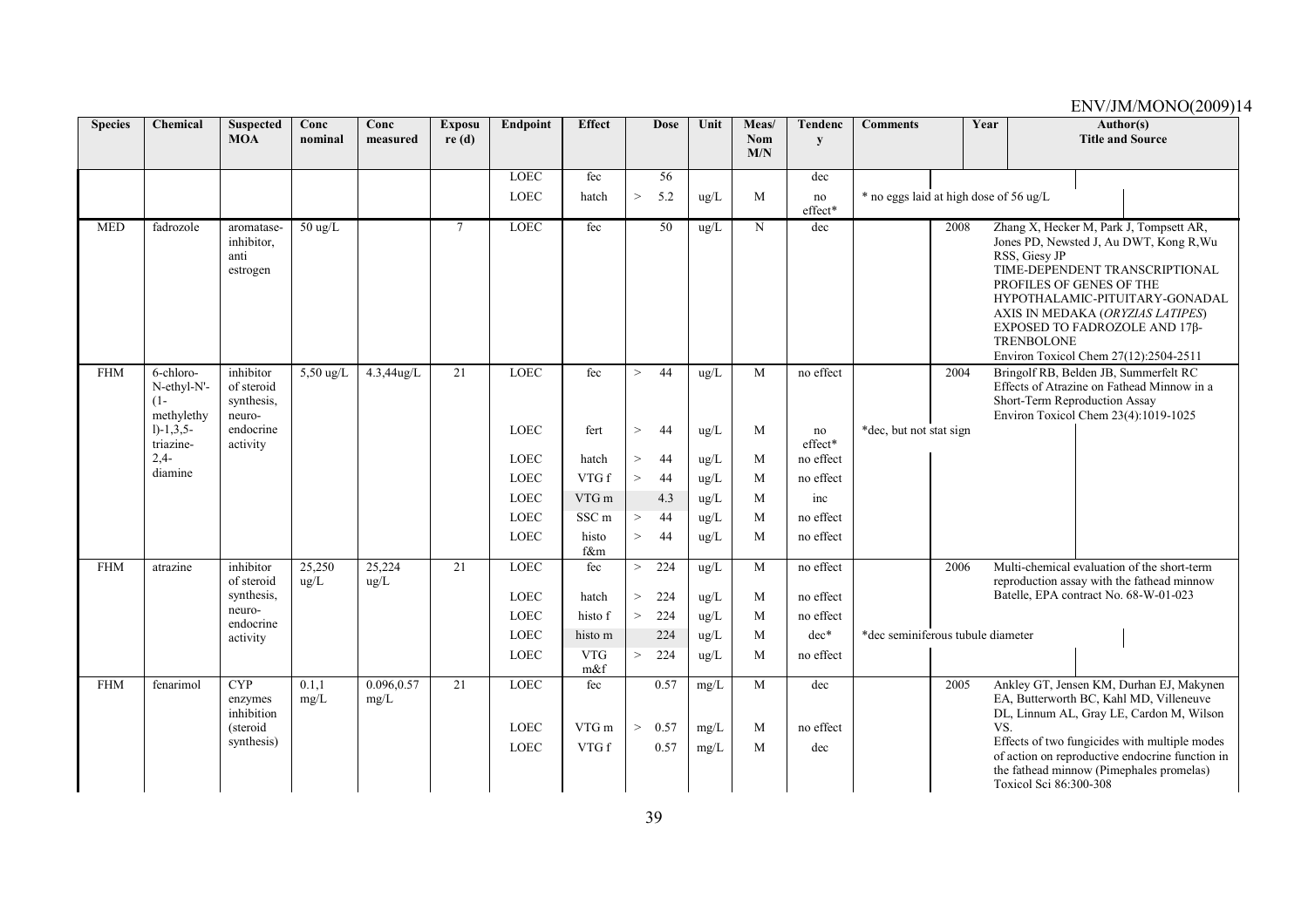| <b>Species</b> | Chemical         | <b>Suspected</b><br><b>MOA</b>       | Conc<br>nominal               | Conc<br>measured                  | <b>Exposu</b><br>re(d) | Endpoint    | <b>Effect</b>            | <b>Dose</b>         | Unit          | Meas/<br><b>Nom</b> | Tendenc<br>y | <b>Comments</b>                                               | Year | Author(s)<br><b>Title and Source</b>                                                                                                                                                                                                       |
|----------------|------------------|--------------------------------------|-------------------------------|-----------------------------------|------------------------|-------------|--------------------------|---------------------|---------------|---------------------|--------------|---------------------------------------------------------------|------|--------------------------------------------------------------------------------------------------------------------------------------------------------------------------------------------------------------------------------------------|
|                |                  |                                      |                               |                                   |                        |             |                          |                     |               | M/N                 |              |                                                               |      |                                                                                                                                                                                                                                            |
|                |                  |                                      |                               |                                   |                        | <b>LOEC</b> | histo m                  | 0.57                | mg/L          | M                   | $inc*$       | *inc in testicular stage                                      |      |                                                                                                                                                                                                                                            |
|                |                  |                                      |                               |                                   |                        | <b>LOEC</b> | histo f                  | 0.57                | mg/L          | M                   | $inc*$       | * inc oocyte atresia                                          |      |                                                                                                                                                                                                                                            |
| <b>FHM</b>     | fenarimol        | inhibitor<br>of steroid<br>synthesis | 100,220,<br>460,1000<br>ug/L  | 51,94,177,<br>497 ug/L            | $\overline{21}$        | <b>LOEC</b> | fec                      | 497                 | ug/L          | M                   | dec          |                                                               | 2007 | Thorpe KL, Benstead R, Hutchinson TH, Tyler<br><b>CR</b><br>Associations between altered vitellogenin<br>concentrations and adverse health effects in<br>fathead minnow (Pimephales promelas),<br>Aquatic Toxicol 85:176-183               |
| <b>FHM</b>     | cadmium          | altered                              | $1,10 \text{ ug/L}$           | 1.2, 11                           | 21                     | <b>LOEC</b> | VTG m                    | 497<br>$\mathbf{I}$ | ug/L          | M                   | no effect    |                                                               | 2006 | Multi-chemical evaluation of the short-term                                                                                                                                                                                                |
|                | chloride         | steroidgen                           |                               | ug/L                              |                        | <b>LOEC</b> | VTG f                    | 497                 | ug/L          | M                   | dec          |                                                               |      | reproduction assay with the fathead minnow                                                                                                                                                                                                 |
|                |                  | esis                                 |                               |                                   |                        | <b>LOEC</b> | fec                      | $\,>$<br>11         | ug/L          | M                   | no effect    |                                                               |      | Batelle, EPA contract No. 68-W-01-023                                                                                                                                                                                                      |
|                |                  |                                      |                               |                                   |                        | <b>LOEC</b> | hatch                    | $\,>$<br>11         | $\text{ug/L}$ | M                   | no effect    |                                                               |      |                                                                                                                                                                                                                                            |
|                |                  |                                      |                               |                                   |                        | <b>LOEC</b> | histo                    | $\, >$<br>11        | ug/L          | M                   | no effect    |                                                               |      |                                                                                                                                                                                                                                            |
|                |                  |                                      |                               |                                   |                        | <b>LOEC</b> | f&m<br><b>VTG</b><br>m&f | $\,>$<br>-11        | ug/L          | M                   | no effect    |                                                               |      |                                                                                                                                                                                                                                            |
| ZEB            | cadmium          |                                      | $1,10$ ug/L                   | 65-80% of<br>nominal              | 36                     | <b>LOEC</b> | fec                      | 10                  | ug/L          | N                   | dec*         | * no stats                                                    | 1982 | <b>Bresch H</b><br>Investigation of the long-term action of<br>xenobiotics on fish with special regard to<br>reproduction<br>Ecotoxicol Environ Safety 6:102-112                                                                           |
| <b>FHM</b>     | prometon         | inhibitor<br>of steroid<br>synthesis | 15,50,25<br>0,1250<br>ug/L    | 20,45,200,<br>$1000 \text{ ug/L}$ | 21                     | <b>LOEC</b> | SSC <sub>m</sub>         | 200                 | ug/L          | M                   | $dec*$       | *dec in<br>fatpad<br>index                                    | 2006 | Villeneuve DL, Murphy MB, Kahl MD, Jensen<br>KM, Butterworth BC, Makynen EA, Durhan<br>EJ, Linnum A, Leino RL, Curtis LR, Giesy JP,<br>Ankley GT.                                                                                          |
|                |                  |                                      |                               |                                   |                        | <b>LOEC</b> | fec                      | 1000<br>>           | $\text{ug/L}$ | M                   | no effect    |                                                               |      | <b>EVALUATION OF THE</b><br>METHOXYTRIAZINE HERBICIDE<br>PROMETON USING A SHORT-TERM                                                                                                                                                       |
|                |                  |                                      |                               |                                   |                        | <b>LOEC</b> | <b>VTG</b><br>f&m        | 1000<br>>           | $\text{ug/L}$ | M                   | no effect    |                                                               |      | FATHEAD MINNOW REPRODUCTION<br>TEST AND A SUITE OF IN VITRO<br><b>BIOASSAYS</b><br>Environ Toxicol Chem 25(8):2143-2153                                                                                                                    |
| <b>FHM</b>     | ketoconazo<br>le | inhibitor<br>of steroid<br>synthesis | 25,100,4<br>$00 \text{ ug/L}$ | LabA:<br>20,74,290<br>ug/L        | $\overline{21}$        | <b>LOEC</b> | histo m                  | 20,1<br>8,16        | ug/L          | M                   | $inc*$       | LabA,B,C:<br>inc<br>proportion<br>of<br>interstitial<br>cells | 2007 | Biever RC, Kruger H, Kern M, Blackshear PE,<br>Sloan CS<br>Inter-laboratory validation of the fish short-<br>term reproduction assay, run simultaneously<br>across three independent contract laboratories<br>EPA Contract No. EP-W-06-026 |
|                |                  |                                      |                               | LabB: 18,81,320 ug/L              |                        | <b>LOEC</b> | histo f                  | 20,1<br>8           | ug/L          | M                   | $inc*$       | *LabA&B: inc oocyte atresia                                   |      |                                                                                                                                                                                                                                            |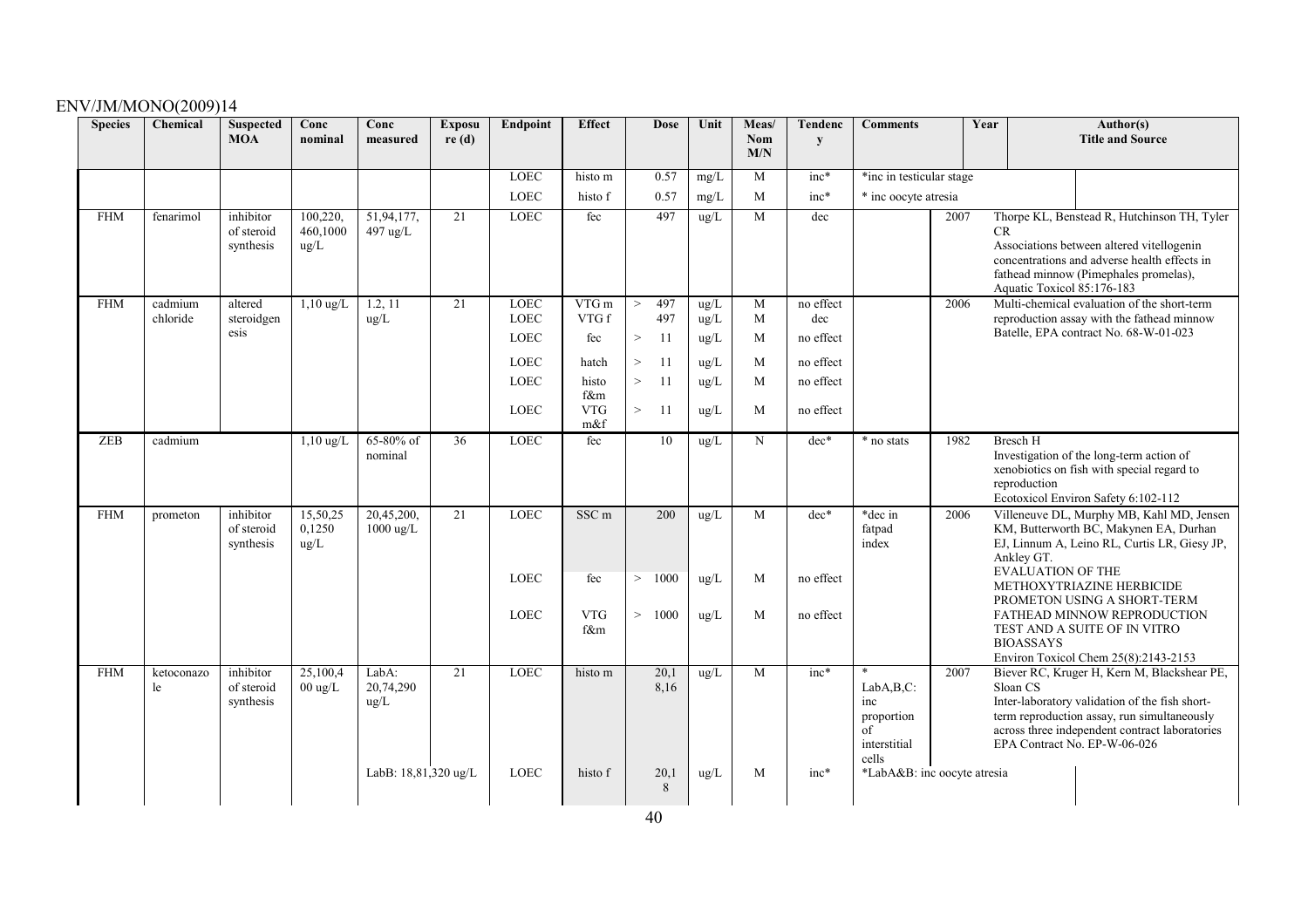| <b>Species</b> | Chemical         | <b>Suspected</b><br><b>MOA</b>                                                          | Conc<br>nominal                 | Conc<br>measured              | <b>Exposu</b><br>re(d) | Endpoint    | <b>Effect</b>     |          | <b>Dose</b>         | Unit          | Meas/<br>Nom | <b>Tendenc</b><br>y | <b>Comments</b>                              |      | Year |                                                                                                                           | Author(s)<br><b>Title and Source</b> |                                                                                                                                                                                                |
|----------------|------------------|-----------------------------------------------------------------------------------------|---------------------------------|-------------------------------|------------------------|-------------|-------------------|----------|---------------------|---------------|--------------|---------------------|----------------------------------------------|------|------|---------------------------------------------------------------------------------------------------------------------------|--------------------------------------|------------------------------------------------------------------------------------------------------------------------------------------------------------------------------------------------|
|                |                  |                                                                                         |                                 |                               |                        |             |                   |          |                     |               | M/N          |                     |                                              |      |      |                                                                                                                           |                                      |                                                                                                                                                                                                |
|                |                  |                                                                                         |                                 | LabC: 16,75,240 ug/L          |                        | <b>LOEC</b> | histo f           | $\geq$   | 240                 | ug/L          | M            | no<br>effect*       | *LabC                                        |      |      |                                                                                                                           |                                      |                                                                                                                                                                                                |
|                |                  |                                                                                         |                                 |                               |                        | LOEC        | VTG m             | $\,>$    | 290,<br>320.<br>240 | $\mu$ g/L     | M            | no<br>effect*       | *LabA,B,C                                    |      |      |                                                                                                                           |                                      |                                                                                                                                                                                                |
|                |                  |                                                                                         |                                 |                               |                        | <b>LOEC</b> | VTG f             |          | 20                  | $\text{ug/L}$ | M            | $dec*$              | *LabA                                        |      |      |                                                                                                                           |                                      |                                                                                                                                                                                                |
|                |                  |                                                                                         |                                 |                               |                        | <b>LOEC</b> | VTG f             | $\rm{>}$ | 320,<br>240         | ug/L          | M            | no<br>effect*       | *LabB&C                                      |      |      |                                                                                                                           |                                      |                                                                                                                                                                                                |
|                |                  |                                                                                         |                                 |                               |                        | LOEC        | SSC <sub>m</sub>  |          | 320                 | ug/L          | M            | $dec*$              | *LabB: dec in tubercle score                 |      |      |                                                                                                                           |                                      |                                                                                                                                                                                                |
|                |                  |                                                                                         |                                 |                               |                        | <b>LOEC</b> | SSC <sub>m</sub>  | $\,>$    | 290.<br>240         | ug/L          | M            | no<br>effect*       | *LabA&C                                      |      |      |                                                                                                                           |                                      |                                                                                                                                                                                                |
|                |                  |                                                                                         |                                 |                               |                        | <b>LOEC</b> | fec               | $\rm{>}$ | 290.<br>240         | $\text{ug/L}$ | M            | no<br>effect*       | $*$ LabA&C                                   |      |      |                                                                                                                           |                                      |                                                                                                                                                                                                |
|                |                  |                                                                                         |                                 |                               |                        | <b>LOEC</b> | fec               |          | 320                 | ug/L          | M            | $dec*$              | $*LabB$                                      |      |      |                                                                                                                           |                                      |                                                                                                                                                                                                |
|                |                  |                                                                                         |                                 |                               |                        | LOEC        | fert              | $\geq$   | 290,<br>320.<br>240 | ug/L          | M            | no<br>effect*       | *LabA,B,C                                    |      |      |                                                                                                                           |                                      |                                                                                                                                                                                                |
| <b>FHM</b>     | ketoconazo<br>le | inhibitor<br>of steroid<br>synthesis                                                    | 6,25,100,<br>$400 \text{ ug/L}$ | 7.0,25,88,<br>357 ug/L        | 21                     | <b>LOEC</b> | fec               |          | $\overline{25}$     | ug/L          | M            | dec                 |                                              | 2007 |      | EA, Blake LS, Greene KJ, Johnson RD,<br>Villeneuve DL<br>KETOCONAZOLE IN THE FATHEAD                                      |                                      | Ankley GT, Jensen KM, Kahl MD, Makynen                                                                                                                                                         |
|                |                  |                                                                                         |                                 |                               |                        | <b>LOEC</b> | <b>VTG</b><br>f&m | $\geq$   | 357                 | $\text{ug/L}$ | M            | no effect           |                                              |      |      | REPRODUCTIVE TOXICITY AND                                                                                                 |                                      | MINNOW (PIMEPHALES PROMELAS):                                                                                                                                                                  |
|                |                  |                                                                                         | 100,300,<br>$900 \text{ ug/L}$  | 69.159.46<br>$8 \text{ ug/L}$ | $\tau$                 | <b>LOEC</b> | VTG f             |          | 468                 | ug/L          | M            | dec                 |                                              |      |      | <b>BIOLOGICAL COMPENSATION</b><br>Environ Toxicol Chem 26(6):1214-1223                                                    |                                      |                                                                                                                                                                                                |
| <b>FHM</b>     | prochloraz       | <b>CYP</b><br>enzymes<br>inhibition<br>(steroid)<br>synthesis)<br>& anti-<br>androgen   | 20,100,3<br>$00 \text{ ug/L}$   |                               | 21                     | LOEC        | VTG f             |          | 20                  | ug/L          | N            | dec                 |                                              | 2006 |      | Jensen KM, Ankley GT<br>Vitellogenin in the Fathead Minnow<br>(Pimephales promelas)<br>Ecotoxicol.Environ.Saf. 64:101-106 |                                      | Evaluation of a Commercial Kit for Measuring                                                                                                                                                   |
| <b>FHM</b>     | prochloraz       | <b>CYP</b><br>enzymes<br>inhibition<br>(steroid)<br>synthesis)<br>$&$ anti-<br>androgen | 20,100,3<br>$00 \text{ ug/L}$   | LabA:<br>16,77,220<br>ug/L    | 21                     | LOEC        | histo m           |          | 23                  | ug/L          | M            | $inc*$              | *LabC: inc<br>testicular<br>degeneratio<br>n | 2007 |      | Sloan CS<br>EPA Contract No. EP-W-06-026                                                                                  |                                      | Biever RC, Kruger H, Kern M, Blackshear PE,<br>Inter-laboratory validation of the fish short-<br>term reproduction assay, run simultaneously<br>across three independent contract laboratories |
|                |                  |                                                                                         |                                 | LabB: 15,83,230 ug/L          |                        | LOEC        | histo m           |          | 83                  | ug/L          | M            | $inc*$              | *LabB: inc testicular degeneration           |      |      |                                                                                                                           |                                      |                                                                                                                                                                                                |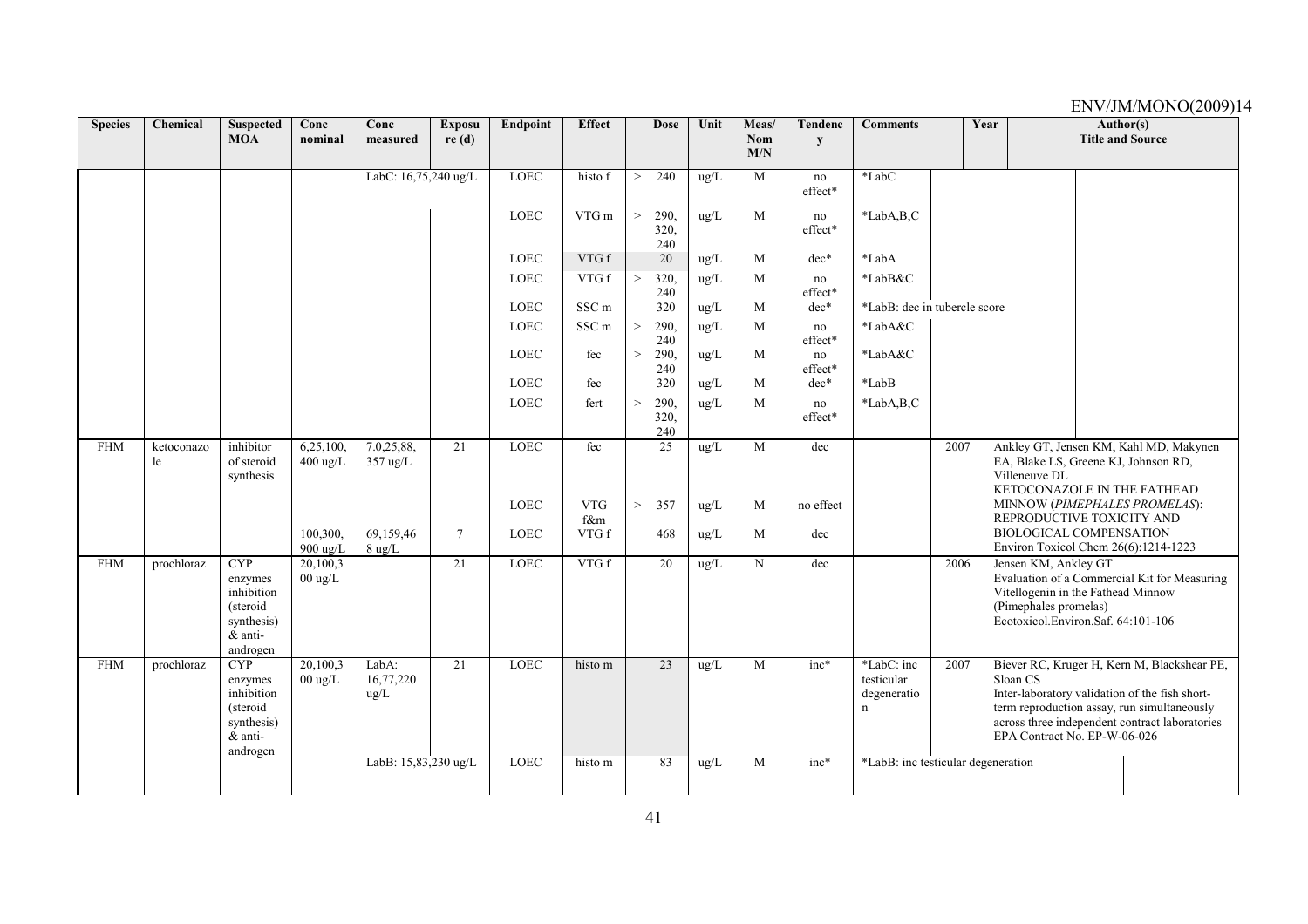| <b>Species</b> | Chemical          | <b>Suspected</b><br><b>MOA</b> | Conc<br>nominal | Conc<br>measured     | <b>Exposu</b><br>re(d) | Endpoint    | <b>Effect</b>    | <b>Dose</b>              | Unit       | Meas/<br><b>Nom</b> | <b>Tendenc</b><br>y | <b>Comments</b>                    |      | Year      |                                   | Author(s)<br><b>Title and Source</b>                                                        |
|----------------|-------------------|--------------------------------|-----------------|----------------------|------------------------|-------------|------------------|--------------------------|------------|---------------------|---------------------|------------------------------------|------|-----------|-----------------------------------|---------------------------------------------------------------------------------------------|
|                |                   |                                |                 |                      |                        |             |                  |                          |            | M/N                 |                     |                                    |      |           |                                   |                                                                                             |
|                |                   |                                |                 | LabC: 23,90,270 ug/L |                        | LOEC        | histo m          | 220                      | ug/L       | M                   | inc*                | *LabA: inc testicular degeneration |      |           |                                   |                                                                                             |
|                |                   |                                |                 |                      |                        |             |                  |                          |            |                     |                     |                                    |      |           |                                   |                                                                                             |
|                |                   |                                |                 |                      |                        | LOEC        | histo f          | 15                       | ug/L       | M                   | $inc*$              | *LabB: inc oocyte atresia          |      |           |                                   |                                                                                             |
|                |                   |                                |                 |                      |                        | <b>LOEC</b> | histo f          | 77                       | ug/L       | M                   | $inc*$              | *LabA: inc oocyte atresia          |      |           |                                   |                                                                                             |
|                |                   |                                |                 |                      |                        | LOEC        | histo f          | 270<br>$\,>$             | $\rm ug/L$ | $\mathbf{M}$        | no<br>effect*       | *LabC: inc oocyte atresia          |      |           |                                   |                                                                                             |
|                |                   |                                |                 |                      |                        | LOEC        | VTG m            | 220,<br>><br>230.<br>270 | ug/L       | M                   | no<br>effect*       | *LabA,B,C                          |      |           |                                   |                                                                                             |
|                |                   |                                |                 |                      |                        | LOEC        | VTG f            | 83                       | $\rm ug/L$ | M                   | $dec*$              | *LabB                              |      |           |                                   |                                                                                             |
|                |                   |                                |                 |                      |                        | <b>LOEC</b> | VTG f            | $\, >$<br>220            | ug/L       | M                   | no<br>effect*       | *LabA                              |      |           |                                   |                                                                                             |
|                |                   |                                |                 |                      |                        | LOEC        | VTG f            | 23                       | ug/L       | M                   | $dec*$              | *LabC                              |      |           |                                   |                                                                                             |
|                |                   |                                |                 |                      |                        | LOEC        | SSC <sub>m</sub> | 15                       | ug/L       | M                   | $dec*$              | * LabB:                            |      |           |                                   |                                                                                             |
|                |                   |                                |                 |                      |                        |             |                  |                          |            |                     |                     | dec fatpad<br>index                |      |           |                                   |                                                                                             |
|                |                   |                                |                 |                      |                        | LOEC        | SSC <sub>m</sub> | 77,9                     | $\rm ug/L$ | N                   | $dec*$              | *LabA&C: dec in tubercle score     |      |           |                                   |                                                                                             |
|                |                   |                                |                 |                      |                        | <b>LOEC</b> | fec              | $\overline{0}$<br>220,   | $\rm ug/L$ | M                   | $dec*$              | $*LabA,B,C$                        |      |           |                                   |                                                                                             |
|                |                   |                                |                 |                      |                        |             |                  | 230,                     |            |                     |                     |                                    |      |           |                                   |                                                                                             |
|                |                   |                                |                 |                      |                        | LOEC        | fert             | 270<br>220,              | ug/L       | M                   | $dec*$              | *LabA,B,C                          |      |           |                                   |                                                                                             |
|                |                   |                                |                 |                      |                        |             |                  | 230.                     |            |                     |                     |                                    |      |           |                                   |                                                                                             |
| <b>FHM</b>     | prochloraz        | <b>CYP</b>                     | 0.03, 0.1       | 0.032, 0.12          | $\overline{21}$        | <b>LOEC</b> | VTG m            | 270<br>0.31<br>$\,>$     | mg/L       | $\overline{M}$      | no effect           |                                    | 2005 |           |                                   | Ankley GT, Jensen KM, Durhan EJ, Makynen                                                    |
|                |                   | enzymes                        | $0.3$ mg/L      | $,0.31$ mg/L         |                        |             |                  |                          |            |                     |                     |                                    |      |           |                                   | EA, Butterworth BC, Kahl MD, Villeneuve                                                     |
|                |                   | inhibition<br>(steroid         |                 |                      |                        | LOEC        | VTG f            | 0.12                     | mg/L       | M                   | dec                 |                                    |      | <b>VS</b> |                                   | DL, Linnum AL, Gray LE, Cardon M, Wilson                                                    |
|                |                   | synthesis)                     |                 |                      |                        | LOEC        | fec              | 0.12                     | mg/L       | M                   | dec                 |                                    |      |           |                                   | Effects of two fungicides with multiple modes                                               |
|                |                   | & anti-<br>androgen            |                 |                      |                        | LOEC        | histo m          | 0.03                     | mg/L       | M                   | inc*                | *inc spermatogonia                 |      |           |                                   | of action on reproductive endocrine function in<br>the fathead minnow (Pimephales promelas) |
|                |                   |                                |                 |                      |                        | LOEC        | histo f          | 0.31                     | mg/L       | M                   | $inc*$              | *inc oocyte atresia                |      |           | Toxicol Sci 86:300-308            |                                                                                             |
| <b>FHM</b>     | perfluoro-octane- |                                | 0.03, 0.1       | 0.028, 0.10          | $\overline{21}$        | EC50        | fec              | 0.23                     | mg/L       | $\mathbf N$         | dec                 |                                    | 2005 |           |                                   | Ankley GT, Kuehl DW, Kahl MD, Jensen KM,                                                    |
|                | sulfonate         |                                | 0.3, 1.0        | 0.28, 0.82           |                        |             |                  |                          |            |                     |                     |                                    |      |           | Linnum A, Leino RL, Villeneuve DA |                                                                                             |
|                |                   |                                | mg/L            | mg/L                 |                        | <b>LOEC</b> | <b>VTG</b>       | 0.3<br>$\,>$             | mg/L       | N                   | no effect           |                                    |      |           |                                   | REPRODUCTIVE AND DEVELOPMENTAL<br>TOXICITY AND BIOCONCENTRATION                             |
|                |                   |                                |                 |                      |                        | <b>LOEC</b> | f&m<br>fert      | 1.0<br>>                 | mg/L       | N                   | no effect           |                                    |      |           |                                   | OF PERFLUOROOCTANESULFONATE IN                                                              |
|                |                   |                                |                 |                      |                        |             |                  |                          |            |                     |                     |                                    |      |           |                                   | A PARTIAL LIFE-CYCLE TEST WITH THE<br>FATHEAD MINNOW (PIMEPHALES                            |
|                |                   |                                |                 |                      |                        | LOEC        | hatch            | 0.3<br>>                 | mg/L       | N                   | no effect           |                                    |      | PROMELAS) |                                   |                                                                                             |
|                |                   |                                |                 |                      |                        |             |                  |                          |            |                     |                     |                                    |      |           |                                   | Environ Toxicol Chem 24(9):2316-2324                                                        |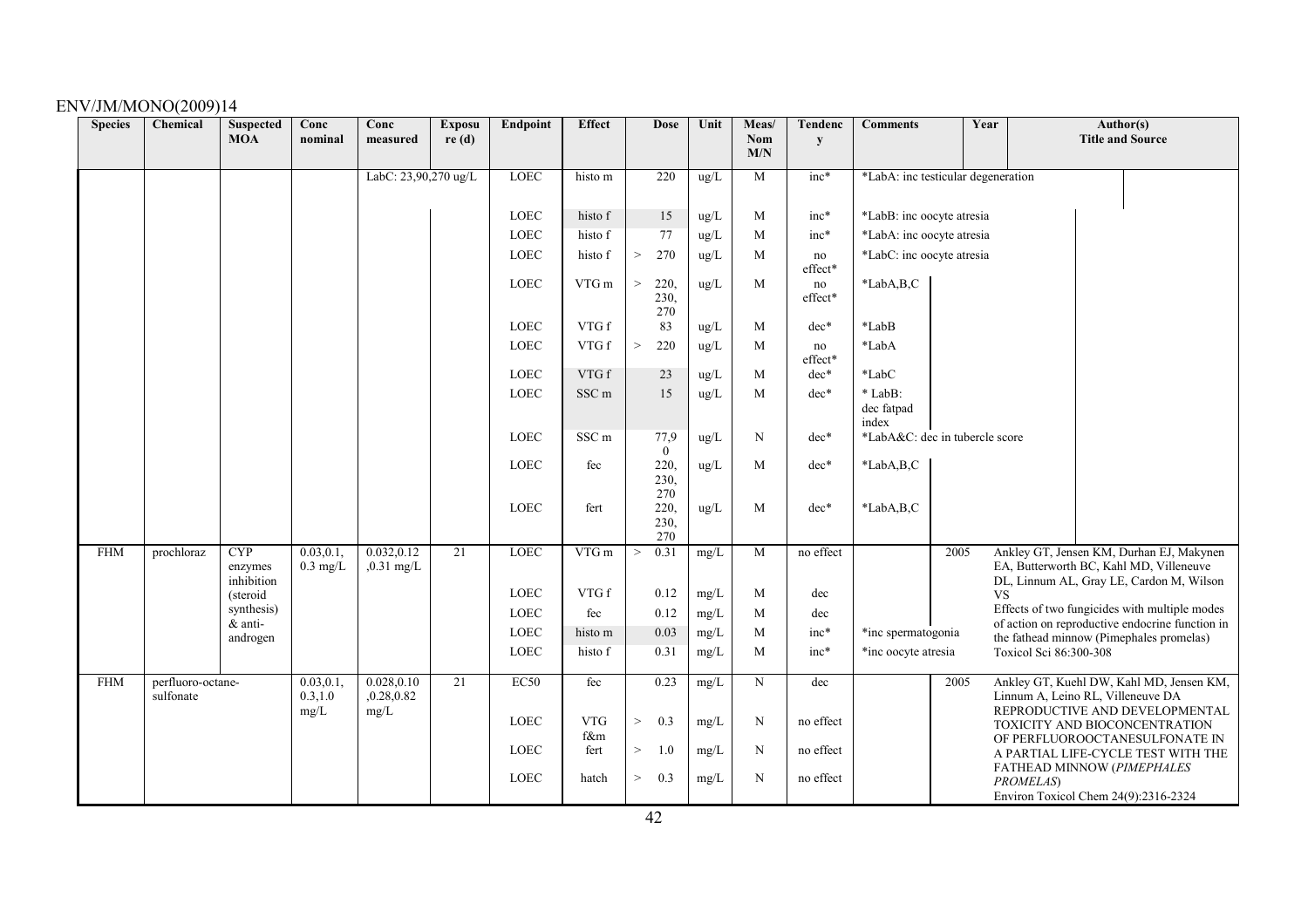| <b>Species</b> | Chemical                     | <b>Suspected</b><br><b>MOA</b>                  | Conc<br>nominal  | Conc<br>measured                    | <b>Exposu</b><br>re(d) | Endpoint                   | <b>Effect</b>     |                  | <b>Dose</b>                | Unit         | Meas/<br>Nom | <b>Tendenc</b><br>y    | <b>Comments</b>                                                |      | Year |                                       | Author(s)<br><b>Title and Source</b>                                                                                                                                                                                           |
|----------------|------------------------------|-------------------------------------------------|------------------|-------------------------------------|------------------------|----------------------------|-------------------|------------------|----------------------------|--------------|--------------|------------------------|----------------------------------------------------------------|------|------|---------------------------------------|--------------------------------------------------------------------------------------------------------------------------------------------------------------------------------------------------------------------------------|
|                |                              |                                                 |                  |                                     |                        |                            |                   |                  |                            |              | M/N          |                        |                                                                |      |      |                                       |                                                                                                                                                                                                                                |
| <b>ZEB</b>     | propyl-<br>thiouracil        | inhibitor<br>of thyroid<br>hormone<br>synthesis | 1,10,100<br>mg/L | 106-125%<br>of nominal<br>within 4d | 21                     | <b>LOEC</b><br><b>LOEC</b> | fec<br>hatch      | $\geq$<br>$\geq$ | 100<br>100                 | mg/L<br>mg/L | N<br>N       | no effect<br>no effect |                                                                | 2003 |      | der Ven LTM<br>assay in Zebrafish     | Wester PW, van den Brandhof EJ, Vos JH, van<br>Identification of Endocrine Disruptive Effects<br>in the Aquatic Environment; a partial life cycle<br>RIVM report 640920001/2003 (DG SANCO,<br>project B6-7920/98/00025) pp 112 |
| <b>ZEB</b>     | propyl-<br>thiouracil        | inhibitor<br>of thyroid<br>hormone<br>synthesis | 1,10,100<br>mg/L |                                     | 21                     | LOEC                       | fec               |                  | 100                        | mg/L         | N            | $inc*$                 | $*$ sign<br>conc-dep<br>inc at 1-100<br>mg/L                   | 2006 |      | Power DM, Wester PW<br>with zebrafish | van der Ven LT, van den Brandhof EJ, Vos JH,<br>Effects of the antithyroid agent<br>propylthiouracil in a partial life cycle assay<br>Environ Sci Technol 40(1):74-81                                                          |
|                |                              |                                                 |                  |                                     |                        | <b>LOEC</b>                | histo f           |                  | 100                        | $mg/L$       | N            | $dec*$                 |                                                                |      |      |                                       | * sign conc-dep dec of mature oocyte size at 1-100 mg/L                                                                                                                                                                        |
|                |                              |                                                 |                  |                                     |                        | <b>LOEC</b>                | fert              | $\geq$           | 100                        | mg/L         | N            | no effect              |                                                                |      |      |                                       |                                                                                                                                                                                                                                |
|                |                              |                                                 |                  |                                     |                        | LOEC                       | hatch             | $\geq$           | 100                        | mg/L         | N            | no effect              |                                                                |      |      |                                       |                                                                                                                                                                                                                                |
| <b>FHM</b>     | perchlorate                  | iodine<br>uptake<br>inhibition,                 | 5,50<br>mg/L     | 5.6,44<br>mg/L                      | 21                     | $\rm LOEC$                 | fec               | $\geq$           | 44                         | mg/L         | M            | no effect              |                                                                | 2006 |      |                                       | Multi-chemical evaluation of the short-term<br>reproduction assay with the fathead minnow<br>Batelle, EPA contract No. 68-W-01-023                                                                                             |
|                |                              | anti-                                           |                  |                                     |                        | <b>LOEC</b>                | hatch             | $\geq$           | 44                         | $mg/L$       | M            | no effect              |                                                                |      |      |                                       |                                                                                                                                                                                                                                |
|                |                              | thyroid                                         |                  |                                     |                        | <b>LOEC</b>                | histo f           |                  | 5.6                        | mg/L         | M            | $chg*$                 | *inc of atretic follicles, dec of stage 1A oocytes             |      |      |                                       |                                                                                                                                                                                                                                |
|                |                              |                                                 |                  |                                     |                        | <b>LOEC</b>                | histo m           | $\geq$           | 44                         | mg/L         | M            | no effect              |                                                                |      |      |                                       |                                                                                                                                                                                                                                |
|                |                              |                                                 |                  |                                     |                        | <b>LOEC</b>                | <b>VTG</b><br>f&m | $\geq$           | 44                         | $mg/L$       | M            | no effect              |                                                                |      |      |                                       |                                                                                                                                                                                                                                |
| <b>FHM</b>     | sodium<br>dodecyl<br>sulfate | negative<br>substance                           | LabA: 2<br>mg/L  | LabA:<br>$0.27$ mg/L                | 21                     | <b>LOEC</b>                | hist m            |                  | 0.27,<br>< 0.4<br>$4 - 13$ | mg/L         | M            | $inc*$                 | *LabA&B:<br>inc in<br>testicular<br>degeneratio<br>$\mathbf n$ | 2007 |      | Sloan CS                              | Biever RC, Kruger H, Kern M, Blackshear PE,<br>Inter-laboratory validation of the fish short-<br>term reproduction assay, run simultaneously<br>across three independent contract laboratories<br>EPA Contract No. EP-W-06-026 |
|                |                              |                                                 | LabB: 14<br>mg/L | LabB: $< 0.44 - 13$ mg/L            |                        | <b>LOEC</b>                | histo m           | >                | 0.62                       | mg/L         | M            | no<br>effect*          | *LabC                                                          |      |      |                                       |                                                                                                                                                                                                                                |
|                |                              |                                                 | LabC: 2<br>mg/L  | LabC: $0.62$ mg/L                   |                        | <b>LOEC</b>                | histo f           |                  | 0.27,<br>< 0.4<br>$4 - 13$ | mg/L         | M            | inc*                   | *LabA&B: inc oocyte atresia                                    |      |      |                                       |                                                                                                                                                                                                                                |
|                |                              |                                                 |                  |                                     |                        | <b>LOEC</b>                | histo f           | $\geq$           | 0.62                       | mg/L         | M            | no<br>effect*          | $*$ Lab $C$                                                    |      |      |                                       |                                                                                                                                                                                                                                |
|                |                              |                                                 |                  |                                     |                        | <b>LOEC</b>                | VTG m             |                  | 0.62                       | mg/L         | M            | $inc*$                 | *LabC                                                          |      |      |                                       |                                                                                                                                                                                                                                |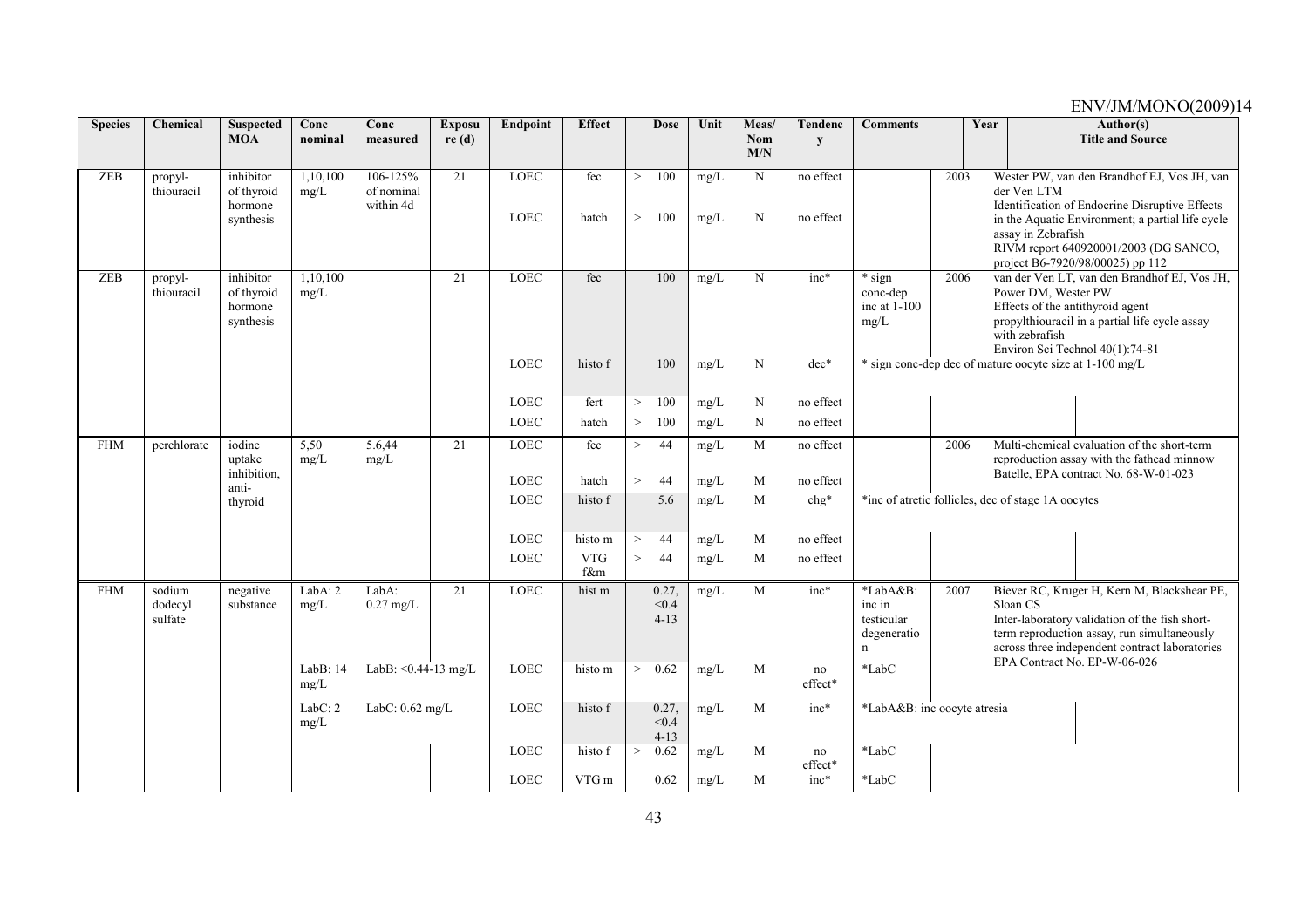| <b>Species</b> | Chemical                      | <b>Suspected</b><br><b>MOA</b> | Conc<br>nominal | Conc<br>measured                           | <b>Exposu</b><br>re(d)   | Endpoint                   | <b>Effect</b>              |                 | <b>Dose</b>                | Unit             | Meas/<br>Nom | <b>Tendenc</b><br>y    | <b>Comments</b>                        |      | Year | Author(s)<br><b>Title and Source</b>                                                                                                                                        |
|----------------|-------------------------------|--------------------------------|-----------------|--------------------------------------------|--------------------------|----------------------------|----------------------------|-----------------|----------------------------|------------------|--------------|------------------------|----------------------------------------|------|------|-----------------------------------------------------------------------------------------------------------------------------------------------------------------------------|
|                |                               |                                |                 |                                            |                          |                            |                            |                 |                            |                  | M/N          |                        |                                        |      |      |                                                                                                                                                                             |
|                |                               |                                |                 |                                            |                          | <b>LOEC</b>                | VTG m                      | $\geq$          | 0.27,<br>< 0.4<br>$4 - 13$ | mg/L             | M            | no<br>effect*          | *LabA&B                                |      |      |                                                                                                                                                                             |
|                |                               |                                |                 |                                            |                          | <b>LOEC</b>                | VTG f                      |                 | 0.62                       | mg/L             | M            | $inc*$                 | *LabC                                  |      |      |                                                                                                                                                                             |
|                |                               |                                |                 |                                            |                          | <b>LOEC</b>                | VTG f                      | $\,>$           | 0.27,<br>< 0.4<br>$4 - 13$ | mg/L             | M            | no<br>$\rm effect*$    | *LabA&B                                |      |      |                                                                                                                                                                             |
|                |                               |                                |                 |                                            |                          | LOEC                       | SSC <sub>m</sub>           |                 | 0.62                       | $mg/L$           | M            | $dec*$                 | *LabC: dec fatpad weight, score, index |      |      |                                                                                                                                                                             |
|                |                               |                                |                 |                                            |                          | <b>LOEC</b>                | SSC <sub>m</sub>           | $\rm{>}$        | 0.27,<br>< 0.4<br>$4 - 13$ | $mg/L$           | M            | no<br>effect*          | *LabA&B                                |      |      |                                                                                                                                                                             |
|                |                               |                                |                 |                                            |                          | <b>LOEC</b>                | fec                        |                 | 14                         | mg/L             | N            | $dec*$                 | *LabB                                  |      |      |                                                                                                                                                                             |
|                |                               |                                |                 |                                            |                          | <b>LOEC</b>                | fec                        | $\,>$           | 0.27,<br>< 0.4<br>$4 - 13$ | mg/L             | M            | no<br>effect*          | *LabA&C                                |      |      |                                                                                                                                                                             |
|                |                               |                                |                 |                                            |                          | <b>LOEC</b>                | fert                       |                 | 14                         | mg/L             | N            | $dec*$                 | *LabB                                  |      |      |                                                                                                                                                                             |
|                |                               |                                |                 |                                            |                          | <b>LOEC</b>                | fert                       | $\,>$           | 0.27,<br>0.62              | mg/L             | N            | no<br>effect*          | *LabA&C                                |      |      |                                                                                                                                                                             |
| <b>MED</b>     | cis:trans-permethrin<br>40:60 |                                |                 | 0.28, 0.63,<br>1.3, 2.2, 5.5<br>ug/L       | 21<br>males              | <b>LOEC</b>                | VTG m                      | $\rm{>}$        | 5.5                        | ug/L             | M            | no effect              |                                        | 2006 |      | Results of Assay and Tests in Evaluation of the<br>Endocrine Disrupting Acitivities in Fish<br>(Medaka)<br>Japanese Ministry of Environment                                 |
| <b>MED</b>     | tributyltin chloride          |                                | 3,10,30<br>nM   |                                            | 14<br>females            | <b>LOEC</b>                | fec                        | $\geq$          | $\overline{30}$            | nM               | $\mathbf N$  | no effect              |                                        | 1999 |      | Wakabayashi M<br>Evaluation of reproductivity of medaka<br>(Oryzias latipes) exposed to chemicals using 2-<br>week reproduction test<br>Presentation at OECD VMGeco meeting |
| <b>MED</b>     | tributyltin chloride          |                                |                 | 0.12, 0.27,<br>0.61, 1.6, 4.<br>$0$ ug/L   | 21                       | <b>LOEC</b><br><b>LOEC</b> | hatch<br><b>VTG</b><br>f&m | $\,>$<br>$\geq$ | 30<br>4.0                  | nM<br>$\rm ug/L$ | N<br>M       | no effect<br>no effect |                                        | 2006 |      | Results of Assay and Tests in Evaluation of the<br>Endocrine Disrupting Acitivities in Fish<br>(Medaka)<br>Japanese Ministry of Environment                                 |
| <b>MED</b>     | triphenyltin chloride         |                                |                 | 0.12, 0.28,<br>0.93,2.9<br>ug/L            | 21<br>males              | <b>LOEC</b>                | VTG m                      | $\geq$          | 2.9                        | ug/L             | M            | no effect              |                                        | 2006 |      | Results of Assay and Tests in Evaluation of the<br>Endocrine Disrupting Acitivities in Fish<br>(Medaka)<br>Japanese Ministry of Environment                                 |
| <b>MED</b>     | trans-nonachlor               |                                |                 | 0.79, 1.9, 4.<br>3,9.7,22<br>$\text{ug/L}$ | $\overline{21}$<br>males | <b>LOEC</b>                | VTG m                      | $\geq$          | $\overline{22}$            | ug/L             | M            | no effect              |                                        | 2006 |      | Results of Assay and Tests in Evaluation of the<br>Endocrine Disrupting Acitivities in Fish<br>(Medaka)<br>Japanese Ministry of Environment                                 |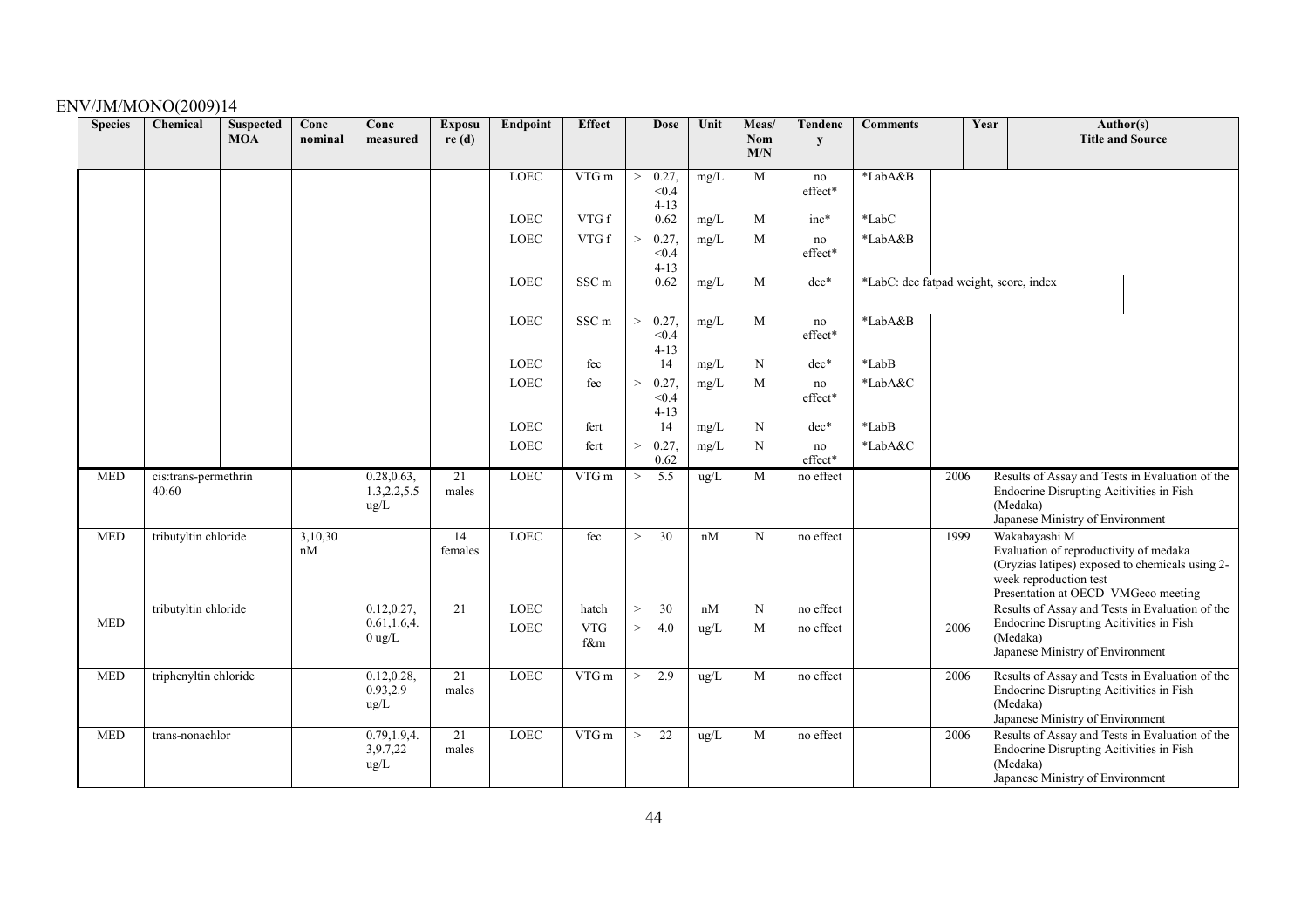| <b>Species</b> | Chemical                                    | <b>Suspected</b><br><b>MOA</b> | Conc<br>nominal                                         | Conc<br>measured                                           | <b>Exposu</b><br>re(d)   | <b>Endpoint</b>            | <b>Effect</b>     | <b>Dose</b>                   | Unit                  | Meas/<br><b>Nom</b> | Tendenc<br>y         | <b>Comments</b>                                                           |      | Year | Author(s)<br><b>Title and Source</b>                                                                                                                                                                            |
|----------------|---------------------------------------------|--------------------------------|---------------------------------------------------------|------------------------------------------------------------|--------------------------|----------------------------|-------------------|-------------------------------|-----------------------|---------------------|----------------------|---------------------------------------------------------------------------|------|------|-----------------------------------------------------------------------------------------------------------------------------------------------------------------------------------------------------------------|
|                |                                             |                                |                                                         |                                                            |                          |                            |                   |                               |                       | M/N                 |                      |                                                                           |      |      |                                                                                                                                                                                                                 |
| <b>MED</b>     | octachloro-styrene                          |                                |                                                         | 0.24, 0.49,<br>1.1.2.8,6.6<br>ug/L                         | $\overline{21}$<br>males | <b>LOEC</b>                | VTGm              | 6.6<br>$\geq$                 | ug/L                  | M                   | no effect            |                                                                           | 2006 |      | Results of Assay and Tests in Evaluation of the<br>Endocrine Disrupting Acitivities in Fish<br>(Medaka)<br>Japanese Ministry of Environment                                                                     |
| <b>FHM</b>     | $17\alpha$<br>ethinyl-<br>estradiol         | synthetic<br>estrogen          | $4$ ng/L                                                | $3.5$ ng/L                                                 | 14                       | <b>LOEC</b><br><b>LOEC</b> | VTGm<br>VTG f     | 3.5<br>$\geq$<br>3.5          | ng/L<br>ng/L          | M<br>M              | inc<br>no effect     |                                                                           | 2005 |      | Brodeur JC, Woodburn KB, Klecka GM<br>POTENTIATION OF THE VITELLOGENIC<br>RESPONSE ΤΟ 17α-ΕΤΗΙΝΥLESTRADIOL<br>BY CORTISOL IN THE FATHEAD<br>MINNOW PIMEPHALES PROMELAS<br>Environ Toxicol Chem 24(5): 1125-1132 |
| <b>FHM</b>     | cortisol                                    |                                | 144,360,<br>$800 \text{ ug/L}$                          | 99,311,73<br>$0$ ug/L                                      | 14                       | LOEC                       | <b>VTG</b><br>f&m | 730<br>$\geq$                 | ug/L                  | M                   | no effect            |                                                                           | 2005 |      | Brodeur JC, Woodburn KB, Klecka GM<br>POTENTIATION OF THE VITELLOGENIC<br>RESPONSE ΤΟ 17α-ΕΤΗΙΝΥLESTRADIOL<br>BY CORTISOL IN THE FATHEAD<br>MINNOW PIMEPHALES PROMELAS<br>Environ Toxicol Chem 24(5): 1125-1132 |
| <b>FHM</b>     | cortisol+17 $\alpha$ -ethinyl-<br>estradiol |                                | $144+4.36$<br>$0+4,800+$<br>$ug/L+ng/$                  | $102 + 3.5.2$<br>$98 + 3.5.72$<br>$3 + 3.5$<br>$ug/L+ng/L$ | 14                       | <b>LOEC</b>                | <b>VTG</b><br>f&m | $723+$<br>3.5                 | $ug+n$<br>g/L         | M                   | inc                  |                                                                           | 2005 |      | Brodeur JC, Woodburn KB, Klecka GM<br>POTENTIATION OF THE VITELLOGENIC<br>RESPONSE ΤΟ 17α-ΕΤΗΙΝΥLESTRADIOL<br>BY CORTISOL IN THE FATHEAD<br>MINNOW PIMEPHALES PROMELAS<br>Environ Toxicol Chem 24(5): 1125-1132 |
| <b>FHM</b>     | anthracene                                  |                                | $6,12$ ug/L                                             | 6.7,12<br>$\text{ug/L}$                                    | 42                       | <b>LOEC</b><br><b>LOEC</b> | fec<br>hatch      | 12<br>$\qquad \qquad >$<br>12 | ug/L<br>$\text{ug/L}$ | M<br>M              | no<br>effect*<br>dec | * 52% dec<br>in no of<br>eggs (not<br>stat sign)<br>observed<br>weeks 3-6 | 1991 |      | Hall AT, Oris JT<br>Anthracene reduces reproductive potential and<br>is maternally transferred during long-term<br>exposure in fathead minnows<br>Aquatic Toxicol 19:249-264                                    |
| <b>ZEB</b>     | 3,4-dichloroaniline+<br>lindane             |                                | $0+40,100$<br>$+40,200+$<br>$40,200+0$<br>$\text{ug/L}$ | $0+42,93+3$<br>$4,205+42,$<br>$197 + 0$<br>ug/L            | 70                       | <b>LOEC</b><br><b>LOEC</b> | fec<br>fert       | 93/3<br>205/                  | ug/L<br>ug/L          | M<br>M              | dec<br>$dec*$        | *dec only in 1 out of 2 groups                                            | 1997 |      | Ensenbach U, Nagel R<br>Toxicity of binary chemical mixtures: Effects<br>on reproduction of zebrafish (Brachydanio<br>rerio)<br>Arch Envrion Contam Toxicol 32:204-210                                          |
| ZEB            | zinc                                        |                                | $5 \text{ mg/L}$                                        |                                                            | 9                        | <b>LOEC</b>                | fec               | 42<br>5                       | mg/L                  | N                   | dec                  |                                                                           | 1977 |      | Speranza AW, Seeley RJ, Seeley VA,<br>Perlmutter A<br>The effect of sublethal concentrations of zinc<br>on reproduction in the zebrafish, Brachydanio                                                           |
|                |                                             |                                |                                                         |                                                            |                          | <b>LOEC</b>                | hatch             | $\overline{5}$                | mg/L                  | N                   | dec                  |                                                                           |      |      | rerio Hamilton-Buchanan<br>Environ Pollut 12:217-222                                                                                                                                                            |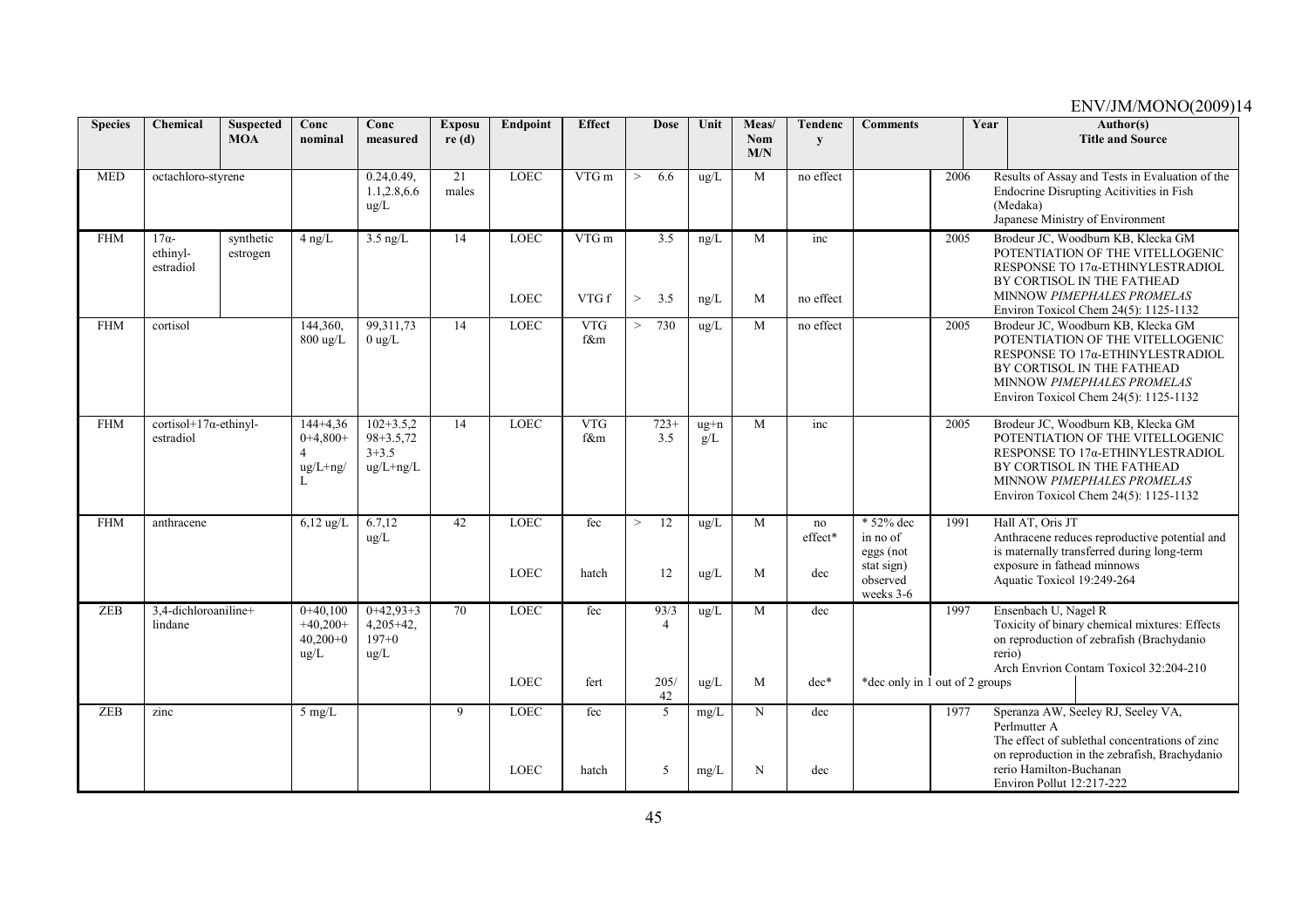| <b>Species</b> | Chemical            | <b>Suspected</b><br><b>MOA</b> | Conc<br>nominal               | Conc<br>measured                       | <b>Exposu</b><br>re(d) | Endpoint                   | <b>Effect</b>         | <b>Dose</b>                | Unit         | Meas/<br><b>Nom</b><br>M/N | Tendenc<br>y           | <b>Comments</b> |      | Author(s)<br>Year<br><b>Title and Source</b>                                                                                                                                |
|----------------|---------------------|--------------------------------|-------------------------------|----------------------------------------|------------------------|----------------------------|-----------------------|----------------------------|--------------|----------------------------|------------------------|-----------------|------|-----------------------------------------------------------------------------------------------------------------------------------------------------------------------------|
| <b>MED</b>     | pentachloro-phenol  |                                |                               | 1.2, 2.5, 10,<br>29,95 ug/L            | 21<br>males            | <b>LOEC</b>                | VTG m                 | 95<br>$\,>$                | ug/L         | M                          | no effect              |                 | 2006 | Results of Assay and Tests in Evaluation of the<br>Endocrine Disrupting Acitivities in Fish<br>(Medaka)<br>Japanese Ministry of Environment                                 |
| <b>MED</b>     | malathion           |                                |                               | 1.5,4.6,15,<br>46,148<br>ug/L          | 21<br>males            | <b>LOEC</b>                | VTG m                 | 148<br>$\geq$              | ug/L         | M                          | no effect              |                 | 2006 | Results of Assay and Tests in Evaluation of the<br>Endocrine Disrupting Acitivities in Fish<br>(Medaka)<br>Japanese Ministry of Environment                                 |
| <b>MED</b>     | mirex               |                                |                               | 1.1,3.0,8.4<br>,24,66<br>$\text{ug/L}$ | 21<br>males            | <b>LOEC</b>                | $VTG$ m               | 66<br>$\geq$               | ug/L         | M                          | no effect              |                 | 2006 | Results of Assay and Tests in Evaluation of the<br>Endocrine Disrupting Acitivities in Fish<br>(Medaka)<br>Japanese Ministry of Environment                                 |
| <b>MED</b>     | 4-nitrotoluene      |                                |                               | 20,58,182,<br>600,1920<br>$\mu$ g/L    | 21<br>males            | <b>LOEC</b>                | VTG m                 | 1920<br>$\,>$              | ug/L         | M                          | no effect              |                 | 2006 | Results of Assay and Tests in Evaluation of the<br>Endocrine Disrupting Acitivities in Fish<br>(Medaka)<br>Japanese Ministry of Environment                                 |
| ZEB            | 4-chloraniline      |                                | 0.04, 0.2<br>$1.0$ mg/L       | $\pm 20\%$ of<br>nominal               | 119                    | <b>LOEC</b><br><b>LOEC</b> | fec<br>fert           | $\mathbf{1}$<br>><br>$\,>$ | mg/L<br>mg/L | $\mathbf N$<br>N           | no effect<br>no effect |                 | 1990 | Bresch H, Beck H, Ehlermann D, Schlaszus H,<br>Urbanek M<br>A long-term toxicity test comprising<br>reproduction and growth of zebrafish with 4-<br>chloroaniline           |
| <b>ZEB</b>     | 3,4-dichloroaniline |                                | 50,100,2<br>$00 \text{ ug/L}$ |                                        | 28                     | <b>LOEC</b>                | fec                   | 200<br>$\rm{>}$            | ug/L         | N                          | no effect              |                 | 1991 | Arch Environ Contam Toxicol 19: 419-427<br>Schäfers C<br>Toxizität und Populationsökologie-                                                                                 |
|                |                     |                                |                               |                                        |                        | LOEC<br>LOEC               | fert<br>mating<br>beh | 200<br>><br>200<br>$\,>$   | ug/L<br>ug/L | N<br>N                     | no effect<br>no effect |                 |      | Wirkungen von 3,4-Dichloranilin auf Fische<br>mit unterschiedlichen Reproduktionsstrategien<br>Frauenhofer IRB Verlag, pp 174                                               |
| <b>MED</b>     | aldrin              |                                |                               | 2.0,3.3,7.3<br>,15,29<br>ug/L          | 21<br>males            | <b>LOEC</b>                | VTG m                 | 15                         | ug/L         | M                          | inc                    |                 | 2006 | Results of Assay and Tests in Evaluation of the<br>Endocrine Disrupting Acitivities in Fish<br>(Medaka)<br>Japanese Ministry of Environment                                 |
| <b>MED</b>     | amitrole            |                                |                               | .084329<br>5, 3.1, 9.5<br>mg/L         | 21<br>males            | <b>LOEC</b>                | VTGm                  | 9.5<br>$\,>$               | mg/L         | M                          | no effect              |                 | 2006 | Results of Assay and Tests in Evaluation of the<br>Endocrine Disrupting Acitivities in Fish<br>(Medaka)<br>Japanese Ministry of Environment                                 |
| <b>MED</b>     | benzophenone        |                                | 1,3,10<br>uM                  |                                        | 14<br>males            | <b>LOEC</b><br>LOEC        | fec<br>hatch          | 10<br>><br>10<br>$\,>$     | uM<br>uM     | $\mathbf N$<br>N           | no effect<br>no effect |                 | 1999 | Wakabayashi M<br>Evaluation of reproductivity of medaka<br>(Oryzias latipes) exposed to chemicals using 2-<br>week reproduction test<br>Presentation at OECD VMGeco meeting |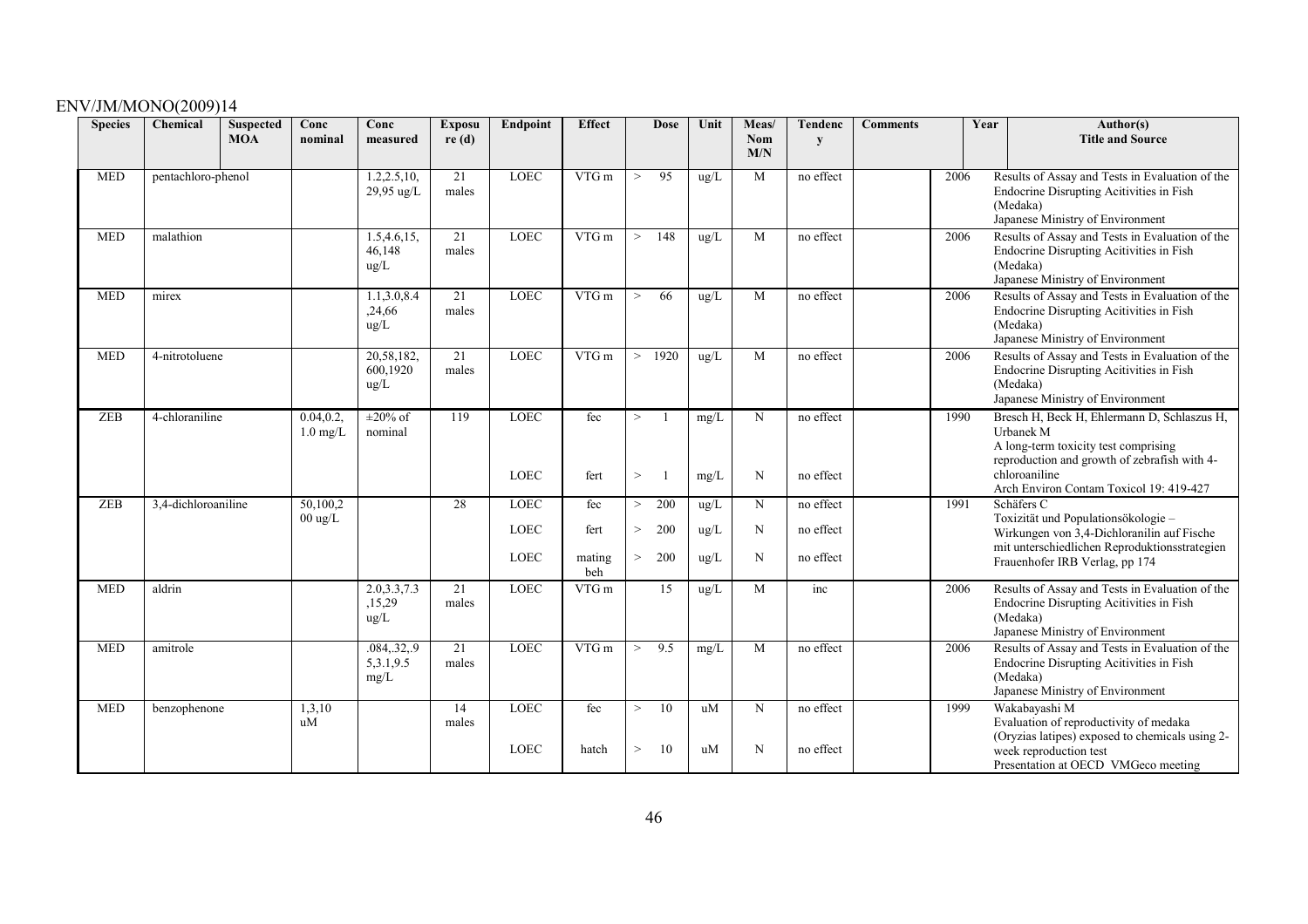| <b>Species</b> | Chemical                  | <b>Suspected</b><br><b>MOA</b> | Conc<br>nominal | Conc<br>measured                              | <b>Exposu</b><br>re(d)   | Endpoint                   | <b>Effect</b>  | <b>Dose</b>               | Unit         | Meas/<br><b>Nom</b><br>M/N | <b>Tendenc</b><br>y    | <b>Comments</b>                              |      | Year | $\overline{\text{Author}}(s)$<br><b>Title and Source</b>                                                                                    |
|----------------|---------------------------|--------------------------------|-----------------|-----------------------------------------------|--------------------------|----------------------------|----------------|---------------------------|--------------|----------------------------|------------------------|----------------------------------------------|------|------|---------------------------------------------------------------------------------------------------------------------------------------------|
| <b>MED</b>     | benzophenone              |                                |                 | 48,161,50<br>1.1390.46<br>$50 \text{ ug/L}$   | 21<br>males              | <b>LOEC</b>                | VTG m          | 501                       | ug/L         | M                          | inc                    |                                              | 2006 |      | Results of Assay and Tests in Evaluation of the<br>Endocrine Disrupting Acitivities in Fish<br>(Medaka)<br>Japanese Ministry of Environment |
| <b>MED</b>     | cis-chlordane             |                                |                 | 0.81, 1.7, 4.<br>0,7.6,20<br>$\text{ug/L}$    | 21<br>males              | LOEC                       | VTG m          | 7.6<br>$\geq$             | ug/L         | M                          | no<br>effect*          | $*100%$<br>mortality at<br>$20 \text{ ug/L}$ | 2006 |      | Results of Assay and Tests in Evaluation of the<br>Endocrine Disrupting Acitivities in Fish<br>(Medaka)<br>Japanese Ministry of Environment |
| <b>MED</b>     | p,p'-DDD                  |                                |                 | 1.3,2.6,5.4<br>,10,21<br>ug/L                 | $\overline{21}$<br>males | <b>LOEC</b>                | $VTG$ m        | 21<br>$\geq$              | ug/L         | M                          | no effect              |                                              | 2006 |      | Results of Assay and Tests in Evaluation of the<br>Endocrine Disrupting Acitivities in Fish<br>(Medaka)<br>Japanese Ministry of Environment |
| <b>MED</b>     | $o, p'$ -DDT              |                                |                 | 0.37,0.80,<br>1.5,3.2,6.6<br>$\text{ug/L}$    | 21<br>males              | <b>LOEC</b>                | VTG m          | 1.5                       | ug/L         | M                          | inc                    |                                              | 2006 |      | Results of Assay and Tests in Evaluation of the<br>Endocrine Disrupting Acitivities in Fish<br>(Medaka)<br>Japanese Ministry of Environment |
| <b>MED</b>     | p,p'-DDT                  |                                |                 | 0.37, 0.62,<br>1.3, 2.7, 5.3<br>$\text{ug/L}$ | 21<br>males              | LOEC                       | VTG m          | 5.3<br>$\geq$             | ug/L         | M                          | no effect              |                                              | 2006 |      | Results of Assay and Tests in Evaluation of the<br>Endocrine Disrupting Acitivities in Fish<br>(Medaka)<br>Japanese Ministry of Environment |
| <b>MED</b>     | di-n-butyl phthalate      |                                |                 | 24, 55, 133,<br>328,822<br>$\text{ug/L}$      | 21                       | <b>LOEC</b><br><b>LOEC</b> | VTG m<br>VTG f | 822<br>$\geq$<br>822<br>> | ug/L<br>ug/L | M<br>M                     | no effect<br>no effect |                                              | 2006 |      | Results of Assay and Tests in Evaluation of the<br>Endocrine Disrupting Acitivities in Fish<br>(Medaka)<br>Japanese Ministry of Environment |
| <b>MED</b>     | 2,4-dichlorophenol        |                                |                 | 34,105,32<br>4,946,328<br>$0 \text{ ug/L}$    | 21<br>males              | <b>LOEC</b>                | $VTG$ m        | 324                       | ug/L         | M                          | inc                    |                                              | 2006 |      | Results of Assay and Tests in Evaluation of the<br>Endocrine Disrupting Acitivities in Fish<br>(Medaka)<br>Japanese Ministry of Environment |
| <b>MED</b>     | dicyclohexyl phthalate    |                                |                 | 18,38,87,1<br>88,388<br>ug/L                  | 21<br>males              | <b>LOEC</b>                | VTG m          | 388<br>$\geq$             | ug/L         | M                          | no effect              |                                              | 2006 |      | Results of Assay and Tests in Evaluation of the<br>Endocrine Disrupting Acitivities in Fish<br>(Medaka)<br>Japanese Ministry of Environment |
| <b>MED</b>     | dieldrin                  |                                |                 | 0.27, 0.70,<br>2.3,7.2,24<br>ug/L             | 21<br>males              | <b>LOEC</b>                | VTG m          | 0.27                      | ug/L         | M                          | inc                    |                                              | 2006 |      | Results of Assay and Tests in Evaluation of the<br>Endocrine Disrupting Acitivities in Fish<br>(Medaka)<br>Japanese Ministry of Environment |
| <b>MED</b>     | di-(2-ethylhexyl) adipate |                                |                 | 2.4,7.9,22,<br>182,454<br>$\text{ug/L}$       | 21<br>males              | <b>LOEC</b>                | VTG m          | 454<br>$\geq$             | ug/L         | M                          | no effect              |                                              | 2006 |      | Results of Assay and Tests in Evaluation of the<br>Endocrine Disrupting Acitivities in Fish<br>(Medaka)<br>Japanese Ministry of Environment |